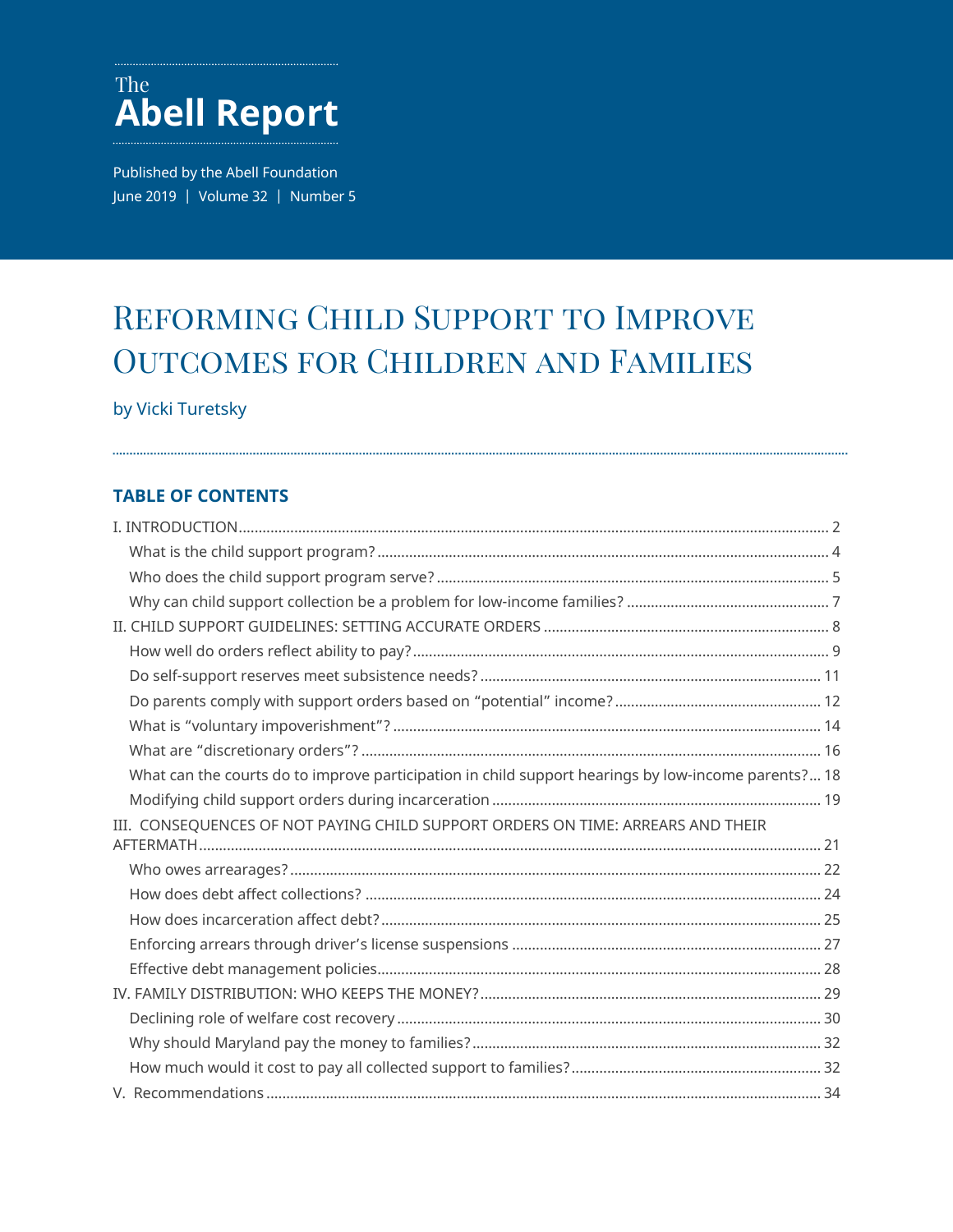<span id="page-1-0"></span>

# I. INTRODUCTION

Child support policies matter a lot—to families, to communities, and to taxpayers. However, the child support policy environment is complicated. Child support involves at least two parents with different interests, circumstances, experiences, and perspectives. Child support often evokes heated, value-laden, and sometimes intractable discussions about the ways it impacts family life. In addressing child support, policymakers hear from their constituents and tread on proverbial land mines of love, sex, and money.

There is broad consensus that both parents should contribute to their children's support when living apart and custodial parents should not have to bear the sole burden of support. Consistent, on-time child support payments can help low-income families increase their economic stability and improve family relationships. Most noncustodial parents want to provide for their children, and most do pay child support.<sup>i</sup>

The main reason for nonpayment is the inability to pay the order amount. Contrary to the stereotype of the "deadbeat parent," almost all noncustodial parents who fail to pay child support are poor. They have unstable employment and low earnings, and a significant number

i Terms used in the child support program can be technical and confusing. The term "custodial parent" is used to mean the parent with whom the child lives most of time and who receives child support, irrespective of legal custody. The term "noncustodial parent" is used to mean the parent who does not have primary care of the child and is responsible for paying child support for the child. The term "custodial family" means the children together with the custodial parent.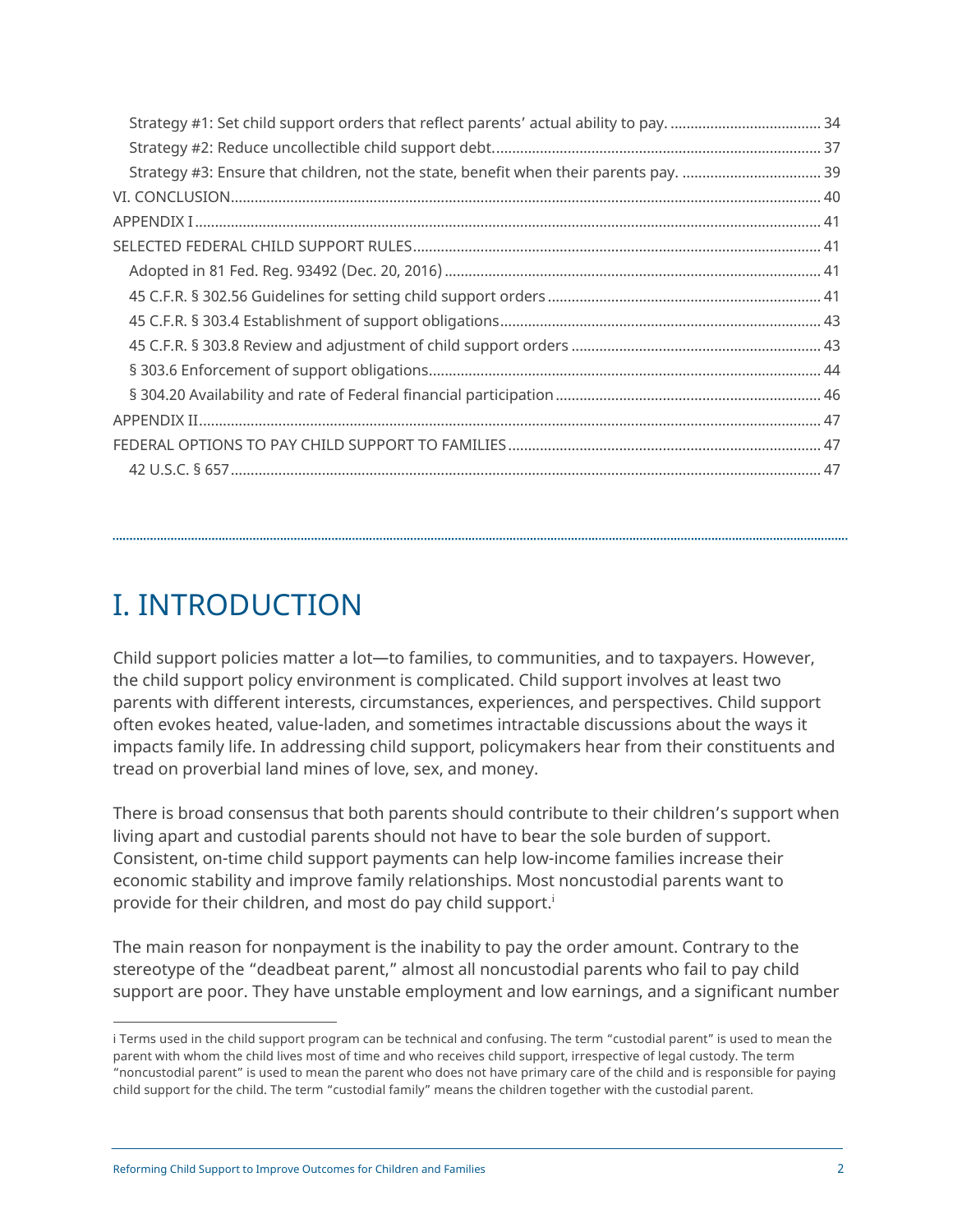have a history of incarceration. One-quarter of noncustodial parents with a child support case in the Maryland program caseload receive Supplemental Nutrition Assistance Program (SNAP) benefits, one indicator of low income and food insecurity. In Baltimore, it is 42 percent.<sup>1</sup>

The hard reality is that sometimes there just is not enough money to go around. While child support payments raised 1 million individuals out of poverty, they also pushed 200,000 individuals into poverty nationwide. <sup>2</sup> Falling behind on child support payments can exacerbate family hardship and tensions, driving a wedge between the parents and pushing noncustodial parents away from their children—the exact opposite of what the child support program is set up to do.

Mothers and fathers from the same low-income communities often have similar barriers to full-time employment. Across Maryland, 50 percent of noncustodial parents in the state child support program caseload were employed in 2017, and 43 percent of these earned minimum wages. In Baltimore, 57 percent of noncustodial parents were employed and 47 percent earned minimum wages or less.<sup>3</sup> Noncustodial parents with limited education and marketable skills, an intermittent work history, and sometimes a criminal record struggle to find and maintain full-time work at sufficient wages to support themselves and pay their child support obligations. 4

Some people may believe that higher orders and tougher enforcement will increase collections. They reason that if a support order is set high and enforced rigorously, parents will be motivated to increase their work hours and earnings.<sup>5</sup> But the evidence is clear: Higher orders and tougher enforcement will not increase collections when the barrier to payment is poverty. It does no good, and in fact, it does harm, when orders are set too high. A realistic and balanced approach to child support is essential to supporting consistent child support payments, family relationships, and child wellbeing.

For this report, we examined evidence of what actually works for low-income families. Two decades of research present a stark picture: Unrealistic child support policies and practices entangle poor African American men and their families in poverty and have become a destabilizing force in the Baltimore community. Child support orders set beyond the ability of noncustodial parents to comply push them out of low-wage jobs, drown them in debt, hound them into the underground economy, and chase them out of their children's lives.

Values matter: We agree that parents should support their children to the best of their ability.<sup>6</sup> But families do not benefit when parents cannot afford to pay their orders. What we have learned from research and experience over the past two decades is that noncustodial parents cannot comply with unrealistically high child support obligations. If a child support order exceeds a noncustodial parent's ability to pay, the result is not higher payments. The result is mounting debt that further compromises the parent's ability to work and provide for his or her children.

The goal of this report is not to detail these effects on families and the broader community. Rather, the objective is to recommend specific child support policies that can be changed to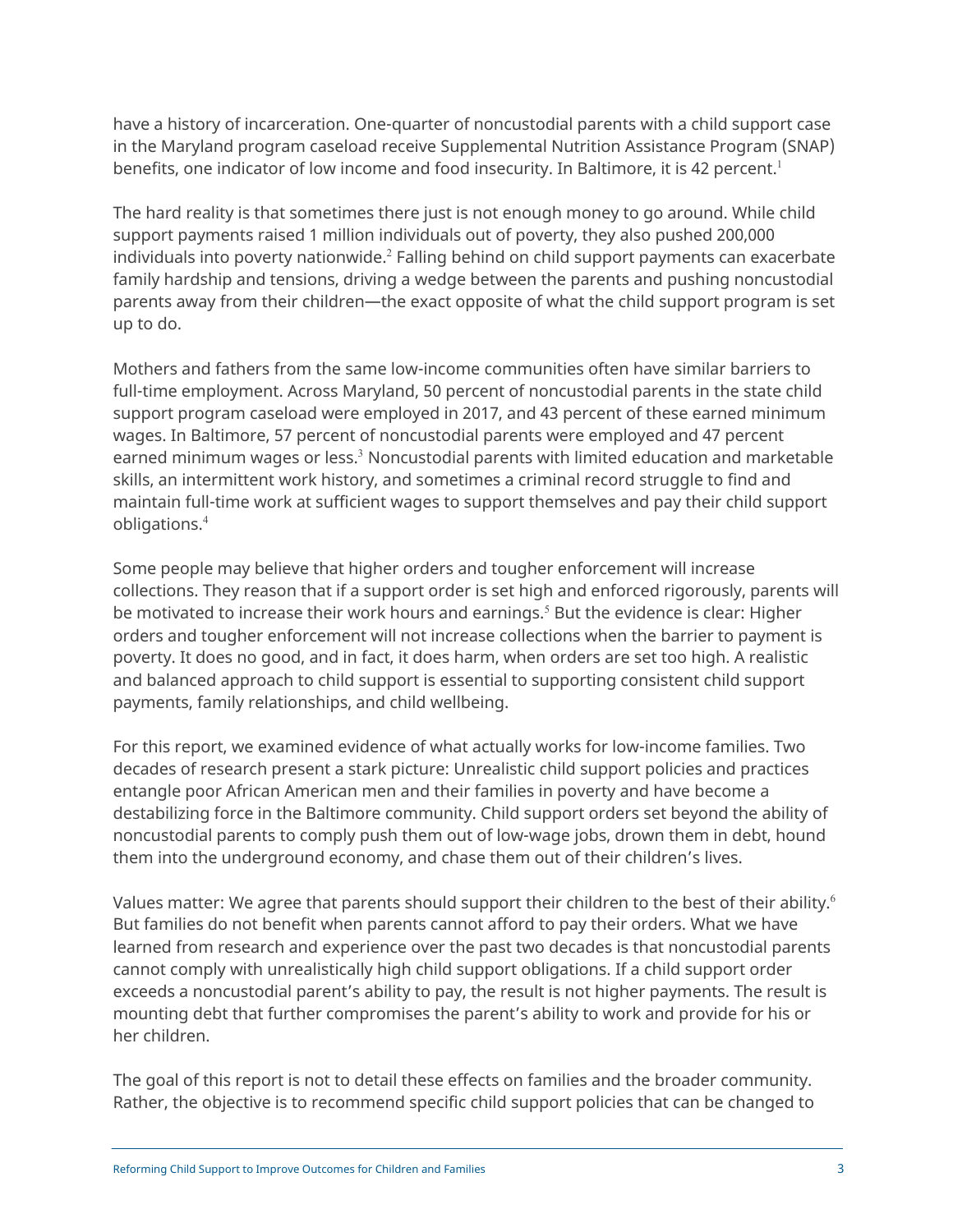<span id="page-3-0"></span>improve compliance. Increased compliance means more consistent payments and a steadier income source for families. By focusing on these policies, we hope to offer promising alternatives that not only better meet the needs of low-income families but also ensure lowincome children receive the support that they need.

Every four years, Maryland and other states review the effectiveness of their child support guidelines and update their approach to setting support orders. Around the country, states are implementing more realistic and evidence-based strategies aimed at increasing consistent, ontime payment; decreasing the accumulation of debt; and redirecting payments to families, instead of state operations. During the upcoming quadrennial review of its state guidelines, Maryland has an opportunity to make the child support process work better for low-income families.

## **What is the child support program?**

The child support program serves one in five children in the United States, making child support one of the largest income support programs for children. Half of all children in poverty are eligible for child support services, and 82 percent of these eligible poor children receive child support services.<sup>7</sup>

Every state administers a child support program. The child support program, which is primarily funded by the federal government, enforces the legal responsibility of parents to support their children when they are no longer together. The program establishes the paternity of unmarried fathers, sets child support orders, and collects child support. The child support program also makes sure that the children in its caseload have health care coverage. The child support program does not provide legal representation for either parent. Rather, the program represents the interests of the state in securing support for children. The program's underlying mission is to encourage responsible parenting, family self-sufficiency, and child wellbeing.<sup>8</sup>

Title IV-D of the Social Security Act, administered by the federal Office of Child Support Enforcement, established the national child support program in 1975. This law authorizes federal funding and sets basic policies for the child support program. All states follow these policies, which provide the framework for interstate enforcement but allow a certain amount of state discretion in determining how child support is established and enforced.

In 2018, the Maryland Child Support Administration managed almost 199,000 child support cases statewide and 55,000 cases in Baltimore. The program collected almost 70 percent of all current child support due to families participating in the state's child support program. In addition, nearly 80 percent of all support payments collected by the child support program were paid on time: Out of \$552 million in 2018 total collections, \$433 million were paid as current support and \$118 million were past due payments However, more than \$1.2 billion in past due child support, or arrears, went uncollected. This amount represents debt accumulating ever since the child support program began more than four decades ago.<sup>9</sup>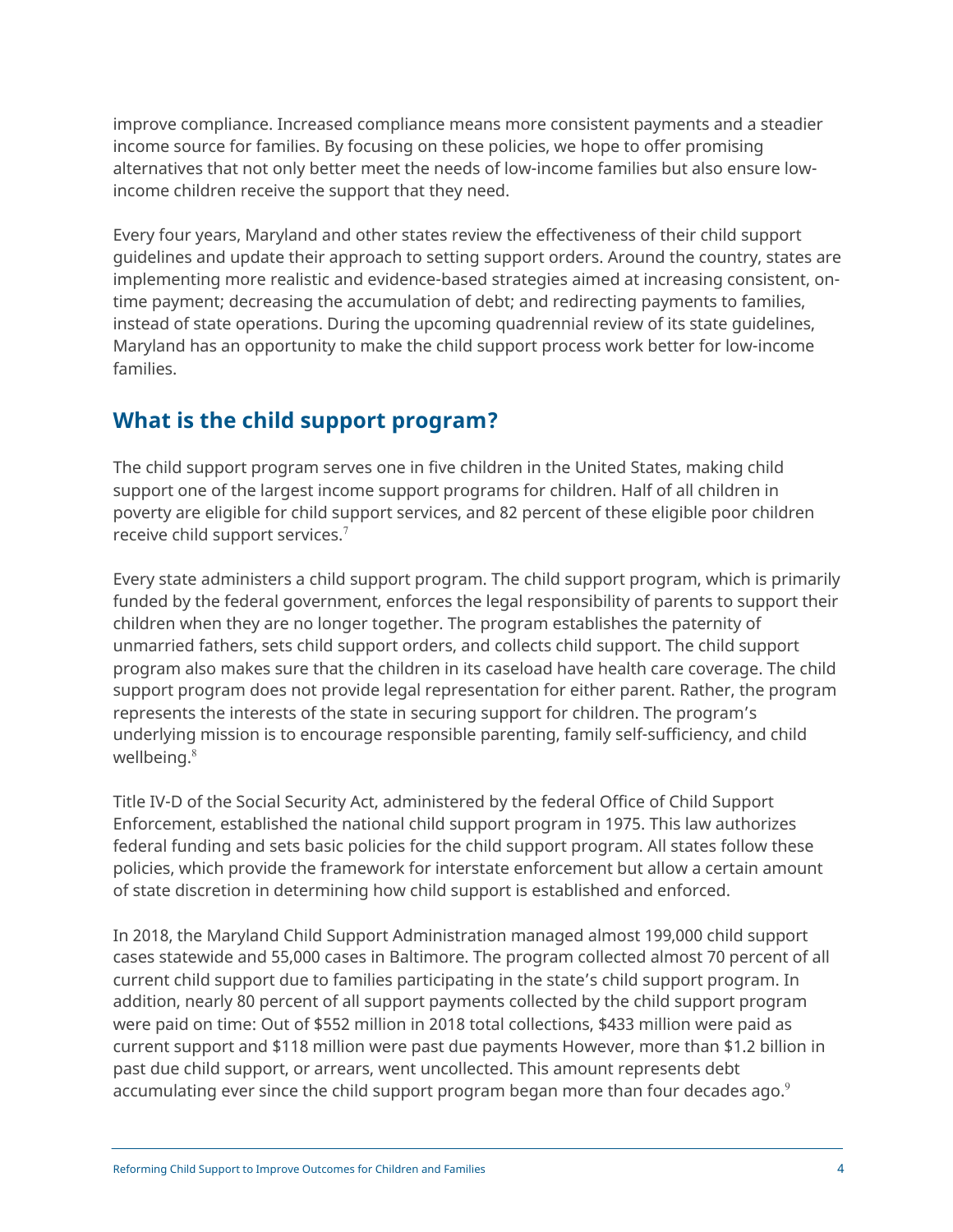<span id="page-4-0"></span>In Baltimore, a total of \$75 million were collected in 2018. Of these collections, 68 percent, or \$51 million, were paid on time and 32 percent, or \$24 million, were past due payments. The cumulative amount of arrears that went uncollected was almost \$379 million.<sup>10</sup>

Maryland received about \$78 million in federal matching funds to carry out the child support program in 2017. Maryland also earned \$8 million in federal incentive funds based on the state's performance on five measures—paternity establishment, support order establishment, current support collections, arrears collections, and cost-effectiveness.<sup>11</sup>

This report addresses some of the new federal requirements that Maryland must follow when administering the child support program. Every state, including Maryland, is required to update child support guidelines every four years. State judges are required to follow these state guidelines in setting child support orders. Federal rules adopted in 2016 require Maryland to incorporate a set of evidence-based policies into the state child support guidelines to improve payment consistency, workforce participation, and child wellbeing. Maryland's upcoming quadrennial guidelines review provides an opportunity to incorporate the new federal requirements and consider other beneficial policy changes to increase consistent child support payments for low-income families.

## **Who does the child support program serve?**

Most custodial families receive services through the child support program. Although the program is open to all, regardless of income, low-income custodial families are more likely to participate than better-off families. Parents who hire private attorneys to negotiate child support agreements are not part of the child support program caseload unless they later apply for program services to enforce their agreements and orders. Nationally, one-third of families receiving services from the child support program are poor, compared to 14 percent of families who do not participate in the program. Two-thirds of families receiving program services have incomes below 200 percent of poverty, compared to 38 percent of families not participating in the program.<sup>12</sup>

According to the U.S. Census Bureau, custodial parent earnings are the largest source of income for poor custodial families nationally, averaging more than half of family income in 2013.<sup>13</sup> Among poor custodial parents participating in the child support program in 2015, 44 percent were employed full-time, 32 percent were employed part-time, and 24 percent were unemployed.<sup>14</sup>

For poor custodial families that actually received it, child support averaged 41 percent of family income in 2013. Among deeply poor custodial families that received it—those families with incomes below 50 percent of the federal poverty level—child support averaged 65 percent of family income.<sup>15</sup> Because of the obvious importance of child support to the lowest income families, it is imperative to identify and implement evidence-based policies that can increase regular support payments that families can depend on.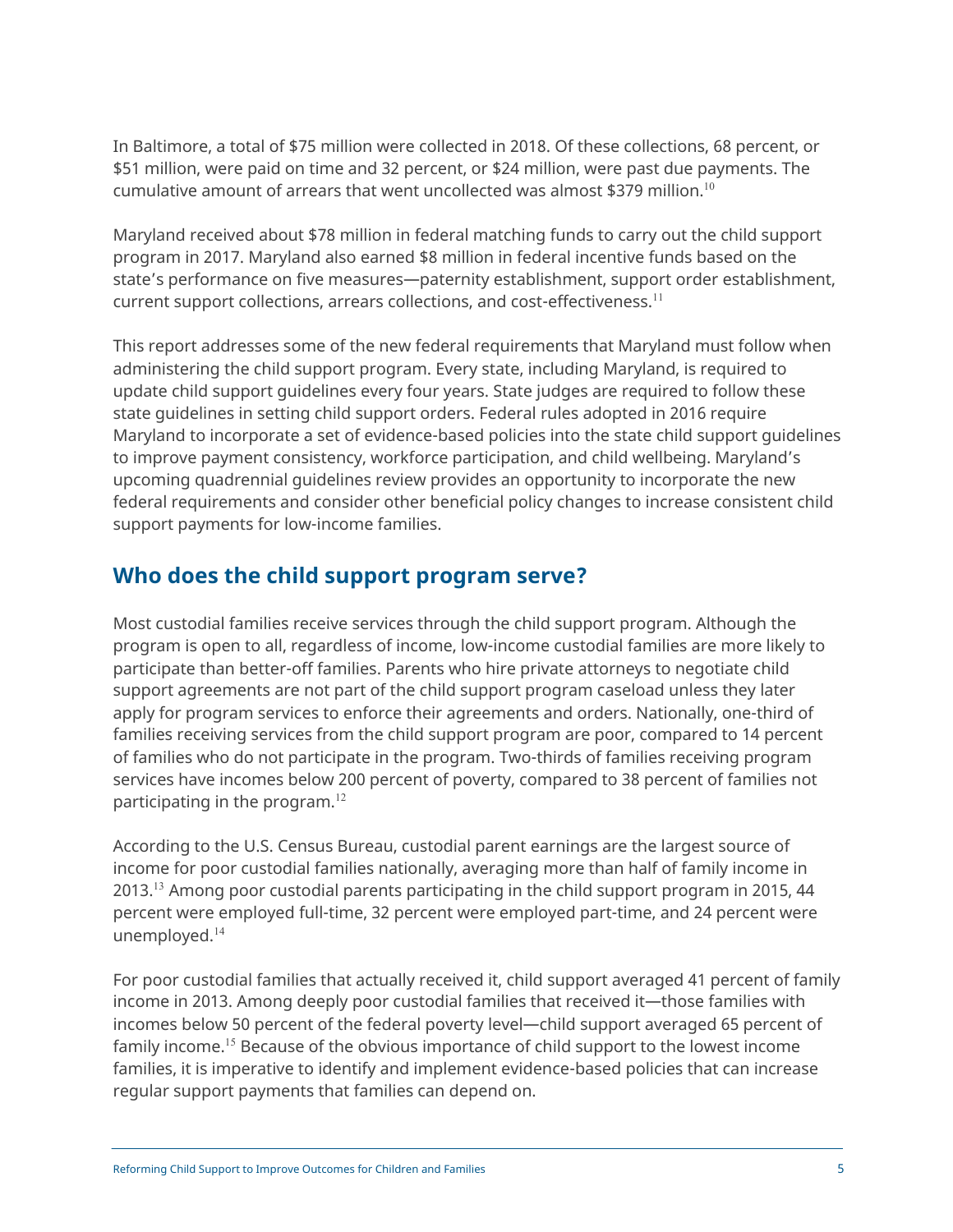While income from child support has doubled in the past two decades for poor custodial families, income from cash assistance has declined sharply.<sup>16</sup> Nationally, child support averaged 10 percent of family income for all poor custodial families in 2013 (including families who did not receive any child support payments). Cash assistance through the Temporary Assistance for Needy Families (TANF) averaged 7 percent of family income. Just 9 percent of families participating in the child support program received cash assistance in 2015.<sup>17</sup>

Nationally, about two-thirds of all noncustodial parents participating in the child support program spent time with their youngest nonresident child, according to custodial parents. Over 60 percent of all custodial parents received some type of noncash support from noncustodial parents for their children. Custodial parents report that the top three reasons for not establishing a child support order are that the other parent provides what they can for support (39 percent), they did not feel the need to have a legal agreement (38 percent), or they thought the other parent could not afford to pay child support (34 percent).<sup>18</sup>

While the U.S. Census Bureau regularly surveys custodial parents, there are no comparable studies of noncustodial parents. However, in a pair of studies conducted in 2015 and 2017, the University of Maryland looked at the characteristics of both custodial and noncustodial parents participating in the Maryland child support program.

In one study, researchers found that 95 percent of custodial parents with cases in the Maryland program caseload were women and 64 percent were African American. These custodial parents were on average 37 years old, usually had only one child support case (76 percent) and one or two children (70 percent). Two-thirds had a current support order, and were owed an average of \$476 each month. Approximately 60 percent were owed arrears, that is, overdue child support payments. The average total arrears owed to them were almost \$11,000.<sup>19</sup>

In the companion study, researchers found that 92 percent of noncustodial parents with cases in the Maryland child support program caseload were men and 67 percent were African American. The average age of these noncustodial parents was 41 years old with one or two children.

Statewide, 71 percent of noncustodial parents had a current child support order and owed an average of \$481 each month. Eighty-six percent of parents with an order made at least some payments, and 67 percent of current support due every month was collected. Noncustodial parents were ordered to pay 34 percent of their earnings, but actually paid 20 percent of their earnings. Three in five noncustodial parents (62 percent) owed arrears. Median arrears totaled \$9,792. Fifty percent were employed and earned a median salary of \$22,689. Forty-three percent of employed noncustodial parents earned minimum wages or less. About 10 percent of noncustodial parents earning full-time minimum wages or less were women. <sup>20</sup>

Like noncustodial parents statewide, parents in Baltimore averaged 41 years old and had one or two children. In Baltimore, 56 percent of noncustodial parents had a child support order.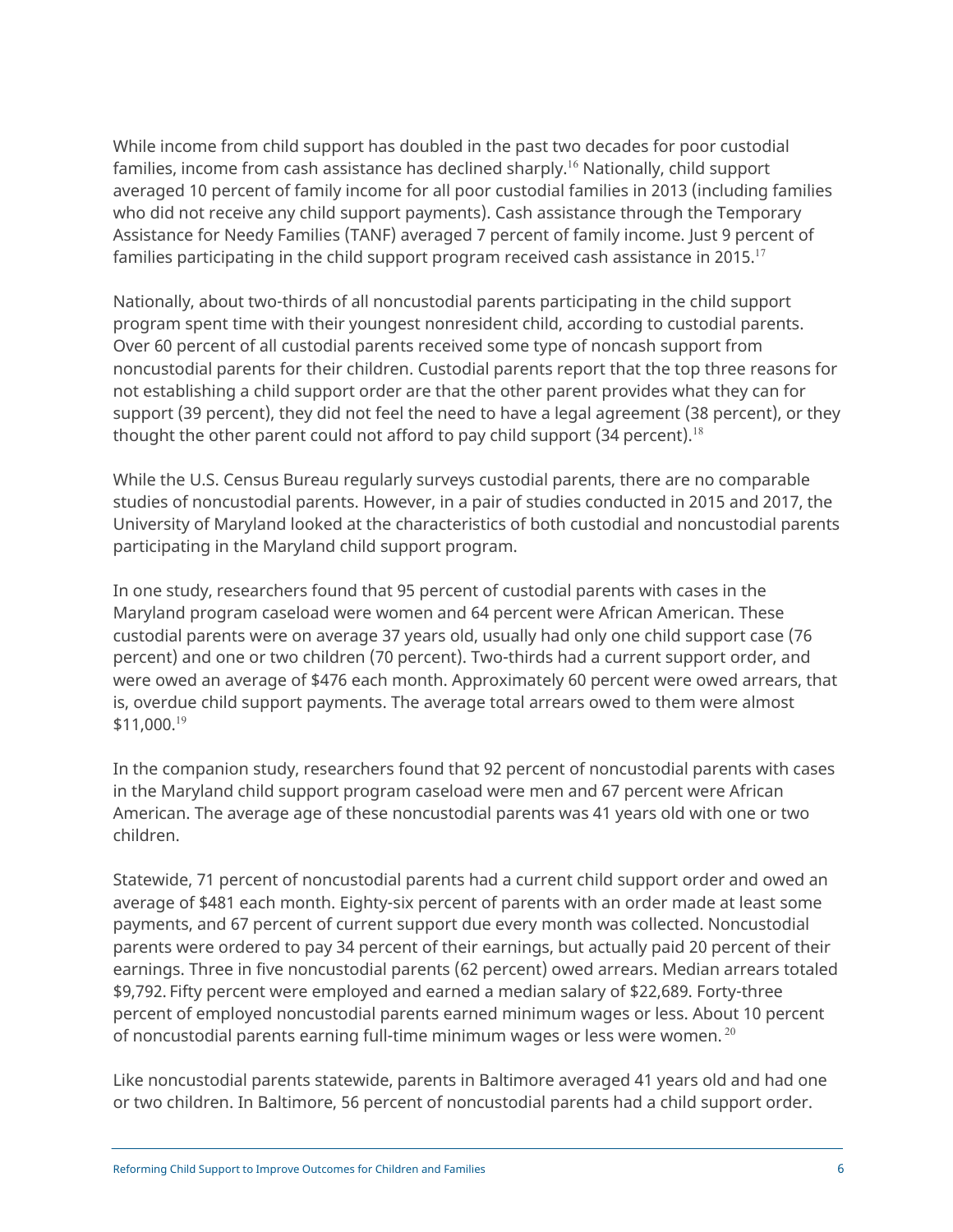<span id="page-6-0"></span>Eighty percent of parents with an order made at least some payments, and 55 percent of current support was collected. Parents were ordered to pay 33 percent of their earnings as child support and paid 16 percent of their earnings. Two in three parents (68 percent) owed arrears. The median arrears owed were \$13,327. More Baltimore parents were employed than statewide--57 percent—but earned somewhat less. The median salary was \$20, 372. Fortyseven percent earned minimum wages or less.<sup>21</sup>

As of March 2019, there were more than 158,000 noncustodial parents with a child support case in Maryland. Of these, more than 102,000 owed arrears. In Baltimore, almost 41,000 noncustodial parents had a child support case, with almost 24,000 owing arrears.<sup>22</sup>

## **Why can child support collection be a problem for low-income families?**

The main reason for nonpayment of child support is inability to pay the order amount.<sup>23</sup> Most parents who pay sporadically—or do not pay at all—have unstable employment and limited earnings. The University of Wisconsin found that 90 percent of noncustodial parents who made no payment and 60 percent making partial payment were incarcerated or did not have year-round employment.<sup>24</sup> Families do not receive regular support payments when support orders exceed the ability of noncustodial parents to pay them.

Regular payment of child support depends upon stable employment. However, the University of Maryland found that employment was extremely low among Maryland parents who paid none of their child support. Only 15 percent of the parents were employed in a job covered by Maryland unemployment insurance at some point during the study, and just 3 percent were employed during all four quarters of the study year. By contrast, almost 60 percent of parents paying the full amount of support were employed at some point during the study year, and more than half were employed during all four quarters. $25$ 

Both mothers and fathers from the same low-income communities often have similar barriers to employment. Many noncustodial parents—those with limited education and marketable skills, an intermittent work history, and sometimes a criminal record—struggle to find and maintain work at a sufficient wage to support themselves and pay their child support obligations.<sup>26</sup> Parents with the lowest incomes and most barriers to employment are expected to pay an impossibly large share of their income toward child support.<sup>27</sup> Part II of this report makes recommendations to better align child support orders with the ability of noncustodial parents to pay the ordered amount.

When parents cannot afford to pay their child support orders, compliance falls off and child support debt accumulates. When parents fall behind, poorly targeted and overly aggressive enforcement can make it even harder for them to stay employed and keep up with their current support payments. When parents cannot obtain employment that is sufficient to pay their child support orders, some may work "under the table," which means they do not pay taxes or pay into the Social Security system. Some may even engage in illegal income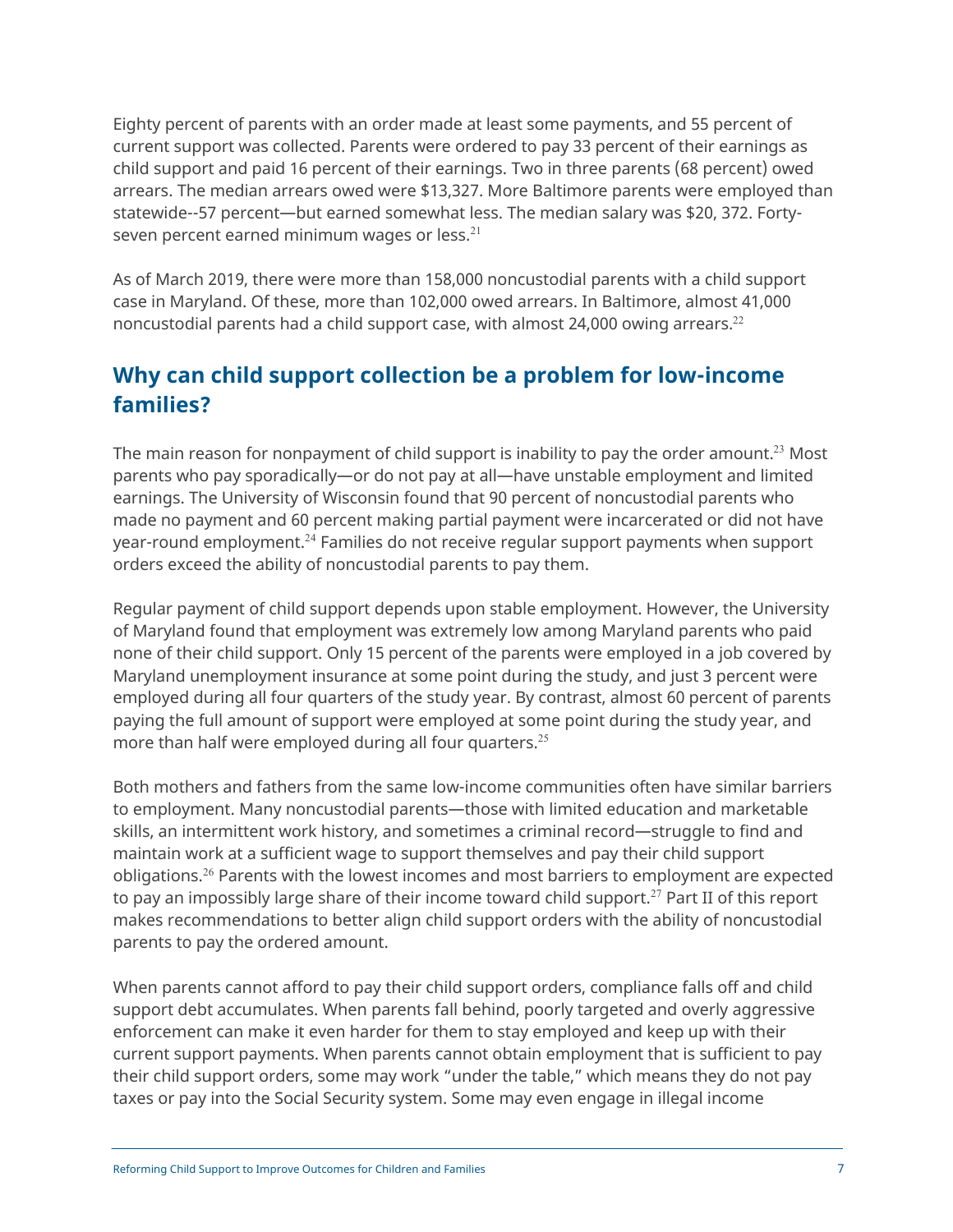<span id="page-7-0"></span>generation to support their children and themselves.<sup>28</sup> This could lead to an arrest or incarceration, which further compromises the future employment of noncustodial parents and traumatizes their children.

Not only is a "one size fits all" approach to enforcement ineffective, but it can have unintended and harmful effects on children, families, and communities. Lack of child support payments and hiding from the system—can create enormous tension in families, often leading to the noncustodial parent's absence from their children's lives. In essence, child support can push noncustodial parents away from their children—the exact opposite of what the system is set up to do. Part III of this report makes recommendations for dealing more realistically with unmanageable debt.

Welfare cost recovery policies contribute to parental distrust and avoidance of the child support system.<sup>29</sup> These policies hold back child support payments collected for children who have received cash assistance, treating child support as government revenues and using them to reimburse cash assistance. Welfare cost recovery is not cost-effective. It works against mothers and fathers, discourages compliance, and undermines the integrity of the child support message that parents should support their children. Part IV of this report makes recommendations to allow parents to support their children by eliminating the cost recovery role of the child support program.

# II. CHILD SUPPORT GUIDELINES: SETTING ACCURATE ORDERS

Like all states, Maryland has adopted a set of child support guidelines that circuit courts use to determine the amount of child support orders. Child support guidelines apply to all families with a child support order, not just those participating in the child support program. Guidelines tend to be focused on the circumstances of families with higher incomes and typically do not adequately address the circumstances of low-income families.

Child support guidelines incorporate a schedule of standard obligation amounts that increase as the income of the parents increases. In general, child support orders are based on the combined actual adjusted income of both parents. So long as a child support order set by the court is based on the actual income of the parents, each parent's share of the total parent support obligation reflects his or her share of income. After calculating the family income, number of children, and other factors, courts set the order based on the standard obligation amount in the schedule. Courts may deviate from the guideline amount if they determine that the order amount is unjust or inappropriate, and provide written findings that justify the deviation.

The 2016 federal rules are intended to improve the accuracy of orders based on factual evidence of income and ability to pay, particularly those orders issued in cases where the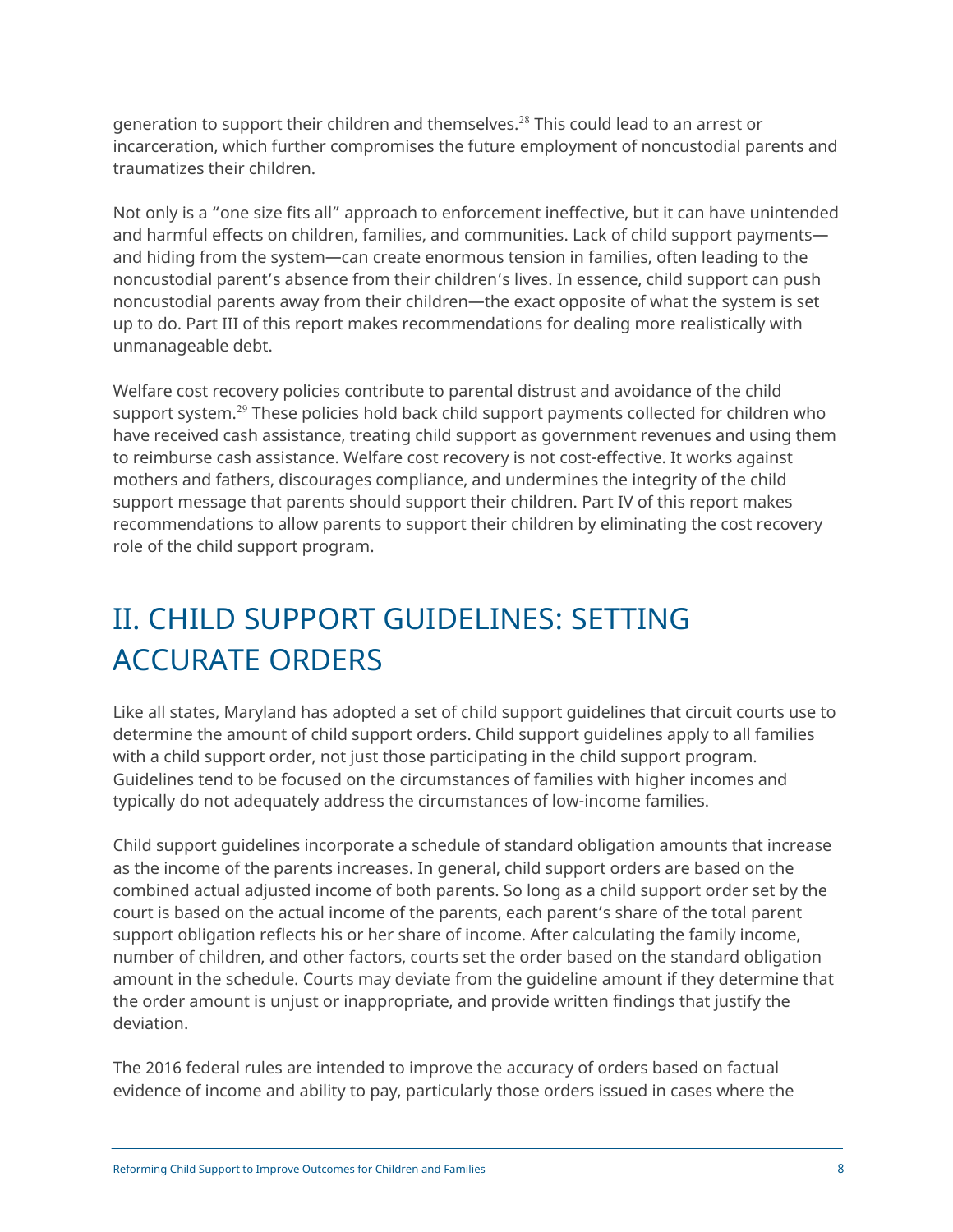<span id="page-8-0"></span>parents have the lowest incomes. Every four years, all states review and update their guidelines. Maryland is currently undertaking its quadrennial guidelines review process, and is required to incorporate the federal requirements into this guidelines review cycle. Key federal rule provisions are included in Appendix I.

## **How well do orders reflect ability to pay?**

The best predictor of compliance with a child support order is a noncustodial parent's monthly gross earnings. $30$  The amount of the order compared to actual income is also a strong predictor, especially for parents with the lowest incomes.<sup>31</sup> Parents who meet their current support obligations are more likely to be employed and have significantly higher earnings. By contrast, nearly all parents who fall behind on child support payments have unstable employment and low earnings.<sup>32</sup>

There are two reasons why higher-earning parents are more likely to pay all of the child support they owe. The first reason is straightforward: higher-earning parents have more income to support their children and themselves. But the second reason is more insidious: Higher-earning parents are expected to pay a much lower share of their incomes toward child support.

Research conducted by the University of Maryland found that parents in the Maryland child support caseload who earned a \$50,000 median income in Maryland were ordered to pay 14 percent of their earnings as child support, while parents earning a \$6,000 median income were ordered to pay 61 percent, a highly regressive outcome.<sup>33</sup>

As earnings increased, compliance increased. Parents who paid all of the support due earned an average of \$44,000 in reported earnings during the year in Maryland and \$38,000 in Baltimore. Conversely, parents who did not pay any of their current support earned an average of \$7,350 statewide and \$5,800 in Baltimore. <sup>34</sup> Parents paying all of their current support were expected to pay 18 percent of their gross earnings toward child support. By contrast, parents who paid the least amount were expected to pay more than 70 percent of their earnings. The experience in Baltimore was similar.<sup>35</sup> The implication is obvious: Parents who are expected to pay a disproportionate share of their earnings have a lower compliance rate.

In addition, noncustodial parents with lower incomes were less likely to obtain a deviation from the standard guidelines formula than parents with higher incomes in the child support program caseload. However, when lower-income parents did receive deviations based on their ability to pay and fairness considerations, they were more likely to make payments and to pay a larger share of their orders. By contrast, deviations had no measurable effect on compliance by parents with higher incomes. $36$ 

A growing body of research has found that compliance declines at all income levels when monthly support order amounts are set higher than about 20 percent of the noncustodial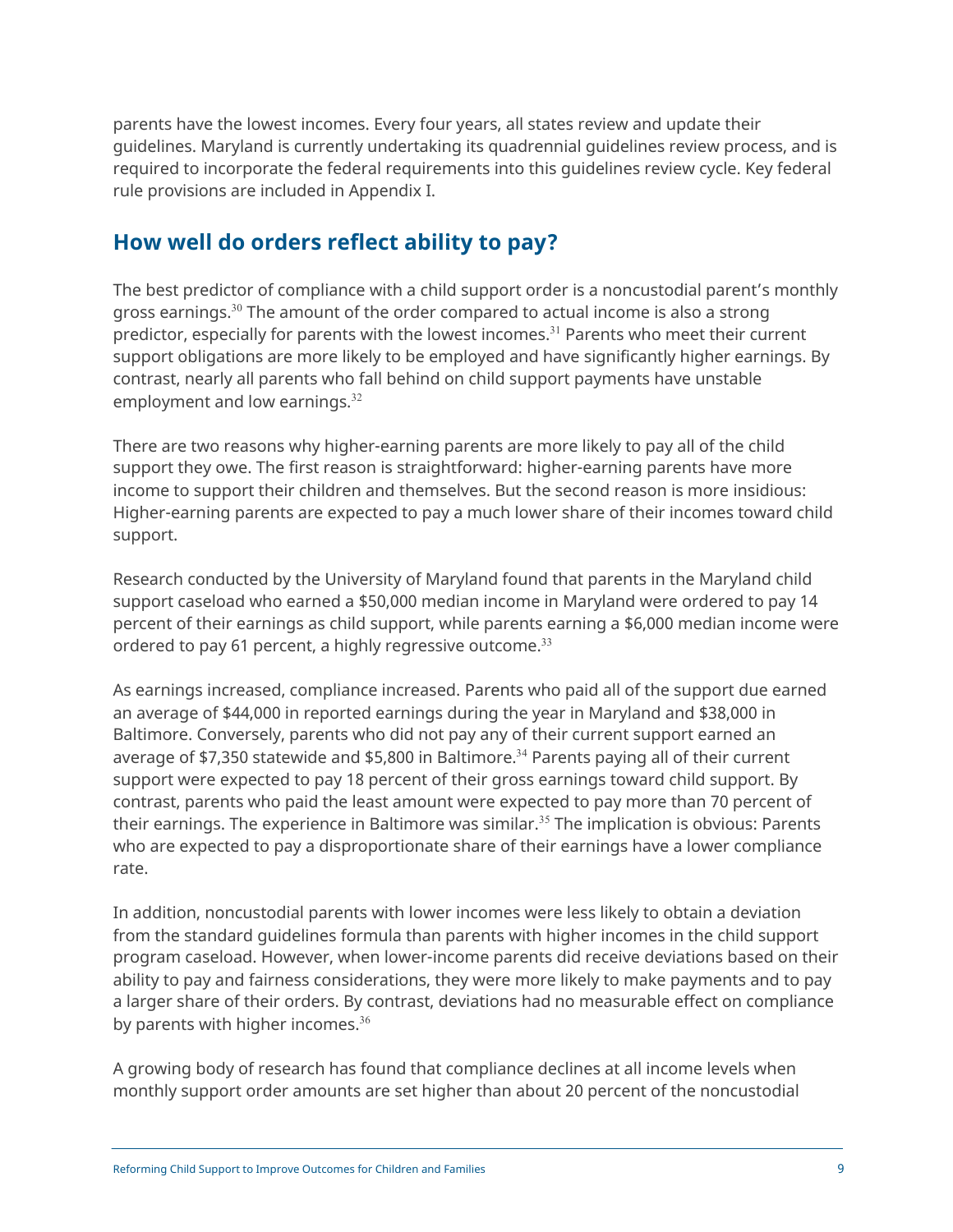parent's actual gross earnings.<sup>37</sup> This finding holds true in Maryland: Statewide, noncustodial parents were ordered to pay 34 percent of their earnings to current support, but they actually paid only 20 percent.<sup>38</sup> Additionally, there is some evidence, although it is mixed, that orders set above 20 percent of income have the unintended but counterproductive effect of decreasing, not increasing, support payments for families. $39$ 

When child support orders are set beyond the ability of parents to pay, they cannot fully comply and child support debt builds up. However, setting accurate child support orders that reflect noncustodial parents' actual ability to pay and recognizes their basic subsistence needs greatly improves the chances that the parents will make regular payments and continue to pay over time. An order based on evidence of actual income and ability to pay is critical to "rightsizing" the order, increasing compliance, holding parents accountable for making regular payments, and decreasing uncollectible arrears.<sup>40</sup>

The 2016 federal rules require that state guidelines clearly account for the noncustodial parent's ability to pay. States are required to incorporate an "ability to pay" standard into their child support guidelines. Under the rules, state guidelines must provide that child support orders are based on "earnings, income and evidence of ability to pay," even when parents earn limited income. State guidelines must also provide that the order amounts reflect a lowincome adjustment or allowance that accounts for the subsistence needs of parents. 41

Under the federal rules, states must limit the use of income imputation. A key requirement in the federal rule is that support orders must be based on available evidence of ability to pay, rather than assumptions that parents can find full-time employment. When actual income is not used, states must consider evidence about the noncustodial parent's specific circumstances. Courts may not order a standard amount in lieu of a case-specific determination of the parent's ability to pay based on evidence.<sup>42</sup>

As will be discussed in the following sections, several updates to Maryland's guidelines are needed to comply with federal requirements:

- State guidelines should articulate a standard requiring that orders be based on a parent's "earnings, income and other evidence of ability to pay."
- The guidelines should expand the factors the courts should consider in determining potential income.
- The low-income adjustment, which is based on 2008 poverty levels, should be updated.
- The routine use of minimum wage orders based upon "voluntary impoverishment" and assumed income potential must end. These orders lack an evidentiary basis, which is required by the federal rules. Instead, order amounts must be based on actual income and other factual evidence of a noncustodial parent's specific circumstances that support a finding of ability to pay.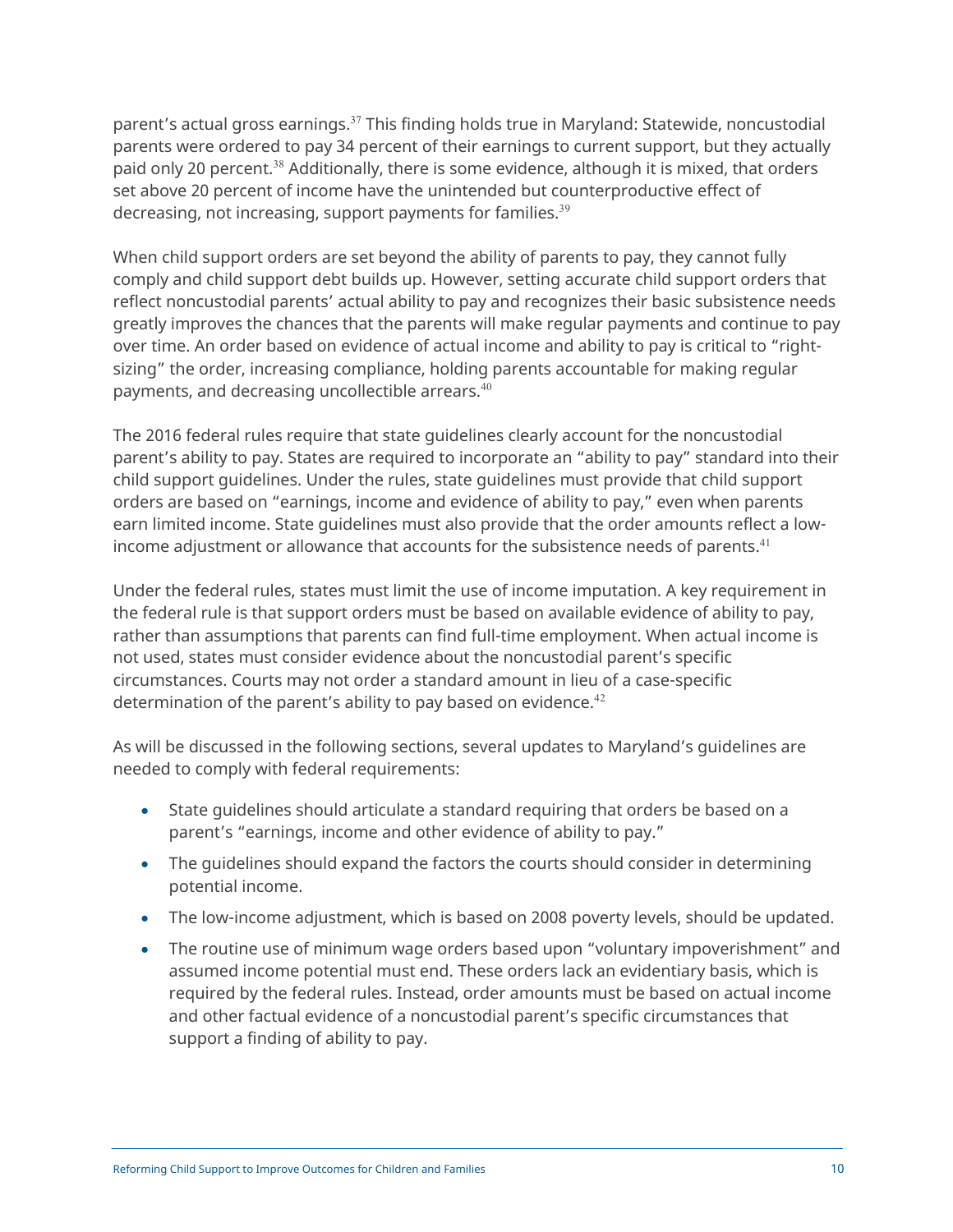## <span id="page-10-0"></span>**Do self-support reserves meet subsistence needs?**

The 2016 federal rules require that state guidelines take into consideration the basic subsistence needs of a noncustodial parent with a limited ability to pay. States such as Maryland that calculate child support orders based on the incomes of both parents may also consider the basic subsistence needs of the custodial parent and children, at the state's discretion. Guidelines must incorporate a low-income adjustment that reflects the calculation of obligations established for low-income parents. This adjustment may be in the form of a self-support reserve built into the numeric obligation schedule, an allowance added to the worksheet, or some other method determined by the state.<sup>43</sup>

A low-income adjustment is intended to leave enough money in a noncustodial parent's pockets to pay for his or her own basic subsistence needs, such as food, housing, and transportation. An order that fails to make sufficient allowance for subsistence needs can push a low-income noncustodial parent into deeper poverty, interfering with employment and parenting. While some states use the federal poverty guideline amount as the self-reserve standard, other states are more realistic in recognizing the cost of meeting basic subsistence needs. For example, New York State sets the self-reserve at 135 percent of the federal poverty level, while Washington State sets it at 125 percent, Minnesota sets it at 120 percent and Ohio sets it at 116 percent.<sup>44</sup>

The structure of Maryland's self-support reserve, which is built into the guidelines schedule, complies with the federal rule. However, Maryland's self-support reserve is out-of-date and does not adequately take into consideration the basic subsistence needs of noncustodial parents (and custodial parents, at state discretion), as required by the federal rule. Maryland's self-support reserve is currently \$867 per month, based on the 2008 federal poverty guideline for one adult. The 2019 federal poverty guideline is \$12,490 or \$1,041 per month for one adult.<sup>45</sup>

Maryland's self-support reserve should reflect the state's high cost of living. Maryland has one of the highest costs of living based on ratings of all 50 states. Effective in July 2018, Maryland's minimum wage increased to \$10.10, or \$1,751 per month pre-tax for full-time work.<sup>46</sup> The ALICE survival budget, which measures the income needed to cover the cost of basic subsistence needs, for one adult is \$23,568 per year or \$1,964 per month. Similarly, Maryland living wage laws recognize that adults need more income to cover basic expenses.

Just as importantly, low-income parents do not benefit from Maryland's self-support reserve as intended when their actual income is not used as the basis for the order. Instead, many child support orders are based on an inflated income that is attributed, or imputed, to unemployed parents and parents who are employed part-time. In Maryland, imputed income used as the basis for a child support order is called "potential income." Because "potential income" is usually pushed up to full-time minimum wages, low-income parents lose out on most of the benefit of the self-support reserve.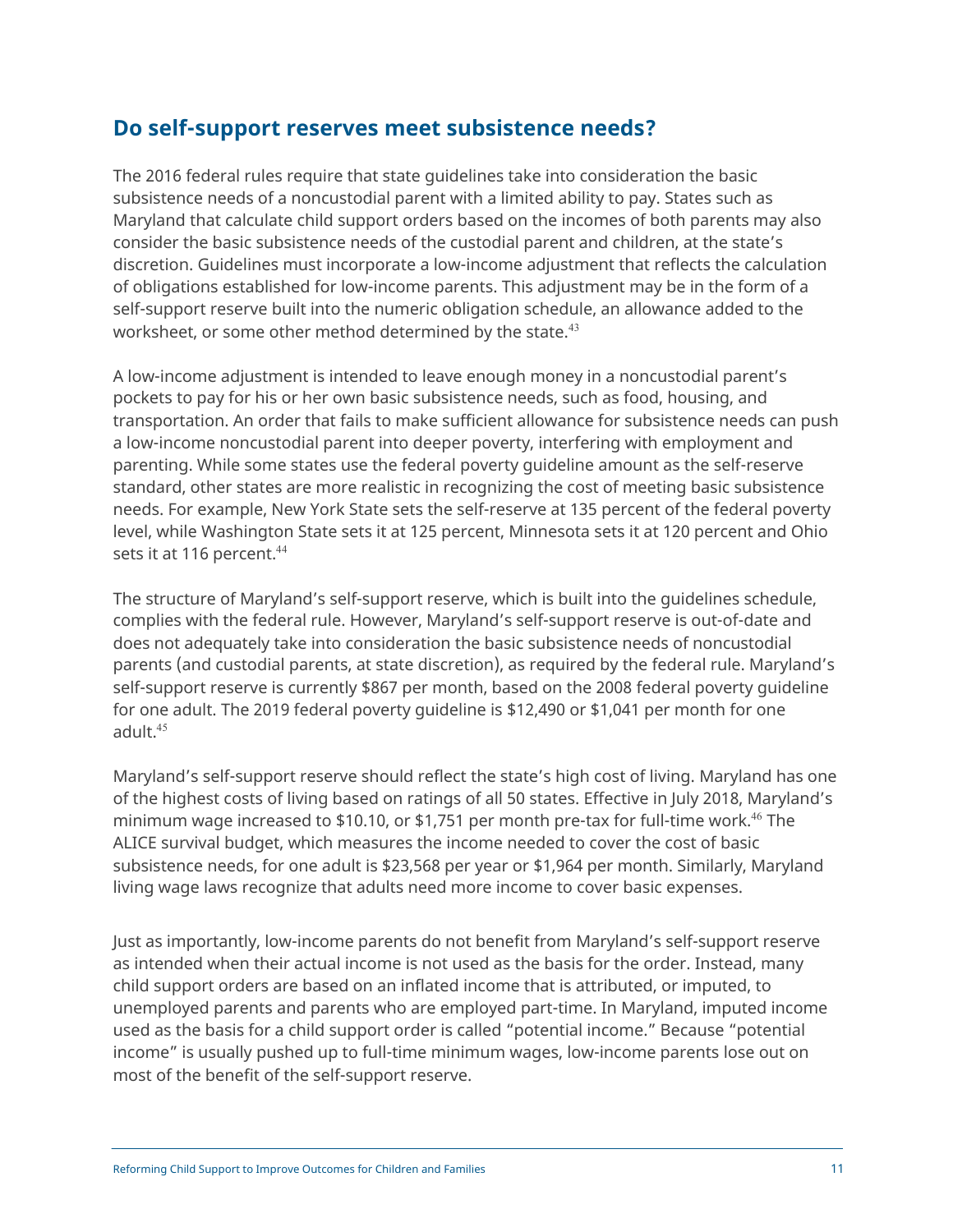## <span id="page-11-0"></span>**Do parents comply with support orders based on "potential" income?**

Maryland child support guidelines require support orders to be based on actual income, if a parent is employed to full capacity. However, if a parent is "voluntarily impoverished," the guidelines permit child support orders to be calculated based on "potential" income. The state guidelines define "potential" income as attributed income determined by the parent's employment potential and probable earnings level based on, but not limited to, recent work history, occupational qualifications, prevailing job opportunities, and earnings level in the community.<sup>47</sup> Maryland guidelines restrict a determination of "potential" income in two specific circumstances: (1) if a parent is unable to work because of a physical or mental disability, or (2) if a parent is caring for a mutual child under two. <sup>48</sup> In addition, the statute provides a separate exception for incarceration.<sup>49</sup>

The problem is that, in practice, orders are issued in some Maryland counties that are not based upon evidence of ability to pay. Instead, low-income parents are routinely issued standard orders based on imputed full-time minimum wages. Minimum wage orders are often used when noncustodial parents are unemployed or employed part-time, or if income documentation is missing. Even though Maryland guidelines do not require imputation of fulltime minimum wages, many orders appear to be based on this standard. Maryland law does not require courts to justify, document or track support orders based on imputation of "potential" income.<sup>50</sup>

Nearly all minimum wage orders are imputed. It actually is rare for full-time workers to earn minimum wages: only one percent of hourly full-time workers earn federal minimum wages. Most minimum wage jobs are part-time. <sup>51</sup> As Maryland's minimum wage increases, so do support orders based on imputed full-time minimum wage income—even if the actual income of a noncustodial parent has not increased.

Minimum wage orders exaggerate actual earnings. Parents with orders based on imputed income actually earned 72 percent less than the amount listed on the child support worksheets. Not surprisingly, the collection rate for imputed minimum wage orders is 10 percentage points lower than orders that are based on actual income in low-income cases. 52

Across the state, one-fourth of all child support orders are based on full-time minimum wages, rather than actual income, according to a 2018 study conducted by the University of Maryland.<sup>53</sup> However, the practice varies widely across the state. Jurisdictions with the three highest imputation rates (Somerset County, Caroline County and Baltimore City) imputed income for half or more of noncustodial parents. By contrast, Talbot, Howard, and Washington Counties imputed income for less than 10 percent of noncustodial parents.

The University of Maryland study found that noncustodial parents with orders based on imputed income were younger, less likely to be employed, less likely to have stable employment, and have lower earnings than those with orders based on actual income. Half of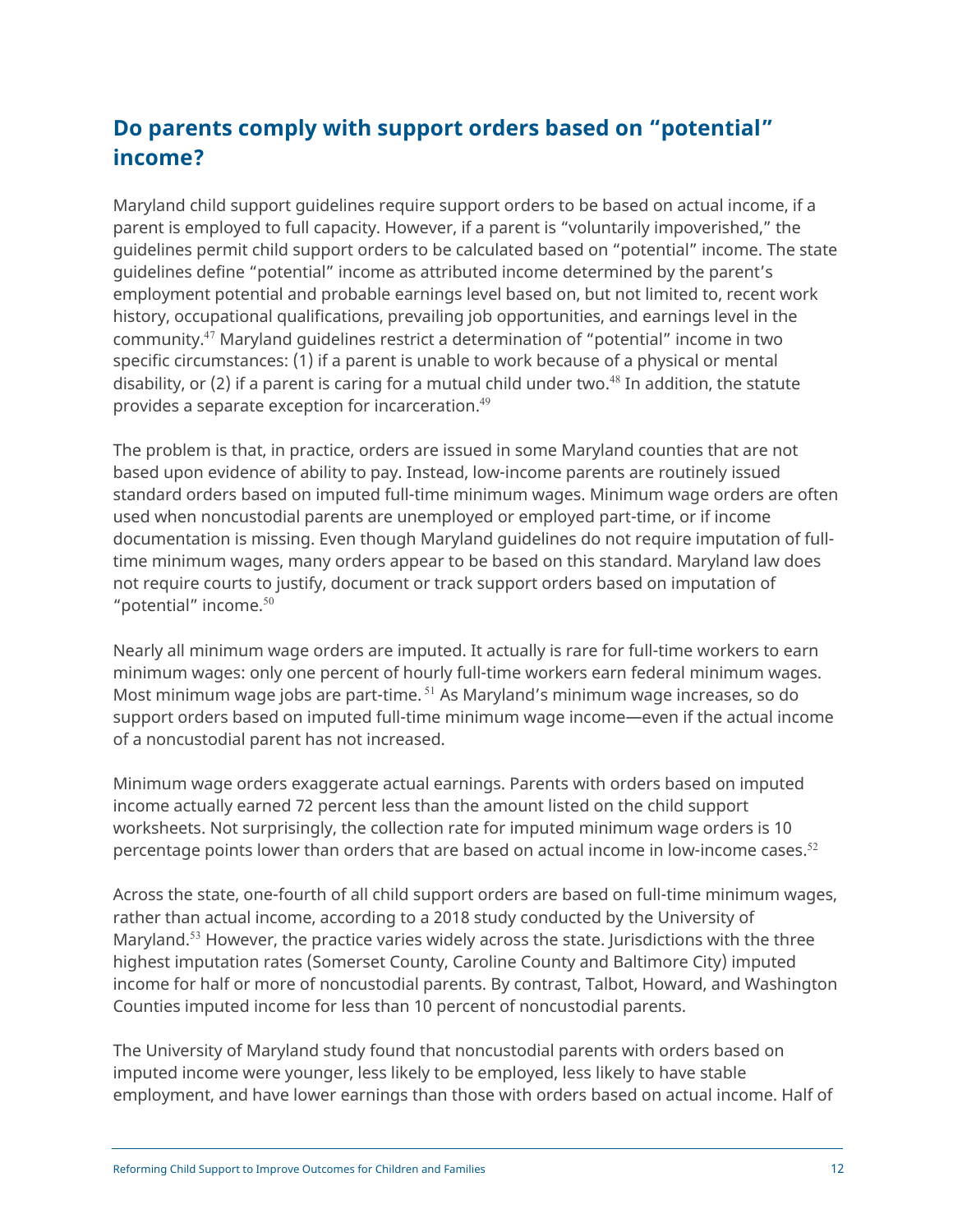the parents with imputed orders were employed, compared to two-thirds of those without imputed income. However, employed noncustodial parents with imputed orders had less stable jobs and lower earnings than those without imputed income. They earned part-time minimum wages or less and only two in five worked in all four quarters during the year. The median annual earnings of employed noncustodial parents with imputed orders were just \$4,249, compared to \$24,737 for those with orders based on actual income.

Even when noncustodial parents had part-time earnings, their actual earnings were not used as the basis for the support order in many cases, the study found. Noncustodial parents with support orders based on imputed income had orders that were way out of line with their actual income. An astounding one-third of parents with imputed orders owed over 75 percent of their earnings. By contrast, most parents with orders based on actual income owed 25 percent or less of their earnings.

Imputed orders led to lower compliance rates on every measure, according to the study:

- Only 31 percent of support owed by noncustodial parents with imputed orders was paid, compared to 67 percent of support owed by those with orders based on actual income.
- Only 68 percent of noncustodial parents with imputed orders made any payment, compared to 91 percent of those with orders based on actual income.
- Among noncustodial parents who made payments, those with imputed orders paid 43 percent of the amount owed, compared to 66 percent of those with orders based on actual income.
- Noncustodial parents with imputed orders only paid in half of the months support payments were due, while those with orders based on actual income paid in threefourths of the months due.
- Employed noncustodial parents with imputed orders paid 18 percent of actual income on average, while employed parents with orders based on actual income paid 19 percent—in line with the research that finding that compliance drops off when orders are set above 20 percent of actual income.
- Noncustodial parents with imputed orders who made payments accumulated \$1,926 in arrears in the year following order establishment, compared to \$1,490 for those with orders based on actual income.

The University of Maryland study also compared outcomes in low-income cases in the child support program caseload when orders were based on part-time earnings compared with orders based on imputed full-time minimum wages. Although payment amounts were higher on minimum wage orders, compliance was lower, payments were more sporadic and debt accumulation was higher. Most troubling, the study found that 3 in 10 parents with imputed income did not make a single payment during the year. Nor did the rate of employment change a year after an imputed order was established. On the other hand, when orders were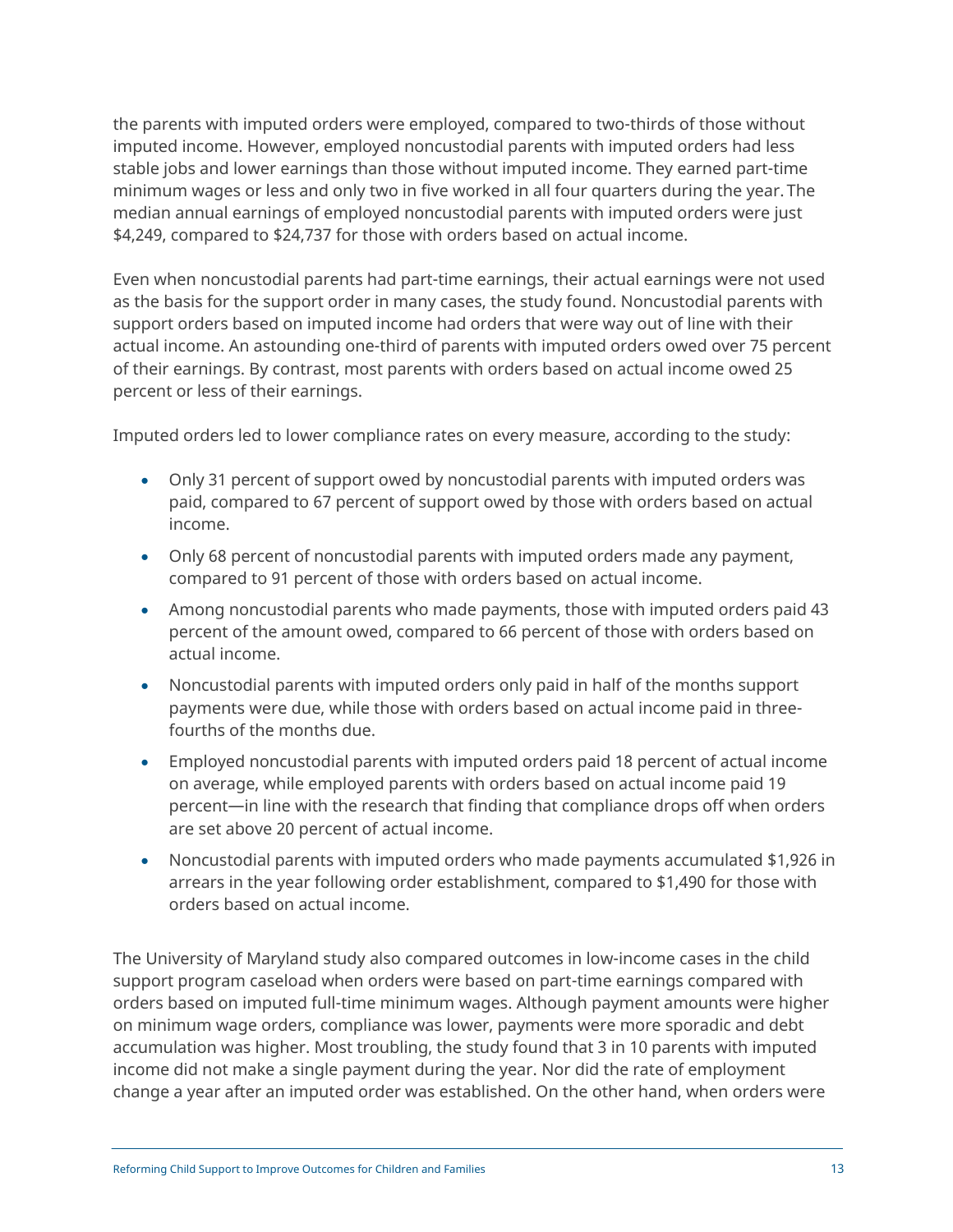<span id="page-13-0"></span>more realistic, parents made more payments, paid a larger share of their obligation, paid more regularly, and accumulated fewer arrears.

Other studies have made similar findings.<sup>54</sup> A California study found that payment amounts were actually lower on imputed minimum wage orders than orders based on actual income, finding that payments actually dipped on minimum wage orders compared to both lower and higher orders based on actual income. Imputed minimum wage cases paid at a lower compliance rate, accumulated higher debts, and collected fewer dollars for families than cases with orders based on a lower amount. In fact, the most likely outcome of minimum wage orders was zero payments during the year following order establishment.<sup>55</sup> As the Office of Inspector General for the U.S. Department of Health and Human Services concluded two decades ago, "Income imputation appears ineffective in generating payments."<sup>56</sup>

Minimum wage orders based on imputed income undermine the long-term financial stability of both noncustodial parents and their families. Regular child support payments are critical for families, so they can budget for the income. Orders based on imputed income lead to nonpayment, more irregular and missed payments, more enforcement actions that can interfere with employment, such as driver's license suspensions, and high arrears growth as parents struggle to keep up or walk away from the impossibility of compliance. Child support debts accumulating under imputed orders are likely to stalk noncustodial parents throughout their working lives.

## **What is "voluntary impoverishment"?**

Maryland guidelines allow judges to impute potential income to parents only if they find that they are "voluntarily impoverished."<sup>57</sup> Some states use the term "voluntary unemployment." In Maryland, it is called "voluntary impoverishment." The courts have held that a parent who is "voluntarily" impoverished is intentionally poor.<sup>58</sup> If there is no evidence that a parent is voluntarily poor, the support order is supposed to be based on actual income. However, in some counties, standard minimum wage orders are issued routinely without a specific finding that the parent is intentionally and deliberately poor.

Traditionally, courts have limited the use of imputed income to cases where there is evidence that a noncustodial parent has deliberately reduced his or her work effort to avoid paying child support or taken a lower paying job than the parent's education and skills would predict, or where the facts show a discrepancy between reported income and lifestyle. For example, imputation might be based on specific evidence that a parent quit his job as soon as she filed for divorce or went on a luxury vacation but claimed lack of resources. When parents have a history of earning substantial income, courts scrutinize evidence introduced by the attorneys for the parties to determine whether the loss of income is in fact voluntary.

However, in many jurisdictions across the country, the rules operate differently when noncustodial parents have a limited education, few marketable job skills, and low or no earnings. The trend over the past two decades has been to standardize income imputation in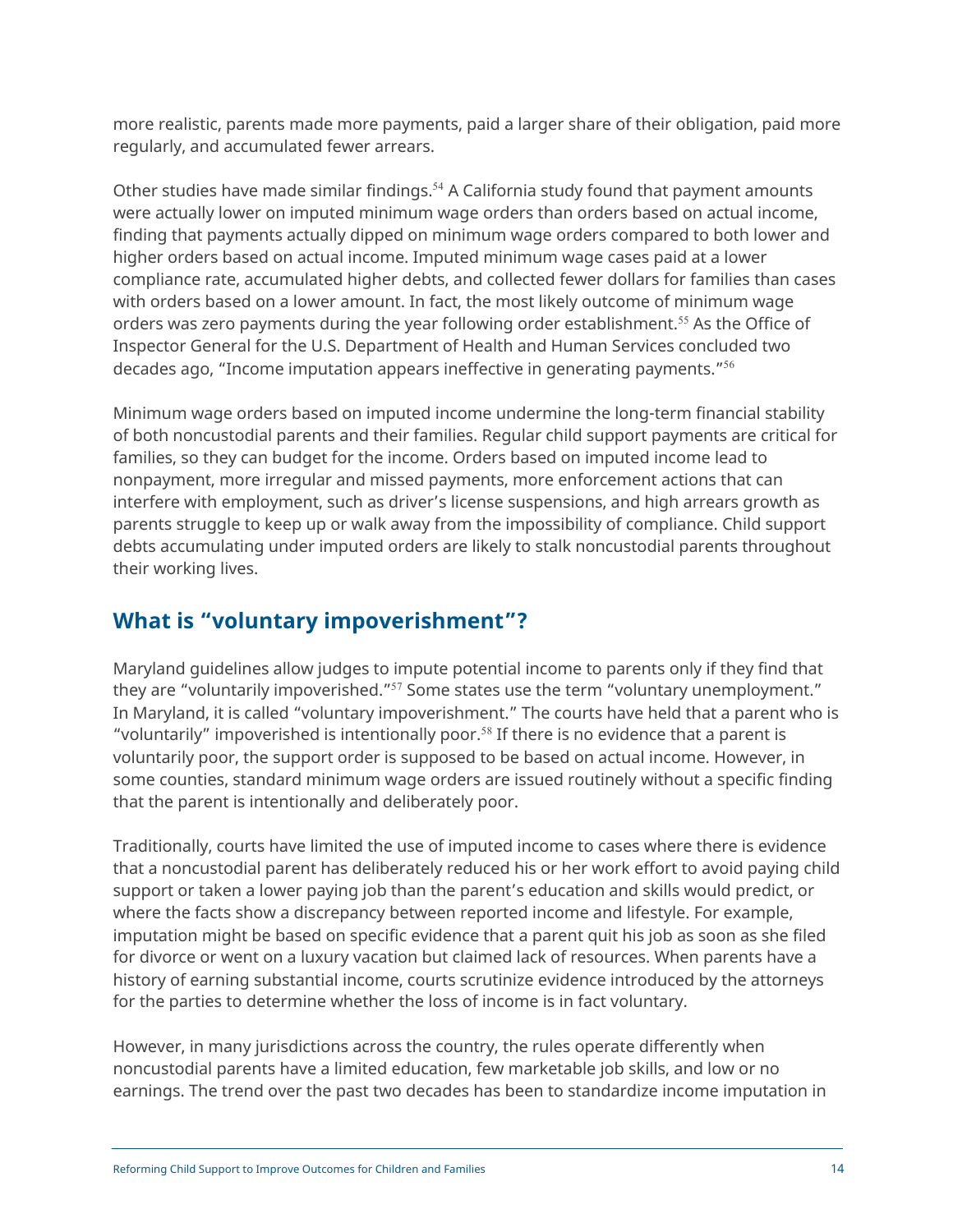lieu of evidence-based orders in low-income cases. In these cases, judges often assume, without necessarily hearing further evidence, that parents ought to be able to secure full-time employment earning minimum wages, and that failure to work full-time is the parent's voluntary choice. Instead of using actual income, the order is set based on imputed income.

When the parents are poor, courts struggle to issue a support order that provides families with needed financial support. However, the routine use of income imputation when parents are poor has created a two-tiered standard for higher and lower income cases—higher income cases receive orders based on specific evidence of income and the purposeful or intentional nature of income shortfalls, while low-income cases receive orders based on generalized assumptions about ability to earn. This outcome does not reflect the realities of the labor market for poor, less educated parents, particularly young African America men—few full-time jobs that pay a living wage, unstable part-time work often located far from the neighborhood, racial discrimination, and the dramatic rise in incarceration rates over the past two decades.<sup>59</sup>

In some Maryland jurisdictions, including Baltimore, full-time minimum wages are routinely imputed to parents who are unemployed or working part-time, or when their income is unknown—without any evidence that parents voluntarily and intentionally reduced their earnings. Unemployment and part-time work are deemed "voluntary," unless a parent can demonstrate disability or care for a young child. The result is unsustainable child support orders based on exaggerated income that poor noncustodial parents cannot pay consistently and families cannot count on receiving.

In some states, "voluntary" is defined as purposeful conduct—at least in higher earning child support cases. For example, in North Carolina, child support may be calculated based on the parent's potential, rather than actual, income "if the court finds that a parent's voluntary unemployment or underemployment is the result of the parent's bad faith or deliberate suppression of income to avoid or minimize his or her child support obligation." Washington State statute prohibits imputation of income to a parent who is gainfully employed on a fulltime basis, unless the court finds that the parent is "purposely underemployed to reduce the parent's child support obligation."<sup>60</sup>

Other states have guidelines that disfavor imputation or treat imputed income as a deviation from the guidelines. For example, Iowa and Virginia guidelines require a written deviation from the quidelines when income is imputed. $61$  Michigan guidelines require courts to justify imputation, and prohibit imputation "based on generalized assumptions that parents should be earning an income based on a standardized calculation," such as full-time minimum wages. $62$ 

The 2016 federal rules disfavor income imputation in low-income cases. Under the rules, states will no longer be able to impute standardized amounts attributed to parents based on general assumptions about employability, income potential, and voluntary impoverishment. Instead, the guidelines must provide that order amounts are based on factual evidence of an individual parent's ability to pay. If income is imputed, the amount must be supported by evidence of the noncustodial parent's specific circumstances. The guidelines must provide that evidence, not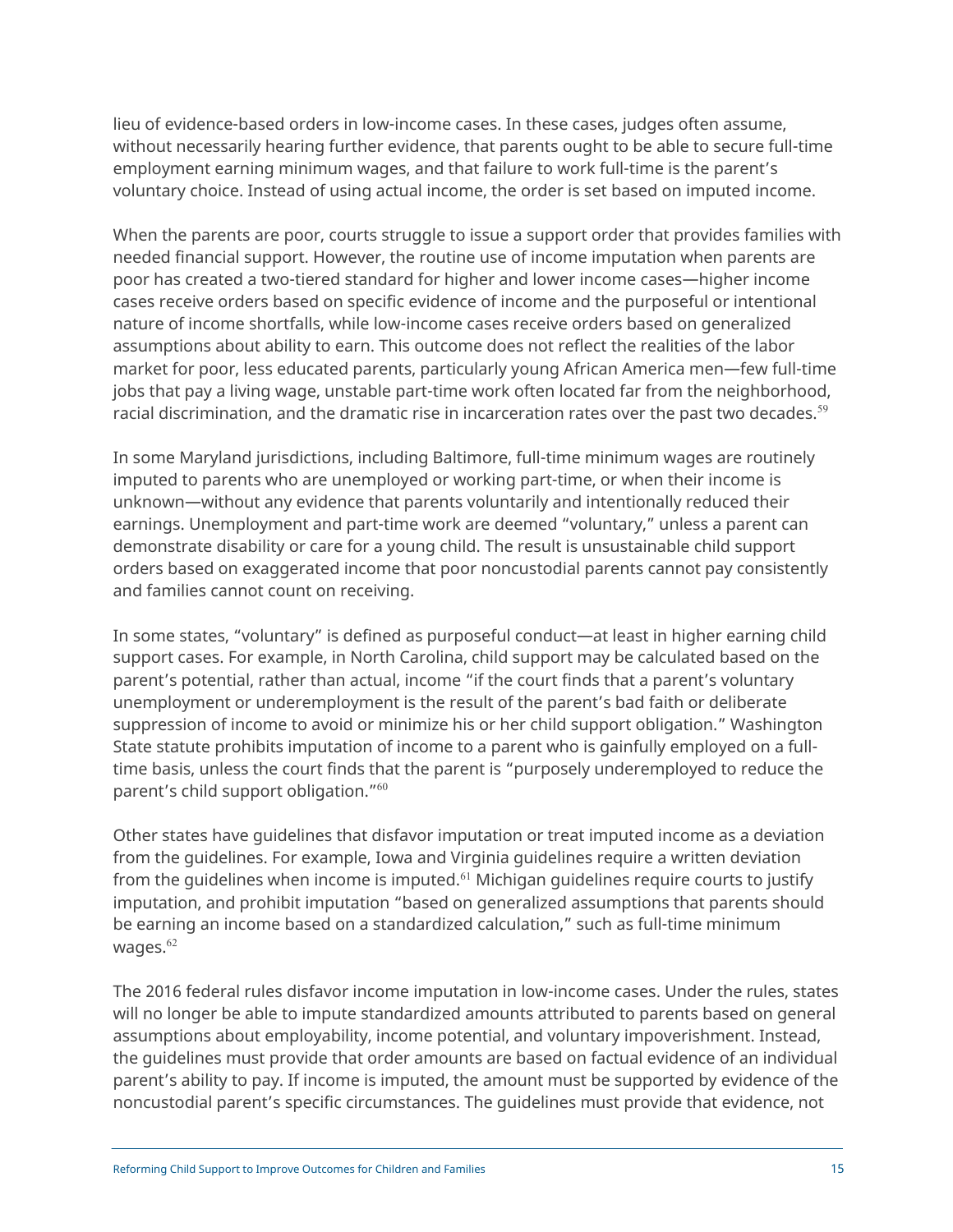<span id="page-15-0"></span>assumptions, must support the court's finding of ability to pay. According to the federal rule preamble, "Without an evidentiary basis, imputed income is fictitious income and does not generally result in orders based on the noncustodial parent's ability to pay."<sup>63</sup>

The federal rules require state guidelines to provide that child support orders are based on the noncustodial parent's "earnings, income and other evidence of ability to pay." Under the rules, states that authorize income imputation must take into consideration the specific circumstances of a noncustodial parent (and at the state's discretion, custodial parent) to the extent known, including such factors as the noncustodial parent's assets, residence, employment and earnings history, job skills, educational attainment, literacy, age, health, criminal record, and other employment barriers, and record of seeking work, as well as the local job market, the availability of employers willing to hire the parent, prevailing earnings level in the local community, and other relevant background factors in the case.

The federal rules place the responsibility on the child support agency to develop a sufficient factual basis for the support obligation through more case investigation, case conferences, parent interviews, use of electronic data sources, and so forth. The child support agency must base its recommendations on parental earnings and income whenever available, and if unavailable, on other specific circumstances. Finally, the agency must document the factual basis for the recommended obligation in the case record.<sup>64</sup>

## **What are "discretionary orders"?**

The Maryland guidelines schedule starts at a monthly income threshold of \$1,250 (\$15,000 per year). Above the threshold, the guidelines incorporate a table of presumptively correct order amounts scaled to the combined actual adjusted gross income of both parents and the number of children. Courts calculate the income of both parents and then apply the amounts listed in the table as the basis for support orders. If they deviate from the guidelines amount, they are required to make written findings that application of the guidelines will result in an unjust order and to articulate their reasons for deviation.

Below the \$1,250 income threshold, courts have the discretion to set an order between \$20 to \$150, based on a low-income noncustodial parent's resources and expenses, as well as the number of children. At low incomes, separate consideration of the noncustodial parent's income allows the court to gauge whether the parent's income is sufficient to meet his or her own subsistence needs and still pay child support. The combined incomes of both parents will generally be higher, particularly when income is imputed to one or both parents.

The intent of discretionary orders is to provide the courts with flexibility to set right-sized orders in cases where the noncustodial parent has limited income. When a noncustodial parent's income falls below the \$1,250 monthly income threshold, the court has discretion to set a more realistic order based on the noncustodial parent's ability to pay. However, in practice, this approach has some drawbacks.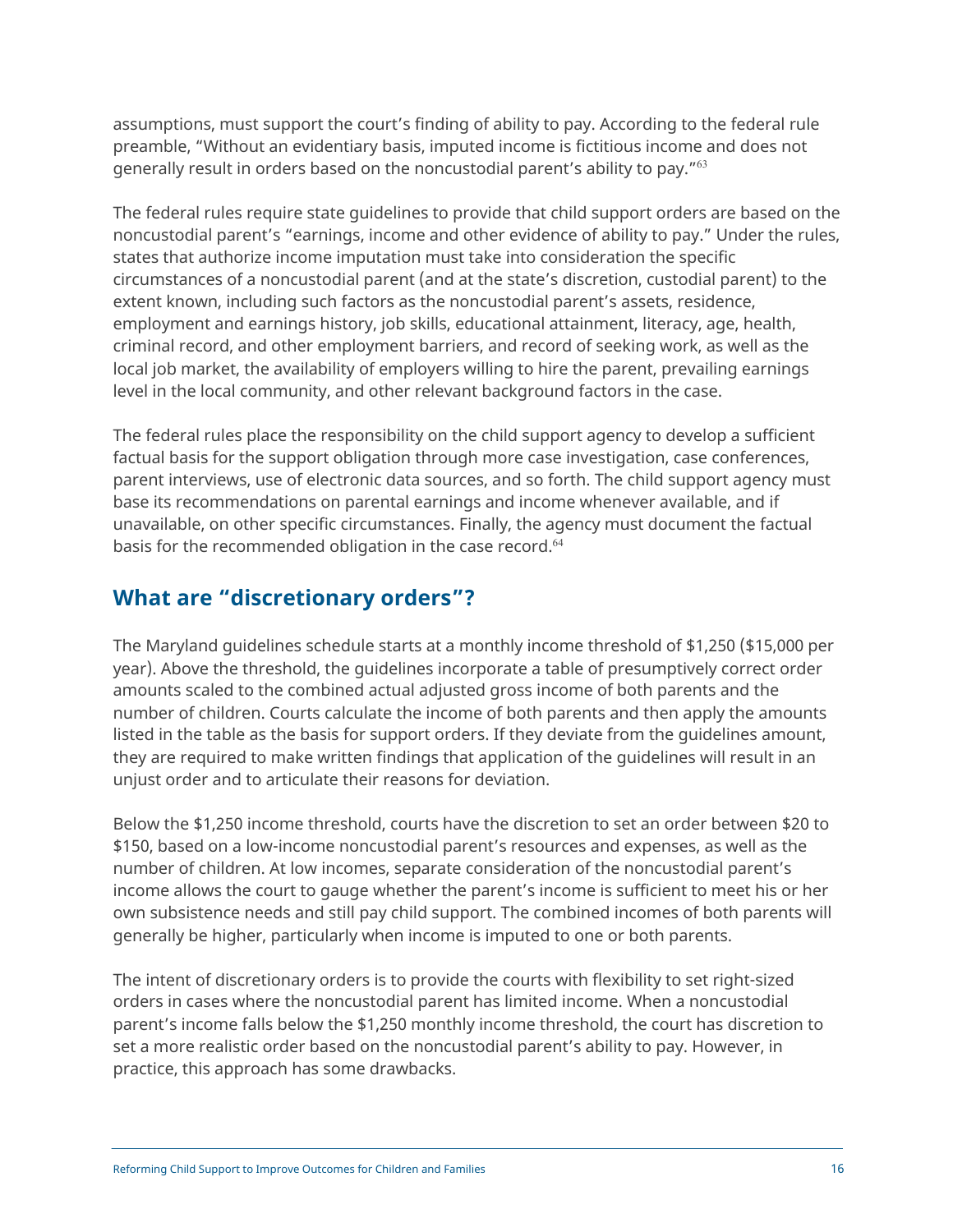First, very few orders are actually issued based on incomes below the \$1,250 threshold because additional income is routinely attributed, or imputed, to parents with very low actual incomes. That is, orders for most parents are based on "potential" income of full-time minimum wages. A review of cases in the child support program between 2011 and 2014 conducted by the University of Maryland found that only 5.3 percent of all orders in child support program cases were issued in the discretionary range of \$20 to \$150. These percentages are extremely low, compared to the number of noncustodial parents in the state with actual incomes below \$1,250, and are an indication that discretionary orders are not being used as intended.<sup>65</sup>

The Maryland case review found considerable variation among counties in how frequently they issued discretionary orders, even those with higher unemployment and poverty rates. For example, 3.5 percent of the orders issued in Allegany County, 2 percent of Garrett County orders, and 0.6 percent of Caroline County orders in the child support program caseload were discretionary. On the other hand, 15 percent of Washington and Dorchester County orders and 10 percent of Somerset County orders were discretionary. In Baltimore, 4 percent of orders were discretionary.

Second, discretionary order amounts are inconsistent. The case review found significant variation among counties concerning discretionary order amounts in child support program cases. Indeed, courts often issue discretionary orders for low-income parents above the \$20 to \$150 range. Discretionary orders ranged from \$20 to \$337 (more than twice the amount permitted under the discretionary guidelines), with a median discretionary order of \$129. The case review also found that 40 percent of discretionary orders exceeded \$150 per month. Many of the orders were issued for \$162, which is the first basic support amount listed in the guidelines schedule. For example, an unemployed noncustodial parent with no income, no high school diploma, limited work history, and an incarceration record may receive a \$20 order in one court, and a \$162 order in another court.

To provide for cases where the noncustodial parent's income is less than the guidelines threshold, some states have implemented a standard minimum order, with judicial discretion to deviate from that amount. In such states, the guidelines might specify a fixed minimum order of \$50 or \$75 in very low-income cases. Other states use a fixed percentage of income. For example, Michigan sets orders based on 10 percent of an obligor's income up to the federal poverty quideline for one adult.<sup>66</sup>

However, reliance on a standard amount, even if more realistic than imputed full-time wages, is disfavored by the federal rules because it sidesteps the need for evidence and fact-finding. $67$ In addition, a fixed minimum order can result in a "cliff" effect, with someone who makes slightly more than the threshold amount receiving an order that is significantly higher than someone making slightly under the threshold.

A number of states have done away with an income threshold in their guidelines. Instead, the guidelines start with zero income and specify low order amounts or income percentages that increase by small increments up to a sufficient income level. In that way, limited income is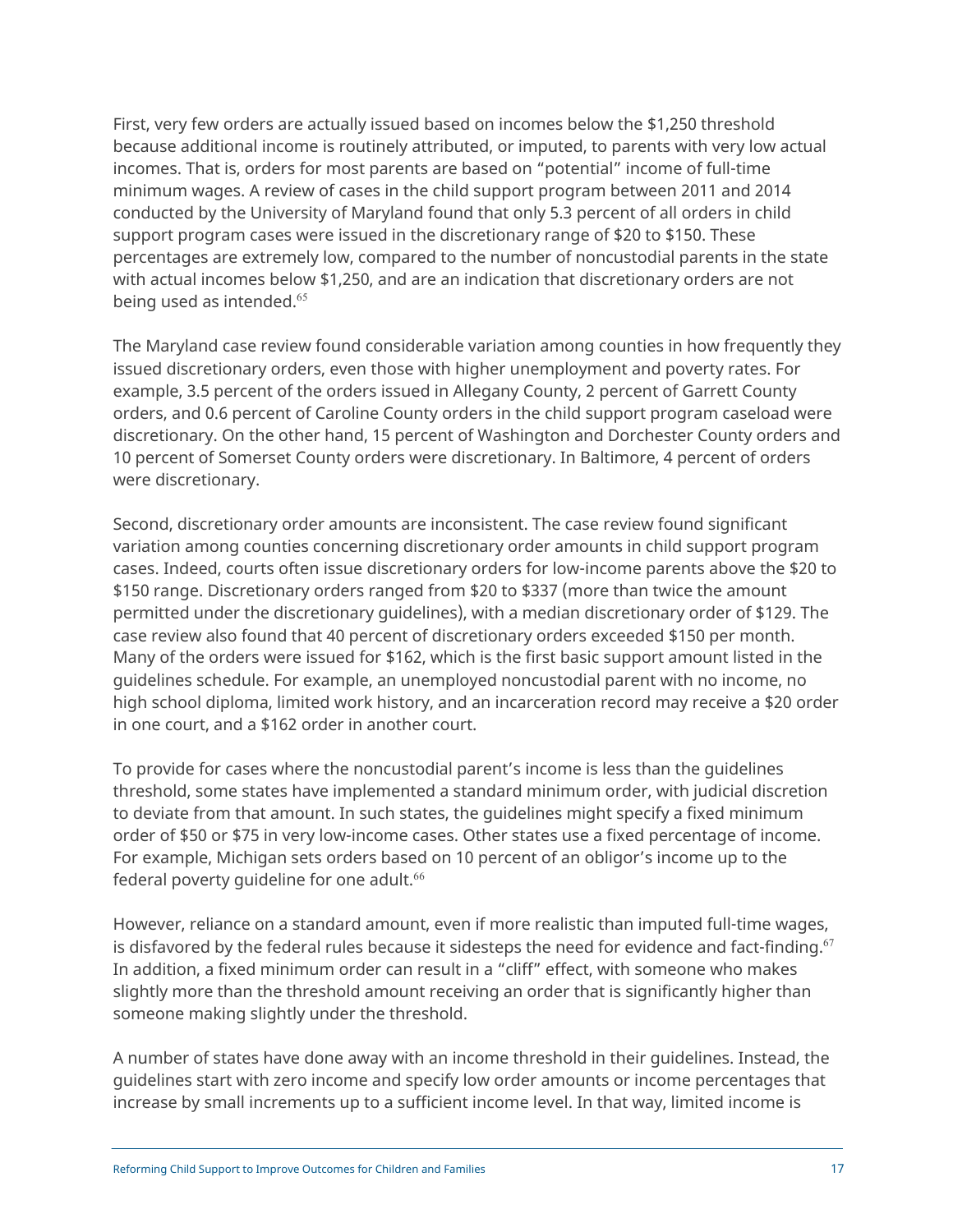<span id="page-17-0"></span>acknowledged and incorporated into the state's guidelines on a graduated basis. For example, Minnesota and Virginia bring zero and low incomes into the guidelines schedule, using a graduated approach to setting lower orders. Iowa uses a three-tiered approach to its guidelines, while Wisconsin uses a separate guidelines scale for low-income parents. <sup>68</sup> In addition, guidelines in some states, including Michigan and California, articulate an extended set of policies or principles in their guidelines to provide additional guidance to judicial decision-making. 69

## **What can the courts do to improve participation in child support hearings by low-income parents?**

*Pro se* litigants in child support program cases—that is, parents without legal representation are often low-income, have little understanding of child support laws, and have difficulty navigating the court process.<sup>70</sup> Child support agency lawyers do not represent either parent. Instead, they represent the state's interest in obtaining financial support for children so that they are adequately cared for and have less need for public assistance. Most of the time, neither parent in a child support case has a lawyer to represent them in court.

For noncustodial parents, in particular, the legal consequences of going to court without a lawyer to represent their interests can have serious consequences. Parents often do not know how to present evidence and arguments about their financial ability to pay child support that could change the outcome in their cases. They usually have only a limited opportunity to explain their circumstances to the judge. They can often leave the courtroom believing that the child support process is unjust and that they did not have a fair shot. Custodial parents, too, often leave the courtroom feeling that they have not been heard. Parents who feel that they have been dealt with unfairly are less likely to comply with child support orders.<sup>71</sup>

Around the country, state courts have been implementing a range of civil justice reforms that can improve access to justice and procedural fairness for low-income *pro se* litigants in civil cases such as child support. <sup>72</sup> Procedural fairness means the litigants have a fair chance to be heard and have their case resolved equitably, regardless of how much money they have or whether they have a lawyer.

In the *Strategic Plan for the Maryland Judiciary 2015-2010: Moving Justice Forward,* the Maryland judiciary has prioritized access to the courts, responding to the changing community needs and building service partnerships with state, county and community groups. Maryland courts have led the country in expanding access to justice by litigants who typically are low-income and not represented by an attorney, ranking fourth in the national Justice Index, which measures access to lawyers available for low-income litigants, support for *pro se* litigants, support for litigants who have limited English language proficiency, and support for litigants with disabilities.<sup>73</sup>

As Chief Judge Barbera described in her February 6, 2019 *State of the Judiciary* presentation to the state legislature, Maryland also has expanded the number of problem-solving courts,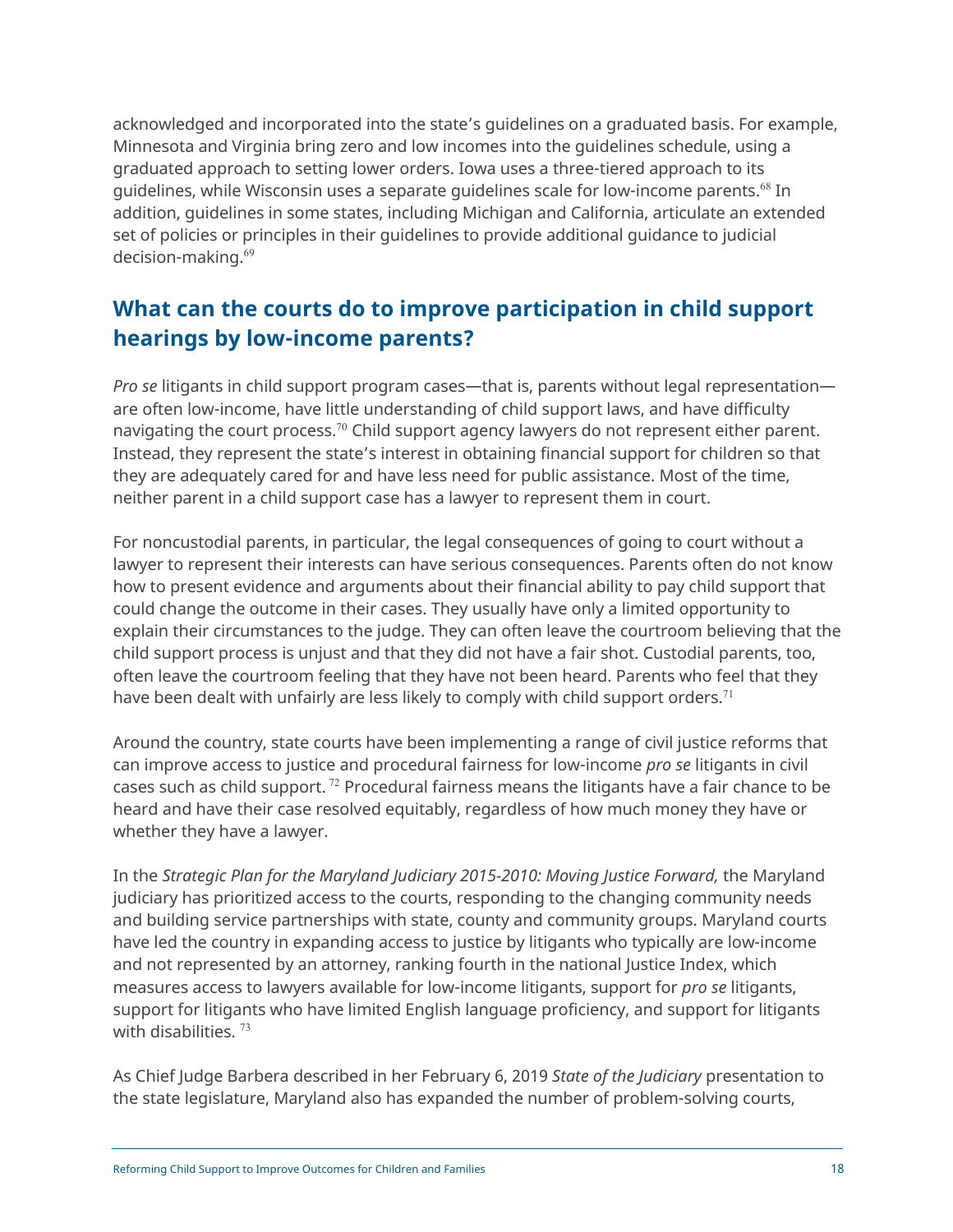<span id="page-18-0"></span>primarily drug courts, as a way to offer a more effective approach to reducing recidivism. Problem-solving courts address underlying problems such as drug addiction that have caused defendants to enter the justice system. A problem-solving court is a judicial model that combines adjudication with case management and services to work with defendants in a less adversarial setting to help them get on the right path and achieve more positive—and sometimes life-changing—outcomes.

A number of states, including Virginia, Georgia Minnesota, Kansas, Missouri, and the District of Columbia, have established problem-solving courts for low-income parents with barriers to payment of child support, such as unemployment, an incarceration record, or addiction. Sometimes called accountability courts, fathering courts, or co-parent courts, the problemsolving courts operate diversion programs instead of using standard enforcement procedures. Problem-solving courts are a promising approach to helping parents get jobs, stay employed, and maintain positive relationships with their children and the other parent.<sup>74</sup> The federal Office of Child Support Enforcement has funded a set of research demonstration projects to test procedures that increase procedural fairness in agencies and courts, and that tie employment and parenting time services to child support programs.<sup>75</sup>

As part of its focus on access to justice, Maryland courts have established self-help centers—a key strategy in helping people without lawyers manage their court cases. Self-help centers help *pro se* litigants with help filling out court forms, offering information, and providing limited legal advice on procedural questions. In most Maryland courts, parents with a child support case can walk in, phone call or live chat with a lawyer to get help. In addition, federal 2016 federal rules put more responsibility on child support agencies to thoroughly investigate cases and to focus on the accuracy of support orders based on evidence of a noncustodial parent's ability to pay.

Many judges and other experts agree that family law cases, already emotionally fraught, are particularly ill-suited to the high volume and adversarial nature of litigation, which can damage family relationships and reduce child wellbeing. Alternative approaches to litigating child support cases include increased case conferencing and alternative dispute resolution (ADR).<sup>76</sup> For example, Colorado and Massachusetts, use case conferencing to obtain child support agreements. Both approaches allow parents to tell their stories in less adversarial settings and to have a greater say in the outcome of their cases through negotiation, rather than litigation. Often, parents who have a child support case but never married or divorced want to be able to resolve custody and parenting time at the same time they resolve child support. ADR can provide a means to work out an agreement that addresses all of the issues involved with coparenting.

## **Modifying child support orders during incarceration**

Parents facing a substantial drop in income are entitled to seek a review and adjustment (also called modification) of their support orders based on state guidelines. The federal review and adjustment statute requires states to review and, if appropriate, adjust orders following a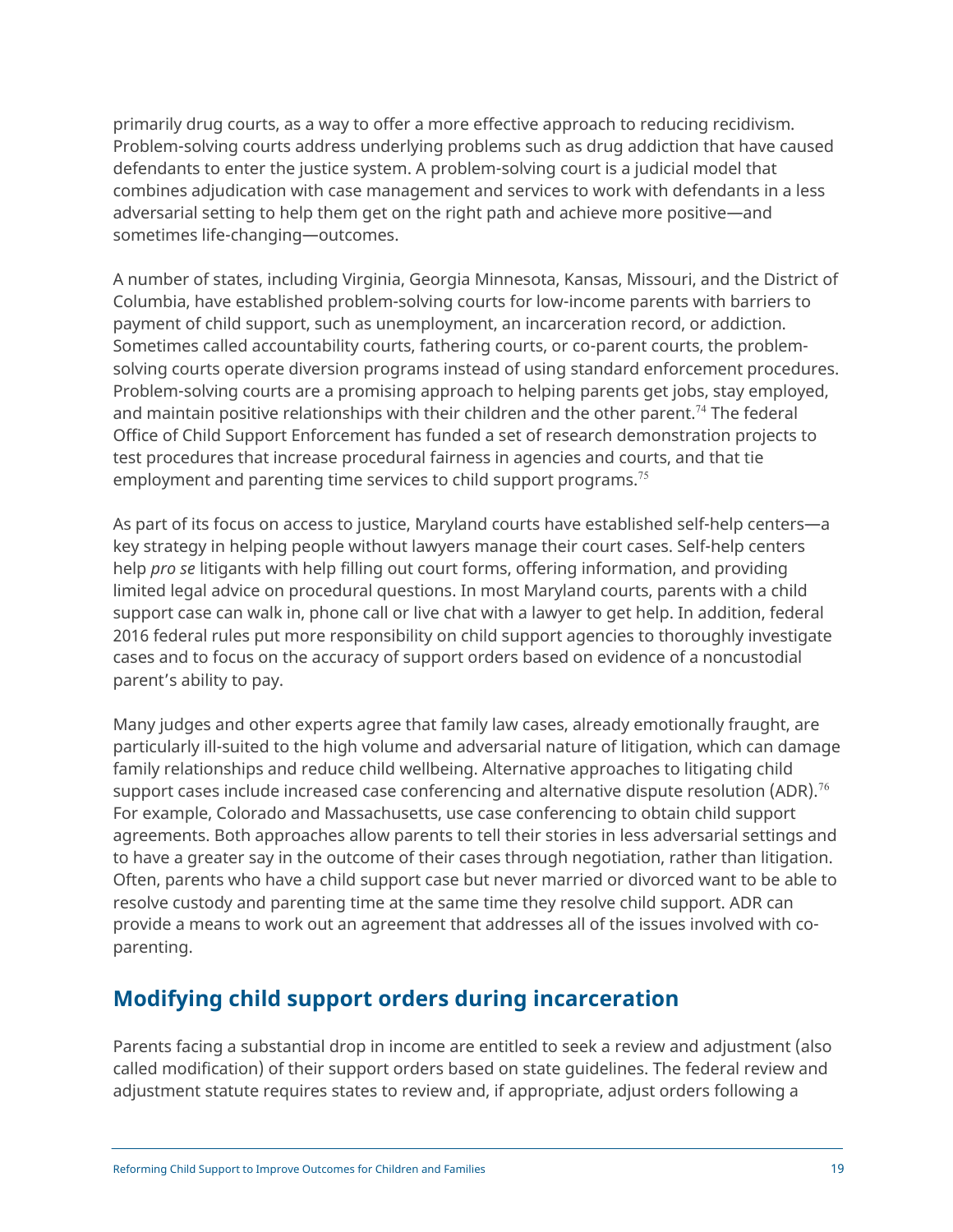request by either parent if there has been a substantial change in circumstances—whether due to unemployment, disability, military service, or incarceration.<sup>77</sup> Timely modification is important to prevent the accumulation of overwhelming debts during incarceration, especially because federal law prohibits retroactive modification of child support obligations once they are established. 78

Research finds that many incarcerated parents do not understand the child support process and do not know their rights. In many prisons, incarcerated parents do not know their rights to request review and adjustment of their orders and cannot easily contact the child support office. Because incarcerated parents are involuntarily confined, their access to the internet or cell phones often is restricted due to security concerns. They may not have access to legal counsel or other community-based resources that could provide timely information. Consequently, their opportunity to seek information and request a review in time to prevent the accumulation of unmanageable debts often is limited or nonexistent.<sup>79</sup>

Over the past two decades, most states have abolished treatment of incarceration as "voluntary" unemployment.<sup>80</sup> As early as 1995, the Maryland Court of Appeals determined in *Wills v. Jones* that incarceration constitutes a material change in circumstances justifying modification of a child support order. The court recognized the validity of zero orders when justified by the facts in a case, stating: "The child support guidelines do not assign 'blame,' they assign child support obligations based upon a parent's income. Similarly, our decision gives no 'reward' for his criminal action. Even putting aside the loss of liberty and other negative aspects of incarceration, a prisoner's child support obligation should be reduced only in proportion to the prisoner's reduced ability to pay."<sup>81</sup>

The Maryland legislature has addressed the treatment of incarceration as "voluntary unemployment" through Md. Family Law Code § 12-104. This statute provides that a child support payment is not past due and arrearages may not accrue during any period when the obligor is incarcerated and for 60 days after release if the obligor was sentenced to a term of imprisonment of 18 consecutive months or more, is not on work release and has insufficient resources with which to make payment, and did not commit the crime with the intent of being incarcerated or otherwise becoming impoverished. In addition, § 12-104 permits the Department of Human Resources to initiate an adjustment of an incarcerated obligor's payments, with notice to the custodial parent.

However, federal rules adopted in 2016 require Maryland to take another step to review and adjust support orders in order to avoid the accrual of arrears during incarceration. The 2016 federal rules, which preclude states from treating incarceration as voluntary unemployment in their guidelines or excluding incarceration as a basis for modifying support orders, require notice to incarcerated parents of their right to request a review of their orders. The federal rules specify shorter timeframes than Maryland law prescribes. The federal rules require states to provide notice to both parents of their rights to request a review and adjustment of the support order within 15 business days of when the child support agency learns that a parent will be incarcerated for more than 180 days (that is, 6 months). $82$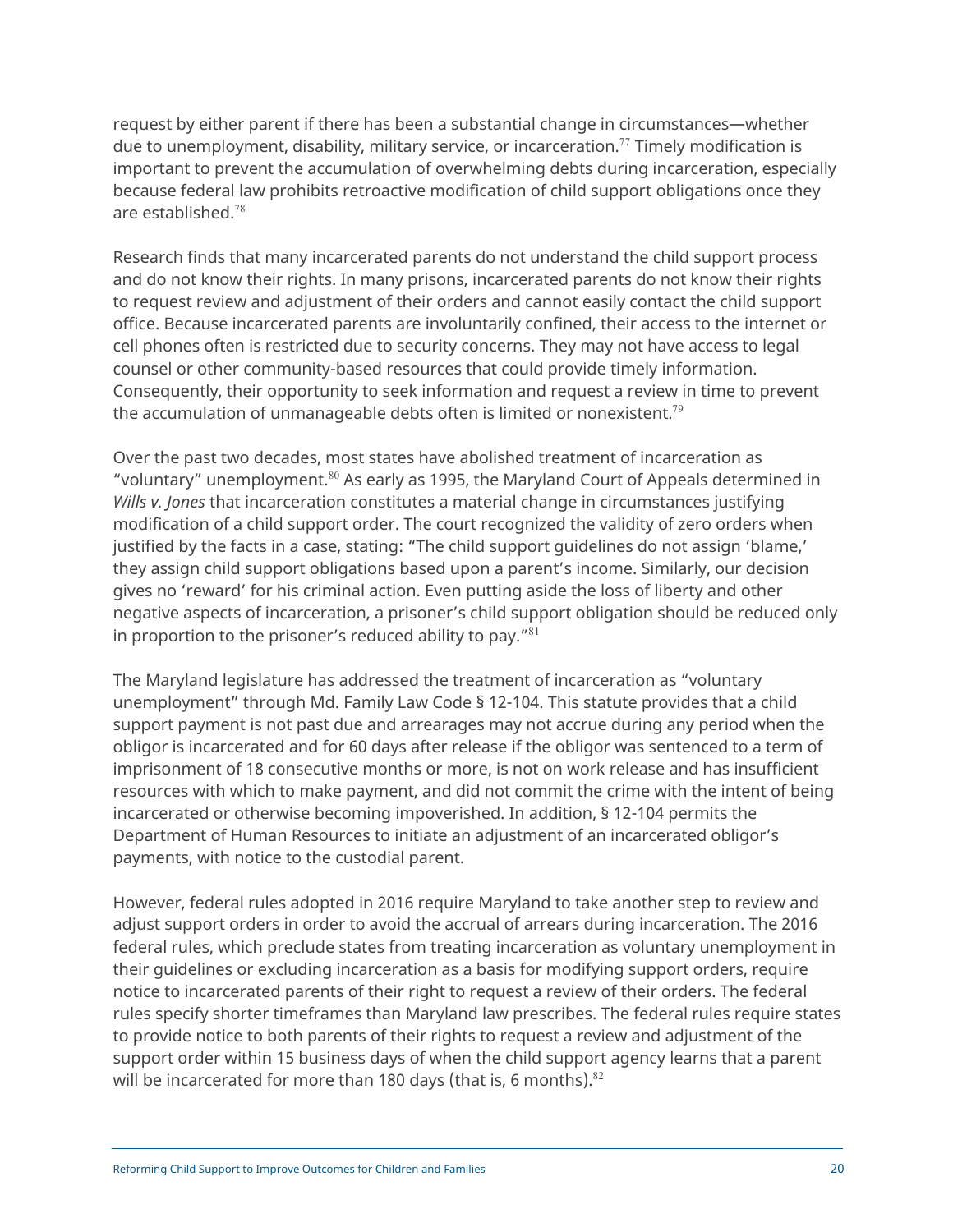<span id="page-20-0"></span>Alternatively, the federal rules allow states to automatically initiate a review after notice to both parents, without the need for a specific request. Neither a notice nor a review is required if a state has a comparable law or rule that modifies a child support obligation by operation of law. The federal rules permit states to modify the orders of incarcerated parents by operation of law and to automate the process for greater efficiency. This approach was recently adopted by California and North Dakota.<sup>83</sup>

# III. CONSEQUENCES OF NOT PAYING CHILD SUPPORT ORDERS ON TIME: ARREARS AND THEIR AFTERMATH

Policies that guide the setting of child support orders—voluntary impoverishment, minimum wage orders, self-sufficiency reserves, and other guidelines policies—determine the amount of child support payments owed by low-income parents. But to understand the true effect of the child support process on low-income families and communities, we turn to a second category of policies: those that follow when noncustodial parents cannot comply with their support orders and fall behind on payments. This second category of policies—and their implementation—amplify and compound the challenges facing low-income families.

Maryland collected almost 70 percent of on-time support. Three-fourths of support payments are collected through payroll deductions. Despite Maryland's relatively high collection rate compared to the national average, almost a third of support is not collected on time. At the end of the year, the uncollected current amount is added to the agency's cumulative arrearage balance, and the child support agency continues to make efforts to collect the amount as arrears.<sup>84</sup>

Maryland, like all states, carries a significant arrearage balance, which reflects child support debt that has been accumulating year by year for more than 40 years, when the program began in 1976. Most of this debt accumulated before 2000, when Maryland's unpaid arrears balance had climbed to \$1.2 billion. The state unpaid arrears balance peaked in 2007 at nearly  $$1.5$  billion.<sup>85</sup>

Since then, Maryland has made significant progress. The state child support agency's collection rates for on-time current support and arrears have continued to improve. In 2017, Maryland's current collection rate was 69 percent, compared to 64 percent in 2007. Its arrears collection rate was 70 percent in 2017, compared to 62 percent in 2007.

Even as the national child support debt balance has continued to rise, Maryland actually has reduced its unpaid debt balance. By 2017, Maryland's unpaid debt balance had dropped back to \$1.2 billion, a level not seen since 2000, and remained level in 2018. $^{86}$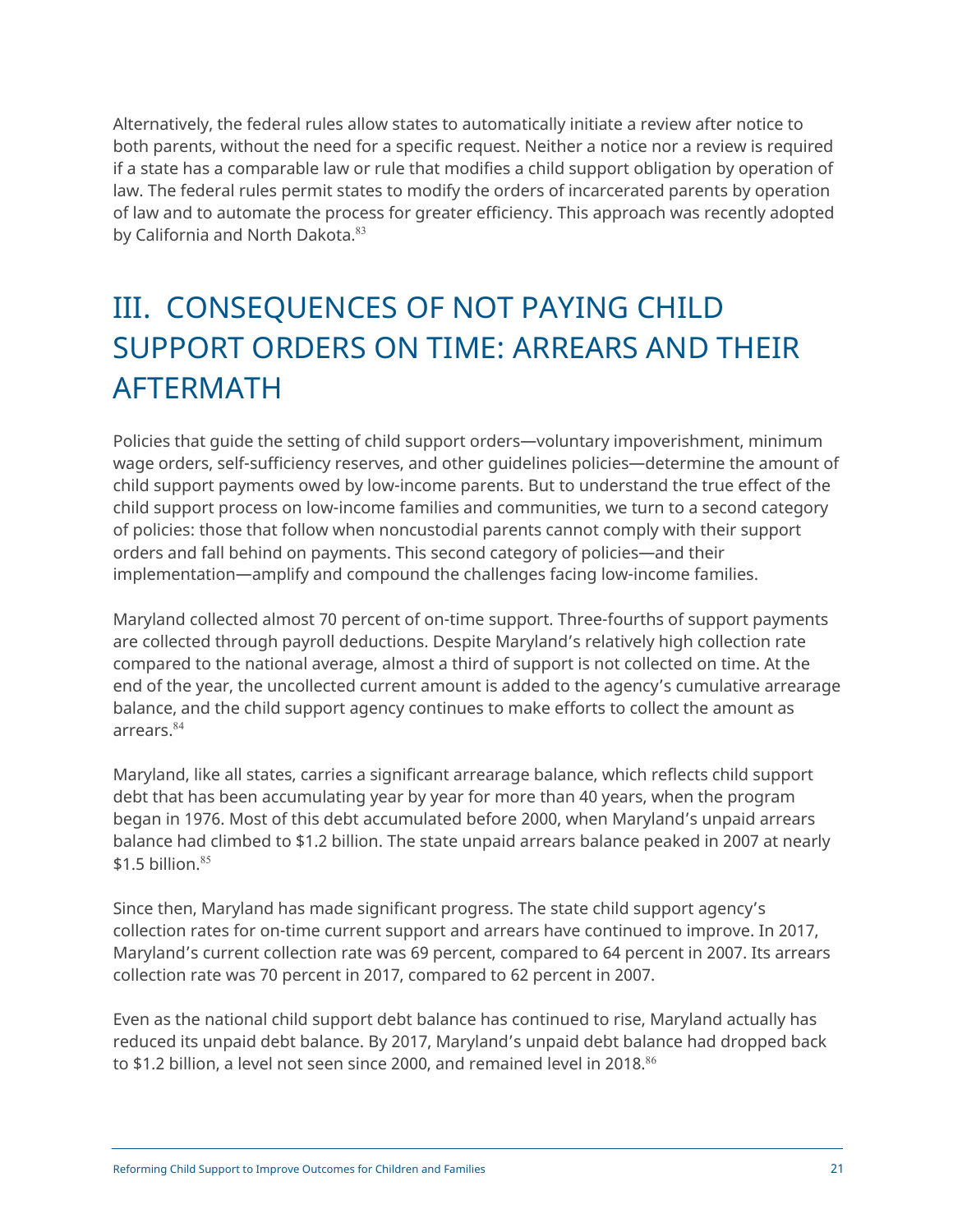<span id="page-21-0"></span>There are a few reasons why the Maryland child support program has made progress in chipping away at the debt balance in recent years. First, the Maryland child support program has become more automated and efficient, while federal performance incentive payments and penalties helped focus state collection efforts. In addition, state policies and programs put in place for low-income parents are more realistic today. These include the state's Noncustodial Parent Employment Programs (NPEP) and Payment Incentive Program (PIP) that aim to increase on-time payment of support, as well as early initiatives such as the Arrears Leveraging Pilot Project and Project Fresh Start in Prince Georges County that led to legislative changes to address the build-up of debt. $87$ 

Despite this progress, \$1.2 billion in unpaid child support debt remains on the books in Maryland. In Baltimore, \$350 million in unpaid debt has gone uncollected.<sup>88</sup> This unpaid debt is carried forward from year to year but most of it will never be collected, no matter how tough enforcement efforts are.

### **Who owes arrearages?**

A 2017 analysis by the federal Office of Child Support Enforcement found that most child support debt is held by poor noncustodial parents. This federal analysis showed the following:

- Most debtors owe less than \$10,000 in past-due child support.
- Only 15 percent of debtors owe more than \$40,000 in past-due child support but they account for more than half of the total debt.
- Cases with arrearages over \$100,000 account for almost a quarter of the total debt but represent only 3 percent of debtors.<sup>89</sup>

This is consistent with a landmark study of child support arrears in nine states conducted by the Urban Institute. The study found that 57 percent of noncustodial parents owed \$5,000 or less in arrears. These smaller arrears balances represented just 6 percent of total arrears. However, 11 percent of noncustodial parents owed \$30,000 or more. These "high debtors" owed more than half of total arrears.<sup>90</sup>

The Urban Institute study also found that noncustodial parents with reported income of \$10,000 or less owed 70 percent of the arrears. The study concluded that less than two-fifths of the arrears then owed would likely be collected within the next 10 years. By contrast, only 3 percent of parents with reported incomes over \$10,000 failed to pay in the last year. The study concluded that nearly all the arrears owed by parents with incomes of \$30,000 or more would be collected.<sup>91</sup>

The study found that noncustodial parents who owed large child support debts often had multiple support orders, old orders, interstate orders, and no payments in the prior year. They often had no zip code on record and owed criminal justice and other debts. Uncollectible debt balances were higher in states that had a higher gap between current support due and paid.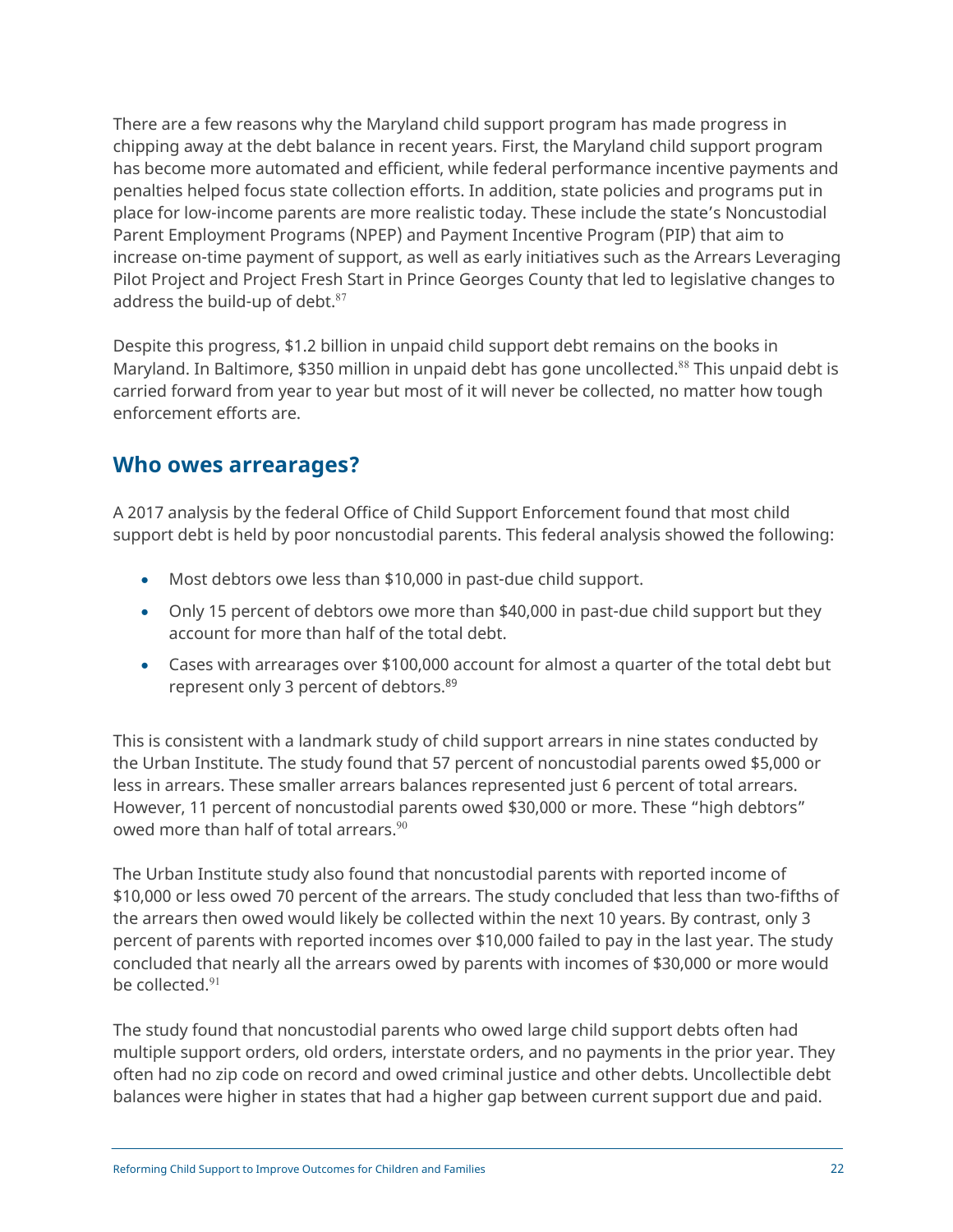In a large proportion of cases, the order was based on imputed income. Other contributing state practices included routinely charging interest, assessing retroactive support back to the birth of the child, and allowing a long delay between establishing the order and opening the  $case<sup>92</sup>$ 

In 2008, the University of Maryland conducted a study of the state's child support debt profile. Similar to the Urban Institute research, this study found that the majority of Maryland noncustodial parents have low amounts of debt. However, a disproportionate share of the debt is owed by a very small number of parents with very large debt balances. Baltimore parents owed just over a third of the debts, reflecting the fact that Baltimore cases represent a third of the state caseload. The Maryland study found the following:

- Less than 7 percent of the debt was owed by about half of the debtors owing \$5,000 or less in arrears.
- Almost half of all arrears were owed by 13 percent of debtors.
- Accounting for almost one-third of the total debt, 10 percent of debtors owed between \$25,001 and \$50,000.
- Less than 3 percent of debtors owed more than \$50,000, but they accounted for 16 percent of the total debt owed (Maryland's "high debtors").

The University of Maryland study found noncustodial parents earning less than \$10,000 owed most of the arrears in Maryland. About 30 percent of the parents had no reported earnings, yet they owed 40 percent of the total debt. By contrast, noncustodial parents who earned more than \$30,000 accounted for less than 9 percent of the debt. About two-thirds of noncustodial parents worked at some point during the preceding year, while half worked in the study year. However, earnings were low: Among those who were employed, the average annual earnings were roughly  $$20,000.<sup>93</sup>$ 

Further, two-thirds of the debts were at least four years old, and almost half predated implementation of Maryland's child support statewide computer system, CSES, in 1998. Much of this debt was owed in cases where the children were grown and no current support was owed. In some cases, the noncustodial parent had died. There was no current support owed in almost 3 out of 10 cases with arrears. Most of this debt was owed to custodial families, rather than owed to the state to repay cash assistance under a Temporary Cash Assistance (TCA) assignment.

The study identified several risk factors for large child support debts that could be used to identify those cases that are least likely to result in collections. They include:

- Cases opened before 1998, predating conversion to CSES;
- No reported earnings, which could indicate unemployment, self-employment, SSI disability payments, or public assistance receipt;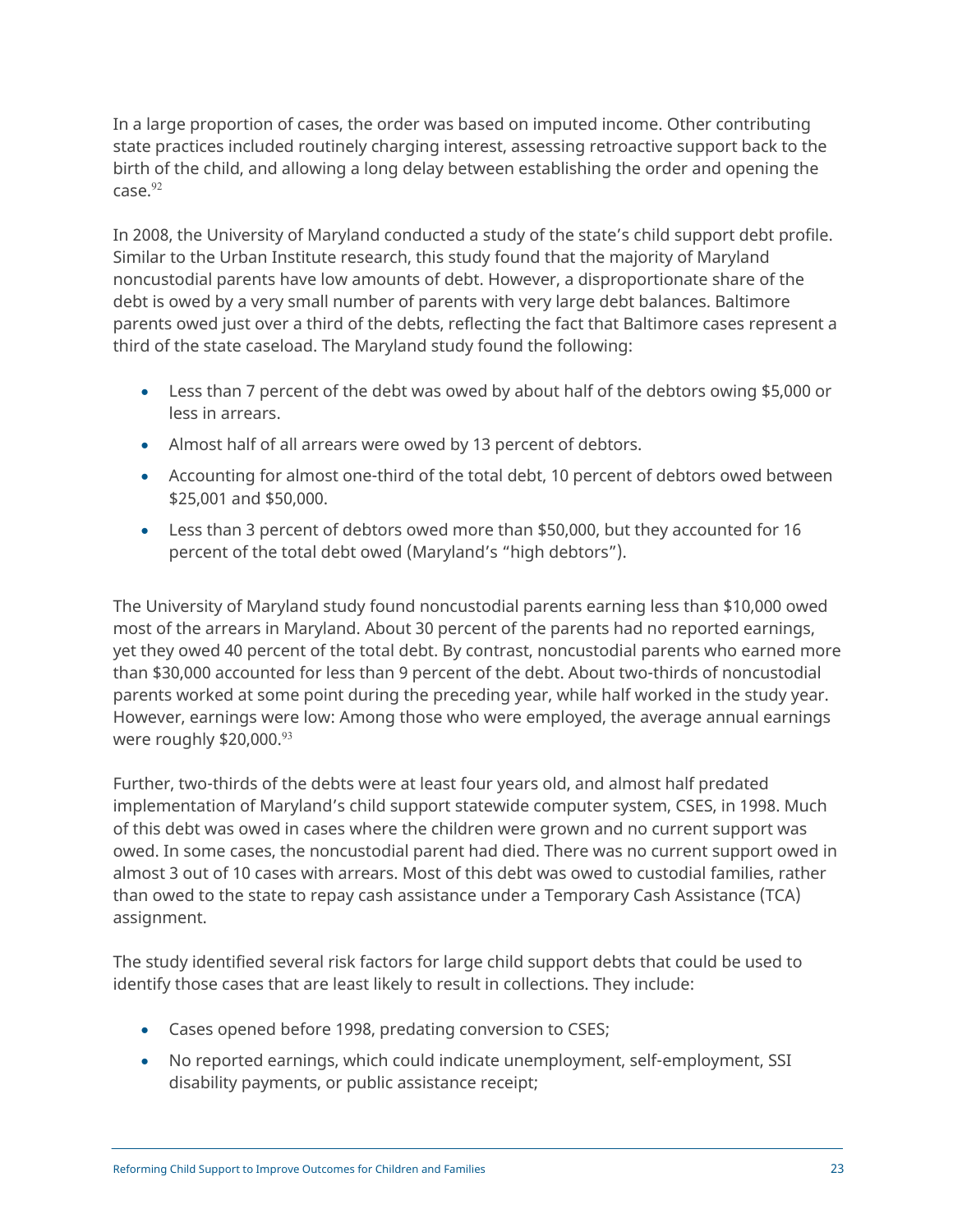- <span id="page-23-0"></span>• Incarceration, accounting for about one-quarter of the total debt;
- No payments through income withholding or other direct payments;
- Out-of-state or out-of-country residence, or residence on a military base;
- Situations where the noncustodial parent has more than one child support case;
- Arrears-only cases with no current support due, accounting for almost 30 percent of cases owing arrears; and
- Noncustodial parents ordered to pay retroactive support at the time the order was established.

The Maryland study found that 45 percent of all cases with an arrears balance during the study month had at least three of the risk factors, and they owed 57 percent of the debt. While the majority of arrears cases had at least one payment, the cases that were least likely to have a recent collection toward arrears involved obligors who had no recent reported income, had no history of payments through income withholding, had been incarcerated, or had no current support due.<sup>94</sup> Other research found that arrears that are more than four years old are virtually uncollectible.<sup>95</sup>

## **How does debt affect collections?**

Child support debt is both "a cause and a consequence" of noncompliance with child support orders.<sup>96</sup> The reason is straightforward. Noncustodial parents with orders set beyond their ability to pay leads to the accumulation of arrears. Parents with large child support debts have less incentive to cooperate with the child support program and are less likely to pay support.<sup>97</sup>

The child support agency collects most child support payments by withholding child support from a noncustodial parent's paycheck. A federal law, the Consumer Credit Protection Act, sets a high ceiling for withholding child support payments—up to 65 percent of disposable income can be withheld from the paychecks of noncustodial parents owing arrears. This high withholding rate can have the unintended effect of pushing low-wage parents out of a job, because the remaining paycheck is often too little to survive on. Under federal law, states have the discretion to withhold a lower amount. $98$ 

Child support debt can interfere with the economic stability of working parents. There is mounting evidence that higher arrears substantially reduce child support payments, earnings, and labor force participation by noncustodial parents.<sup>99</sup> Parents who owe large child support debts are more likely to become discouraged and leave formal employment, further compromising their ability to support their children. Debt can lead to increased job-hopping, participation in the underground economy, and even generation of illegal income as parents try to support themselves and their children and avoid the child support program.

Child support debt also can create a barrier to father involvement. There is evidence that indebted fathers have significantly less contact with their children, are less engaged in their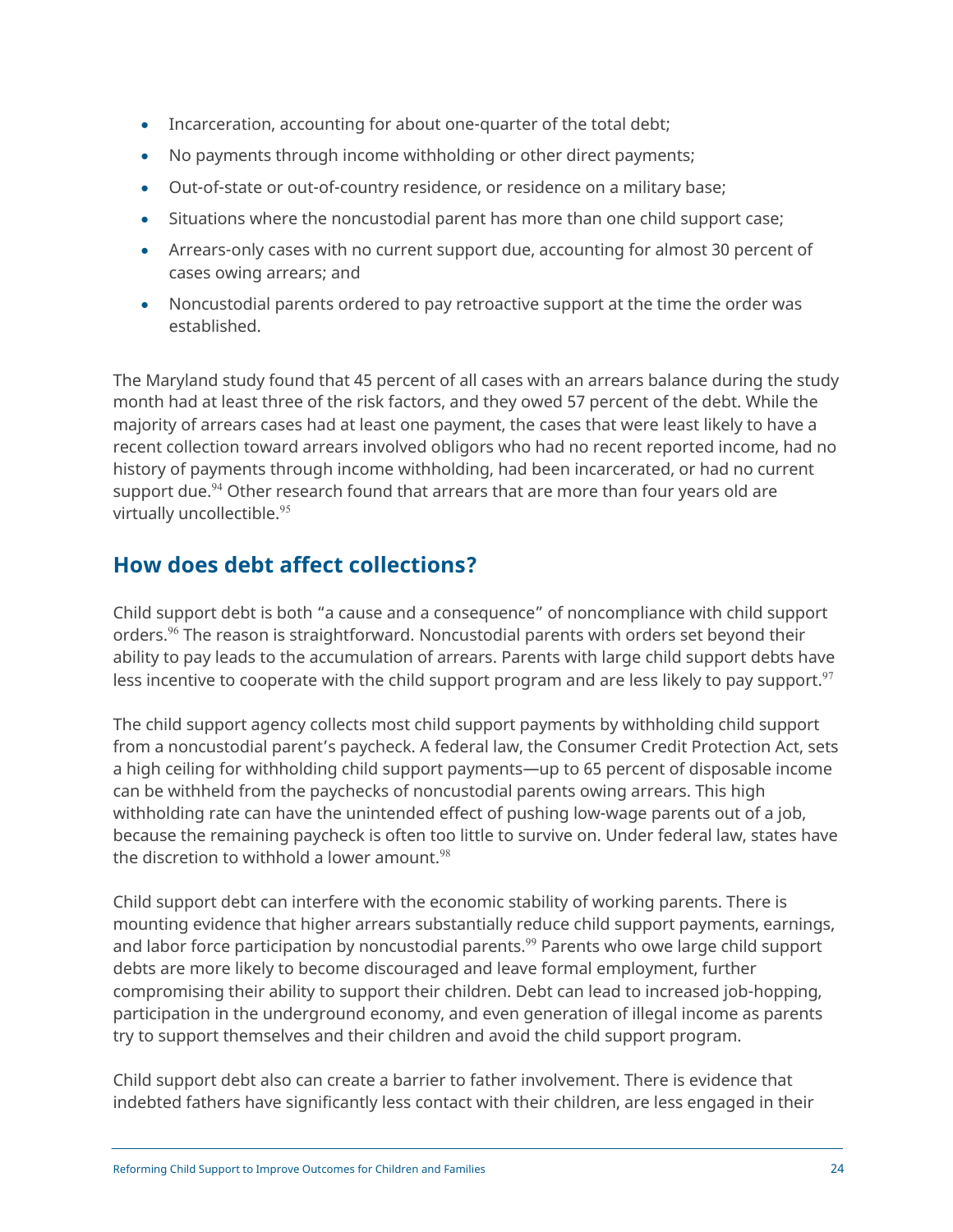<span id="page-24-0"></span>daily activities, and provide less frequent informal support.<sup>100</sup> Child support debt that exceeds a noncustodial parent's ability to pay can increase friction between the parents. It can unrealistically inflate custodial parent expectations that the child support agency should be able to collect money that does not exist and will not materialize in the future.

Debt takes a personal toll, with implications for employment, health, family life, and civic participation. Indebtedness is associated with greater parental depression, alcohol overuse, poor health, worsened family relationships, less effective parenting, and deteriorating child behavior.<sup>101</sup> Data from the National Longitudinal Study of Adolescent Health indicate that high debt relative to resources is a significant independent predictor of negative health outcomes such as depression and anxiety, suicidal ideation, obesity, substance use, and cardiovascular diseases.<sup>102</sup> Behavioral science research finds that financial stress reduces capacity for good decision-making and problem-solving.<sup>103</sup>

Child support arrears can create lifelong indebtedness, even after the children are grown and have children of their own. In federal surveys, homeless Vietnam veterans said that child support debt was one of their top legal problems.<sup>104</sup> Child support debt can even shut out aging parents from assisted living facilities and residential homes, which sometimes are unwilling to accept someone with an old child support debt. $105$ 

None of these outcomes serve children well.

Keeping old, uncollectible debt on the books is expensive for taxpayers in several ways. First, monitoring and pursuing uncollectible debt is not cost-effective and adds significant program costs.<sup>106</sup> Second, a large number of uncollectible arrears cases reduce state performance, affecting federal incentive payments. Third, uncollectible debt carried on the books for decades also negatively impacts public perception of program effectiveness. And fourth, the family and social consequences of unmanageable debt increase health, social services, judicial, and law enforcement costs.

## **How does incarceration affect debt?**

Much of the uncollectible child support debt accrues during periods of incarceration. Noncustodial parents typically enter prison owing unmanageable child support arrears, and come out owing even more. A 2005 University of Maryland study found that incarcerated parents typically owe on average of \$23,000 upon release from prison. <sup>107</sup> Other studies have found that incarcerated parents leave prison with an average of \$15,000 to \$30,000 or more in unpaid child support, with no means to pay upon release.<sup>108</sup>

The University of Maryland study found that 3 percent of noncustodial parents in Maryland's child support caseload were incarcerated at the time of the study, while an additional 10 percent of parents had a past history of incarceration. More than twice as many Baltimore cases, or 30 percent, involved currently or formerly incarcerated parents.<sup>109</sup> The study found that noncustodial parents who had been incarcerated were more likely to owe arrears and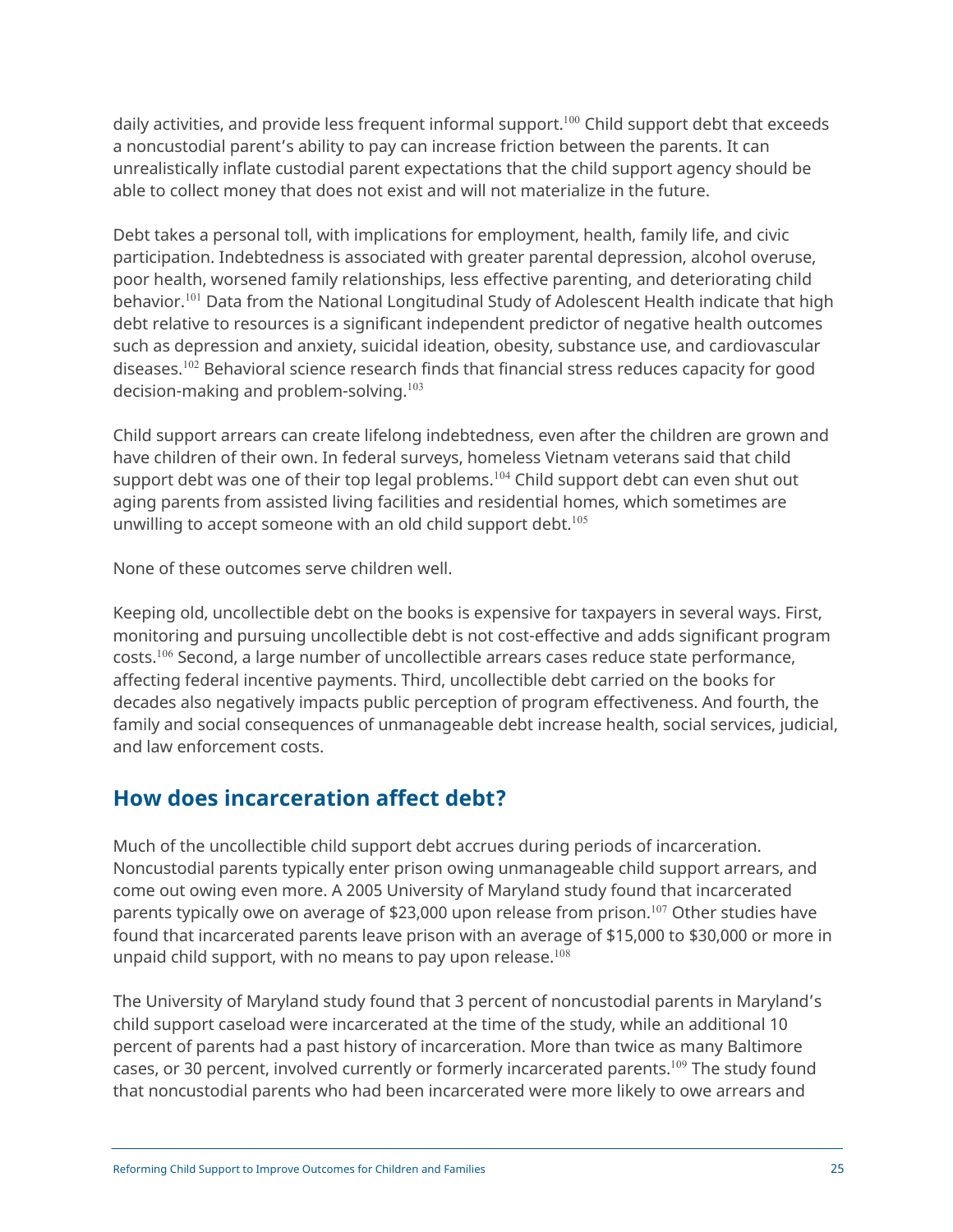owe larger amounts than those who have not been incarcerated. In fact, the study found that 100 percent of currently incarcerated parents and virtually all (97 percent) formerly incarcerated parents owed arrears in Maryland.

Although these cases accounted for only 13 percent of noncustodial parents, they accounted for a quarter of child support arrears owed in Maryland. In Baltimore, parents who are or have been incarcerated owed more than 40 percent of arrears. On average, parents currently in prison owed more than \$22,000. Formerly incarcerated parents owed more than \$17,000, almost twice as much as those who were never in prison. $110$ 

Most incarcerated parents have little or no income and do not have any realistic ability to pay child support. Family members, including custodial parents, typically contribute to prison accounts to pay for such basic sundries as shampoo and deodorant. Even on work release, earnings are usually small and barely cover basic needs while in prison.

The effects of incarceration on child support payments last well beyond the prison sentence. Incarceration is a substantial change in financial circumstances that typically results in a dramatic drop in employability and earnings potential upon release. Parents returning to the community after prison often struggle to find employment. One study showed that after release from jail, formerly incarcerated men were unemployed nine more weeks per year, their annual earnings were reduced by 40 percent, and hourly wages were 11 percent less than if they had never been incarcerated.<sup>111</sup> Parents with a history of incarceration are significantly less likely to pay child support, and they pay less that those who were never incarcerated.<sup>112</sup>

A support order that fails to take into account the real financial capacity of a parent during incarceration and after release makes it more likely that the child will be deprived of adequate support and parental involvement over the long term. Unrealistic support orders, high payroll withholding levels, and large debts serve as a disincentive to seek legitimate employment and pay child support. These factors also undermine the efforts of parents to turn their lives around and take care of their children. Faced with overwhelming financial pressures, some seek work in the underground economy where it is difficult to track earnings and collect payments. Others may generate income through illegal activities to support their children and pay down their debts.<sup>113</sup>

It is unrealistic to expect that most formerly incarcerated parents will be able to repay high arrearages upon release. In 2005, a major report of the Council of State Governments, a nonpartisan association of all three branches of state government, specifically identified child support debt as a collateral civil consequence of incarceration because debt can disrupt family reunification, parent-child relationships, and the employment patterns of formerly incarcerated parents. 114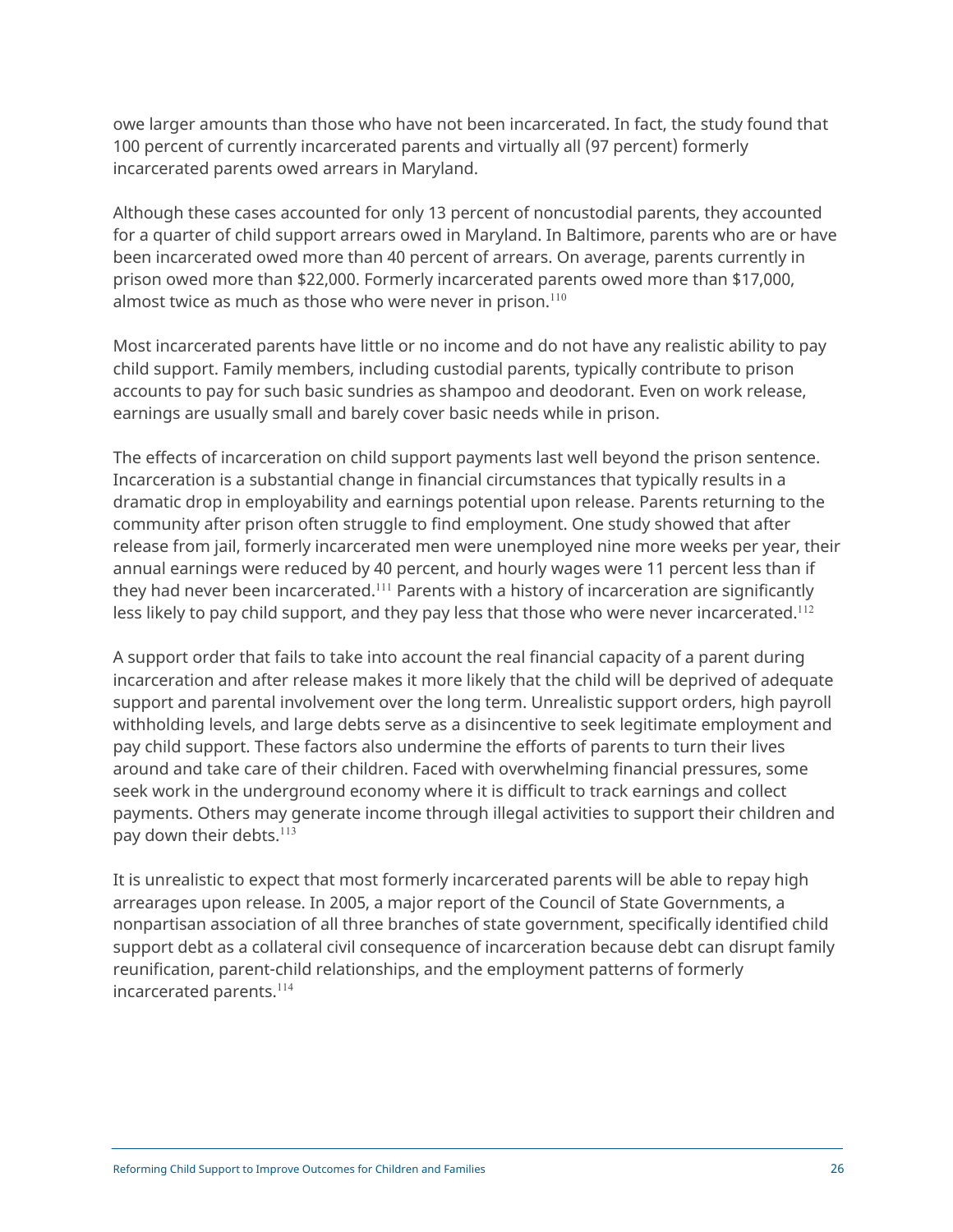## <span id="page-26-0"></span>**Enforcing arrears through driver's license suspensions**

The effectiveness of the child support program depends upon the financial ability of parents to pay their child support orders. Consistent on-time child support payments usually depend on a noncustodial parent having a steady job because most child support is collected is through payroll withholding. Although the child support program is quite good at finding and collecting money, it cannot collect money that parents do not have.<sup>115</sup>

When a noncustodial parent is unemployed, self-employed, or falls behind on child support payments for other reasons, the state has an array of enforcement tools to attempt to coerce payment of arrears. For example, the state can seize noncustodial parents' bank accounts, place a lien on their property, suspend their passports, or even find the parents in civil contempt and send them to jail.

One such power is the authority to suspend driver's licenses. Federal law requires states to have and use driver's license suspension to enforce child support arrears "in appropriate cases," but gives states the discretion within constitutional limits on how to implement the process.<sup>116</sup> When parents have sufficient resources to pay child support, but refuse to do so, the threat of driver's license suspension can be an effective enforcement tool for collecting support payments. However, when parents cannot afford to pay all of their child support, driver's license suspension carries serious ramifications for parents, employers, and families, raising potential due process concerns.<sup>117</sup>

Maryland statute authorizes the Child Support Administration to notify the Motor Vehicle Administration to suspend a noncustodial driver's license after notice to the parent. Under the law, a noncustodial parent may request a pre-suspension investigation on three grounds: the accuracy of the arrearage amount, the detrimental effect that a suspension would have on current or potential employment, and hardship to the parent resulting from disability or inability to comply with the child support order. A noncustodial parent's driver's license will not be suspended if the parent enters into a payment plan with the child support agency and complies with the plan. In addition, the motor vehicle agency may issue a work-restricted license. $118$ 

Once the driver's license is suspended, it will be reinstated if the noncustodial parent's arrearage is paid in full, the parent stays current with court-ordered support payments over 6 months, the parent participates in the Noncustodial Parent Employment program, or on hardship grounds. Last year, Maryland enacted a law allowing for expungement of a suspension record for failure to pay child support. $^{119}$ 

Child Support Administration policy identifies several reasons that qualify as a hardship preventing a noncustodial parent from paying child support: (1) an employer's statement that a driver's license is required to perform the parent's current or potential job; (2) documentation that suspension would prevent the parent from complying with the court order due to receipt of unemployment insurance, unemployment for up to 6 months, public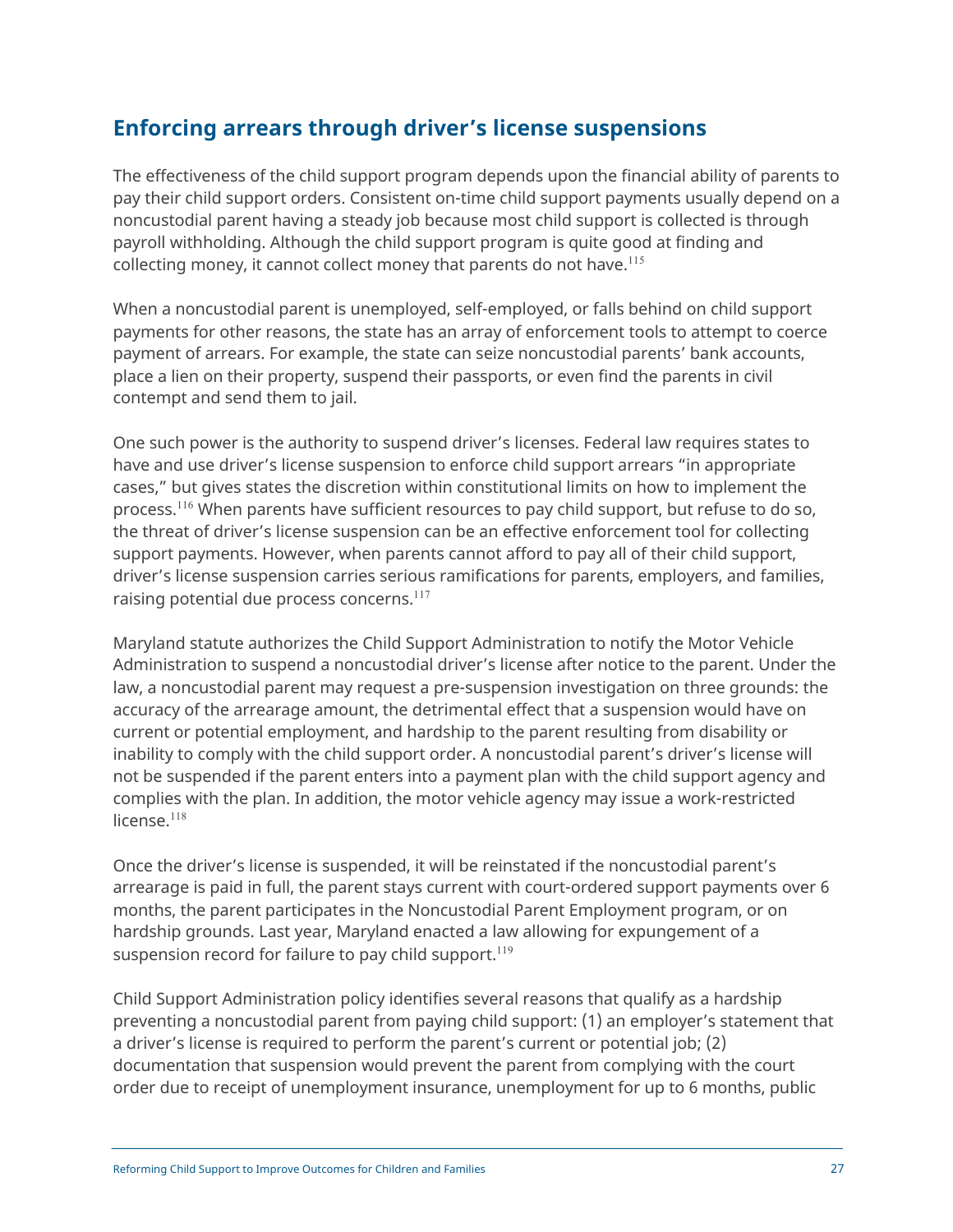<span id="page-27-0"></span>assistance receipt, insufficient earnings if they are less than when the support order was established, incarceration without work release, or medical disability.

Despite these safeguards built into Maryland's law, a low-income parent may have difficulty qualifying for a waiver from suspension. For example, a noncustodial parent may be unable to demonstrate that his earnings are less now than when his or her order was established or may be unable to qualify even if the family depends upon him to provide transportation for child care or medical treatment.

Over the five-year period between 2012 and 2016, the Maryland Department of Transportation suspended more than 33,000 driver's licenses in Baltimore due to child support nonpayment.<sup>120</sup> Data show that driver's license suspensions affect the poor to a much greater extent than other income groups. Having a suspended driver's license reduces the ability of already economically destabilized parents to work, pay child support, and maintain parentchild relationships, all goals of the child support program. Driver's license suspension can set up a vicious cycle, making it harder to pay child support than before the suspension.<sup>121</sup>

The U.S. Census Bureau found that three-fourths of American workers regularly drive to work, underscoring the importance of driving in everyday life.<sup>122</sup> Yet, driver's license suspensions threaten the ability of noncustodial parents to earn a livelihood, and can lead to job loss or the inability to look for a job.<sup>123</sup> Even a short suspension could cause a parent to lose a job or job opportunity. Research indicates that available jobs may be far away from home and out of reach of public transportation. Research has also found that greater "job sprawl" is particularly associated with higher spatial mismatch for African American workers, who can be more geographically isolated from jobs. Further, a driver's license is a requirement for some jobs, such as a delivery person or truck driver. Some employers also use a valid driver's license as a condition of employment. $124$ 

Overly aggressive enforcement efforts, particularly driver's license suspensions, can make matters worse, by interfering with family responsibilities. <sup>125</sup> A noncustodial parent may not be able to drive to see their children, pick them up from school or childcare, attend school conferences, or take them to the doctor. Not being able to drive also can mean that the noncustodial parent cannot help other dependent family members, taking them to doctor appointments, the grocery store, or church.

## **Effective debt management policies**

Several years ago, Washington State set up a special collection unit to demonstrate how more investigation and specialized enforcement efforts could improve collections. The unit's primary focus was to concentrate resources on locating employers, assets, and parents in hard-tocollect cases. They used specialized "skip trace" methods, aggressively pursued leads and issued subpoenas, and hired a private collection agency. Soon after beginning work, however, they realized that most of the nonpaying cases involved parents with serious barriers to payment—disability, public assistance receipt, and incarceration.<sup>126</sup>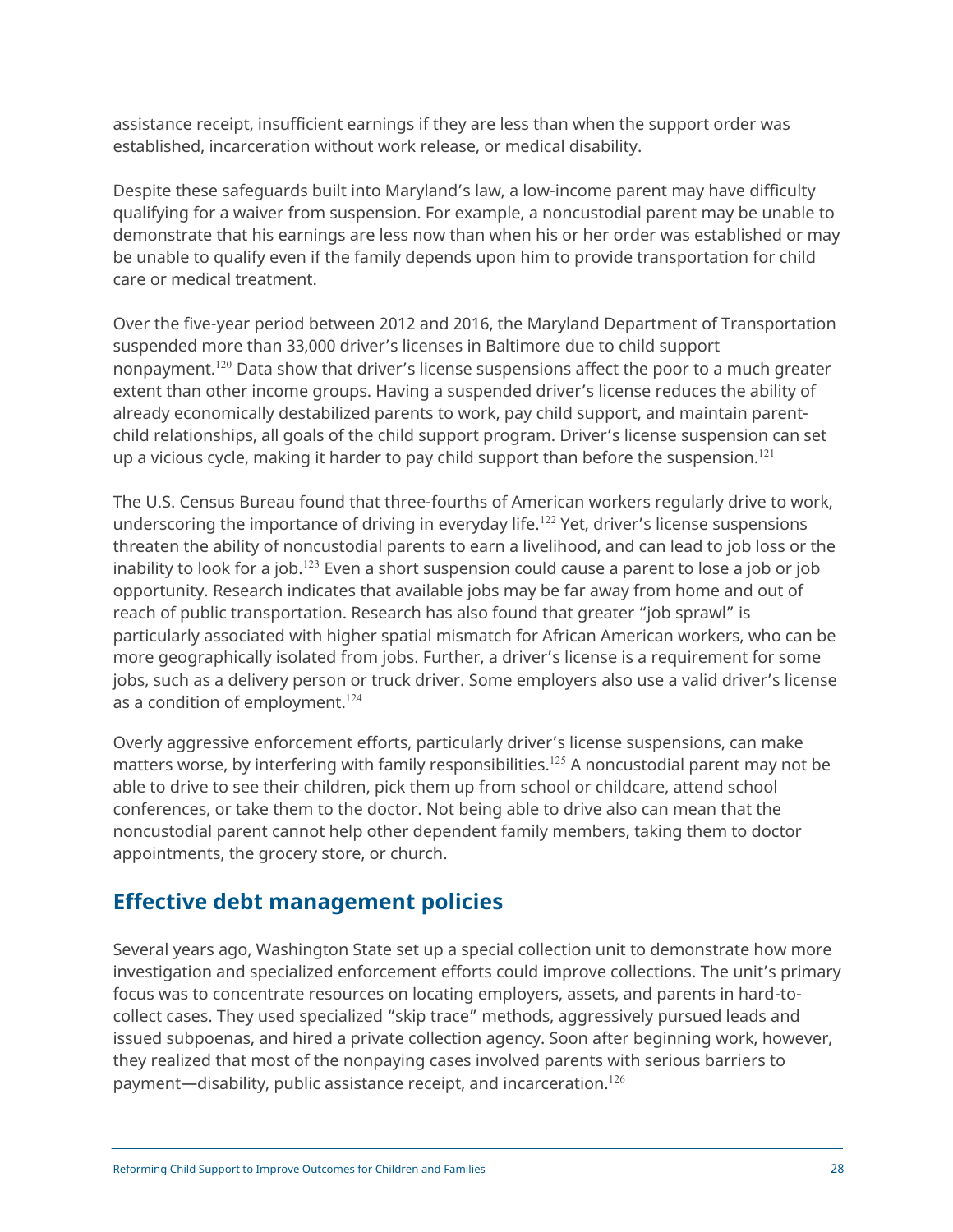<span id="page-28-0"></span>Early intervention is important when parents start falling behind in their payments.<sup>127</sup> The University of Maryland found that using a proactive, stratified approach to case management—that is, immediately flagging cases that miss payments, identifying case characteristics, analyzing and addressing the reasons for nonpayment, and helping parents get back on track by modifying orders and reducing debt to affordable levels—is effective.<sup>128</sup> Another approach is used by New York State, which caps the accumulation of arrears at \$500 for low-income noncustodial parents.<sup>129</sup>

There is evidence that reducing high uncollectible debts can increase compliance with current support orders. The Maryland Payment Incentive Program (PIP) has been shown to be effective both in reducing uncollectible child support debt owed to the state and encouraging noncustodial parents to pay more child support and pay more frequently.<sup>130</sup> Evaluations of similar programs in other states have consistently found that participants increased the frequency and amount of child support payments.<sup>131</sup>

Many child support programs offer employment services to help increase the capacity of parents to pay child support by offering employment programs.<sup>132</sup> Participants in Maryland's Young Parent Employment Program paid one-third of current support due in the year before enrollment. Employment, earnings and child support payments rose over the two-year period between the years before and after enrollment. The amount paid increased by nearly 20 percent per participant. Participants who had improved earnings paid a larger percentage of their current support obligations.

Research in other states has shown that programs such as the Strengthening Families Through Stronger Fathers program in New York and Noncustodial Parent (NCP) Choices in Texas increase employment and child support payments.<sup>133</sup> In addition, the Child Support Noncustodial Parent Demonstration (CSPED), a multistate demonstration funded by the federal Office of Child Support Enforcement, found that employment services, parenting classes, case management and related services increased earnings, a sense of responsibility for children, contact with children, and satisfaction with the child support program, and it decreased harsh discipline of children.<sup>134</sup> Federal child support performance incentive funds and TANF funds can be used to help pay for employment services.<sup>135</sup>

# IV. FAMILY DISTRIBUTION: WHO KEEPS THE MONEY?

Many of the poorest children in the state never see the child support paid by their parents. This is because families who apply for cash assistance through the Temporary Cash Assistance program (TCA) are required by federal law to assign, or sign over, their rights to child support as a condition of receiving cash assistance. Even after a family leaves cash assistance, the state continues to withhold a share of their child support—the amount collected through federal tax refunds--to pay back cash assistance costs. Families are forced to forfeit part of their child support income even as they try to make it on their own.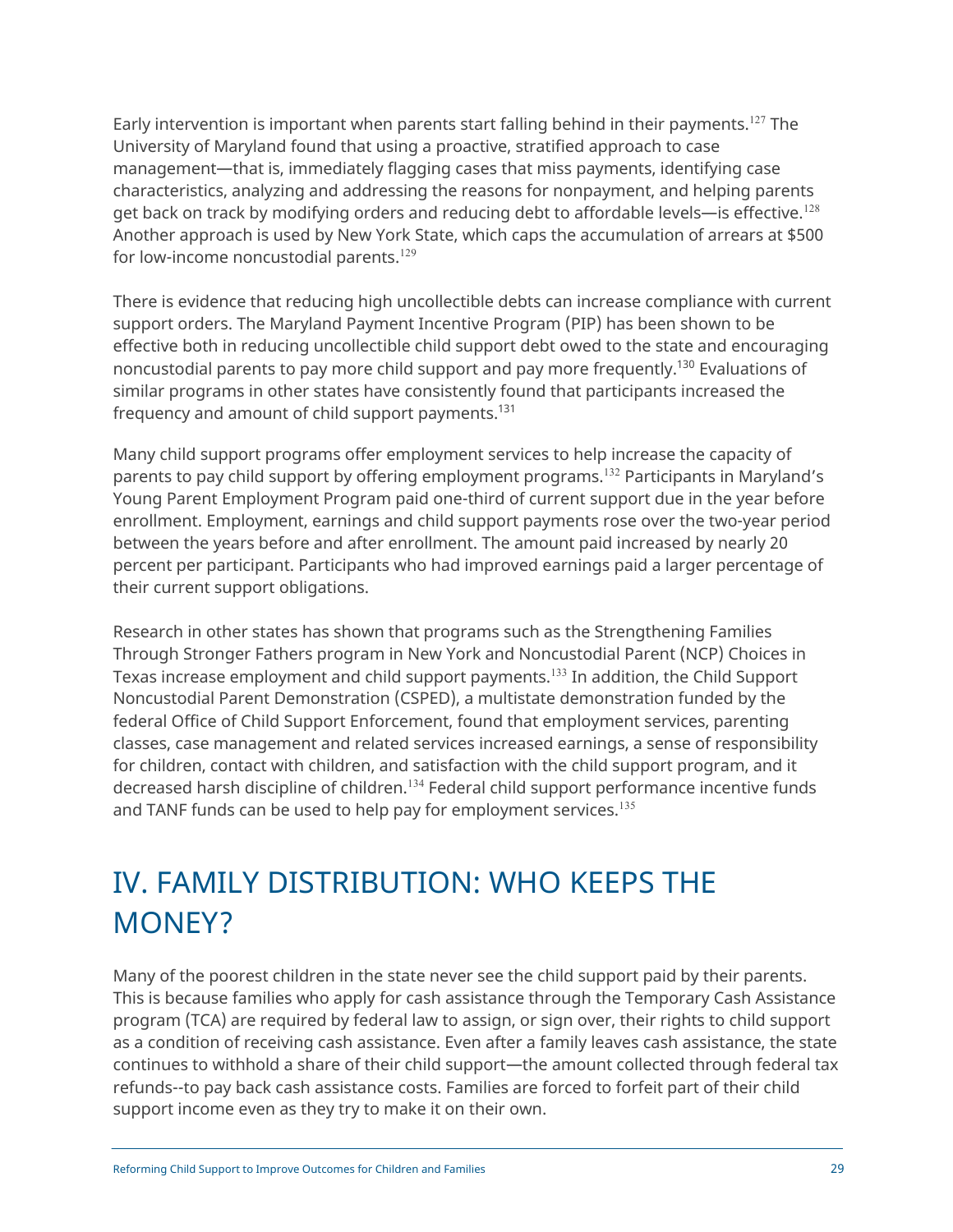<span id="page-29-0"></span>Child support collections held back by the state are treated as government revenues and shared equally between Maryland and the federal government. Out of every support dollar retained by the state, 50 cents is sent back to the federal government.<sup>136</sup> The money that is returned to the federal government could instead have been paid to Maryland families and spent at home for food, clothing, and other needs.

Last year, the Maryland legislature adopted a partial pass-through of support payments paid to families receiving TCA. Effective July 1, 2019, families receiving cash assistance will receive up to \$100 for one child and \$200 for two or more children from the support paid by the children's noncustodial parent.<sup>137</sup> This is a step in the right direction, but Maryland needs to do more so that noncustodial parents who pay child support know that their payments actually benefit their children. It is time to pay all child support to children.

## **Declining role of welfare cost recovery**

When the child support program was first established, most families in the child support caseload received cash assistance and their child support was assigned to the state. Over the past four decades, the mission of the child support program has steadily evolved, and the program has become an important family support and anti-poverty program. Welfare cost recovery now plays a more limited role in the child support program.

Cost recovery contributes less and less revenue to the state budget. Nearly all of the child support collected in Maryland child support program cases is paid to families. In 2017, Maryland paid 97 percent of support collections to families and held back 3 percent, or just over \$16 million, to reimburse cash assistance. Maryland's share was \$8 million, and the federal share was also \$8 million. Twenty years ago, the state retained almost \$38 million and the state's share was \$19 million—a 60 percent decline. $^{138}$ 

State revenues will decrease further when Maryland's new pass-through law goes into effect. Under the new state law, Maryland will pass through to families currently receiving TCA benefits the first \$100 of collected support for families with one child and \$200 for two or more children, and disregard the child support income in determining TCA. The Maryland legislative fiscal note stated that family income is expected to increase, with state revenue to decrease by \$3.8 million annually. $139$ 

Two changes in federal policy have sharply reduced the cost-recovery role of the child support program over the past two decades. The first is the deep decline in the number of families who receive cash assistance following implementation of the 1996 federal welfare reform law. In 2017, only 7 percent of child support cases involve families currently receiving TCA, compared to 35 percent in 1996. At the same time, nearly half of child support cases involve families who left cash assistance and are now on their own. $140$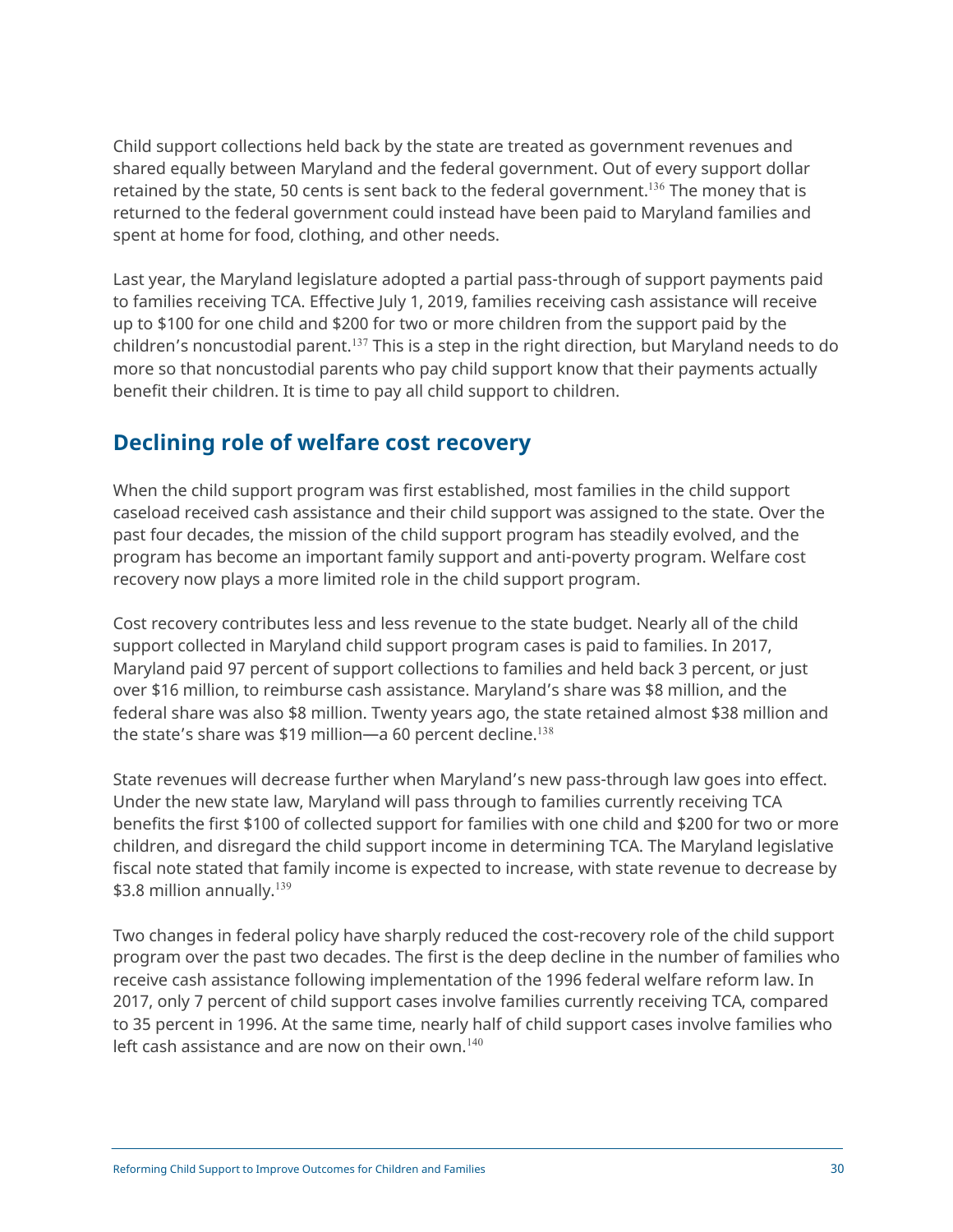Second, federal laws enacted over the past two decades have prioritized support payments to families over welfare cost recovery. The 1996 welfare reform law adopted "family-first" policies that required states to redirect more child support payments to families who used to receive cash assistance. In 2006, Congress enacted child support distribution reform legislation that included a mix of state requirements and options to direct more child support payments to families.

The 2006 law limited the child support that could be assigned to the state, and waived most of the federal share of retained collections if a state increased the amount of child support paid to families—meaning that Maryland families, rather than the federal government, would receive the money. This waiver of the federal share of collections applies to support payments up to \$100 for one child and \$200 for two or more children passed through to families currently receiving assistance and disregarded (not counted) in determining TCA benefits. The federal share also is waived for any child support paid to families who no longer receive cash assistance.

Since 2006, states have had the flexibility to pay 100 percent of all collected support payments to families—whether they are currently receiving TCA or used to receive it.<sup>141</sup> Under federal law, a state may elect a set of options to:

- Cancel old assignments, many of which cannot be collected on;
- Pass through all support to families with current assistance cases;
- Disregard part or all passed through support in determining TCA benefits;
- Pay families with former assistance cases child support payments that have been withheld from the federal tax refunds of noncustodial parents, as well as use federal tax refunds to increase payments passed through in current assistance cases; and
- Pay all remaining collections to families with former assistance cases.

Payment of the federal share of retained support is automatically waived if a state adopts any of these options with one exception. If the state passes through all support to families with current assistance cases, it will need to pay a federal share on amounts passed through and disregarded over \$100 for one child and \$200 for two or more children. These state options are summarized in Appendix II.

In July, Maryland will become one of 27 states allowing pass-through of at least some child support to families currently receiving cash assistance. Two states, Colorado and Minnesota, allow pass-through of all support to families with current assistance cases and disregard \$100 and \$200 to take advantage of the automatic waiver of the federal share.<sup>142</sup>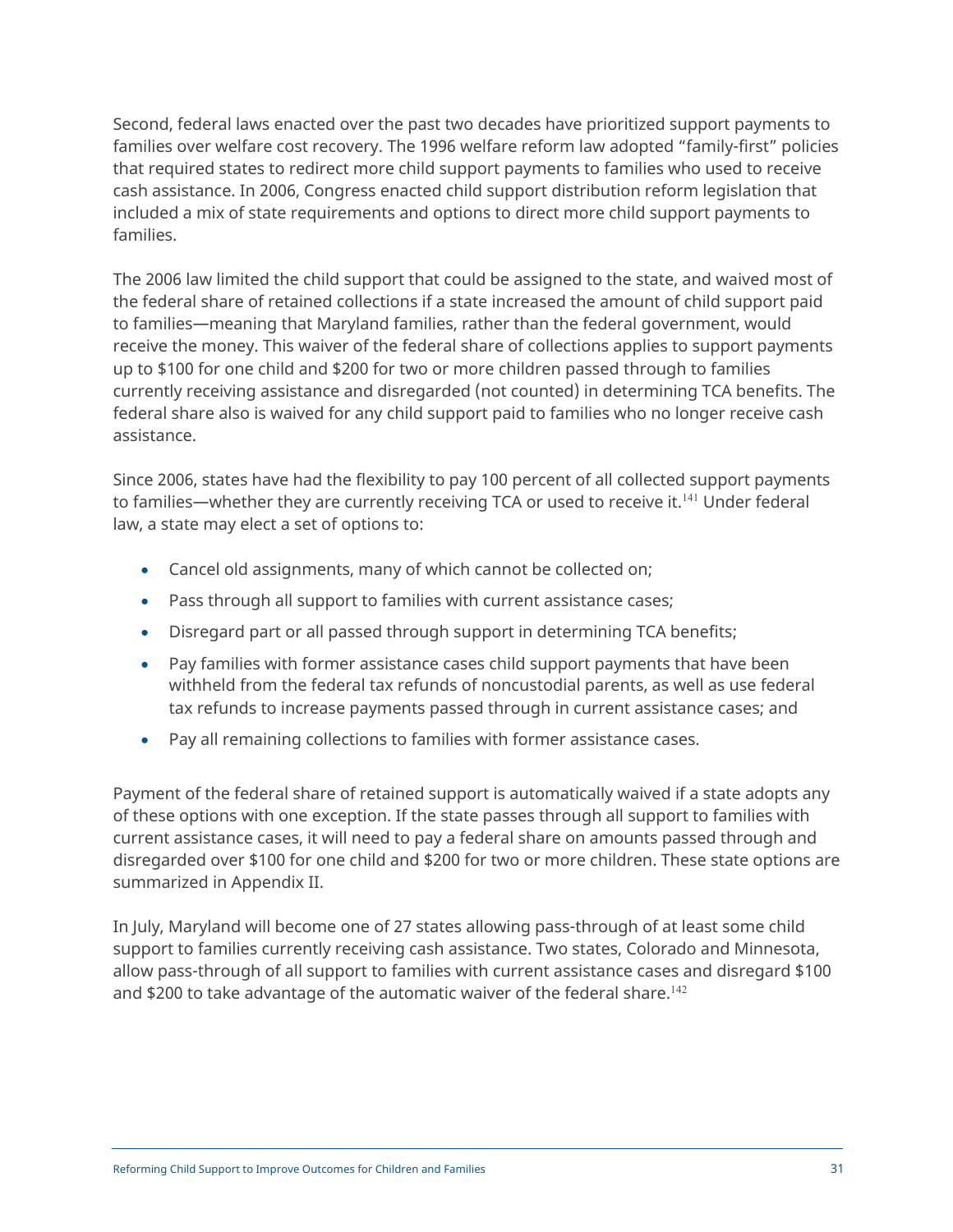## <span id="page-31-0"></span>**Why should Maryland pay the money to families?**

More parents pay child support when the payments go to their children, instead of the government. Not only do more parents pay, but parents pay more support. Research in Colorado, Wisconsin, and the District of Columbia found that when child support is passed through to families receiving cash assistance, more parents paid child support and parents pay more support.<sup>143</sup> The Wisconsin study also found that childcare satisfaction increased and child protection reports decreased for families who received passed-through child support. Although results from the Colorado pass-through study are still preliminary, early findings are consistent with earlier studies in other states. In Colorado, child support paid to custodial families has increased, family income has increased, noncustodial parents are paying more, and more noncustodial parents pay.<sup>144</sup>

Treating child support like government revenues instead of support for children creates a disincentive for parents to comply with their child support orders. Both custodial and noncustodial parents are less likely to cooperate with the child support program if they see no benefit to their family. It is not surprising that parents are more willing to support their children, than to pay the government. Welfare cost recovery adds to community distrust and cynicism about the child support program. Using child support payments as state revenues has a bait-and-switch quality that undermines the integrity of the child support program although parents are told that parents should support their children, their support payments do not actually reach their children. Noncustodial parents understand and deeply resent that their child support payments are kept by the state and do not reach their children. Sometimes they reach into their pockets twice—once to pay the state and once to financially contribute to their children informally.<sup>145</sup>

It is plain that the meaning and value of child support paid to children go well beyond financial support. Child support is about more than money to families; it represents parental commitment as well as financial support. However, the importance of paying child support is distorted when the state diverts the payments to use as revenues. Several studies have found that when children receive child support from their noncustodial parents, they are more likely to stay in school and get better grades. When families receive child support, they are less likely to apply for cash assistance and more likely to remain off assistance once they leave.<sup>146</sup> Paying the money to low-income families instead of government directly avoids other government and social costs. In fact, the Wisconsin study found that its pass-through policy resulted in no net costs to the state.<sup>147</sup>

## **How much would it cost to pay all collected support to families?**

Using the child support program to recover welfare costs is not cost-effective. One expert estimated several years ago that the cost to support the cost-recovery component of the child support program is as high as 6 percent to 8 percent of total program costs. Computer systems are more expensive to reprogram and maintain, customer service calls are more frequent, and child support staff require more staff training and may be less engaged in the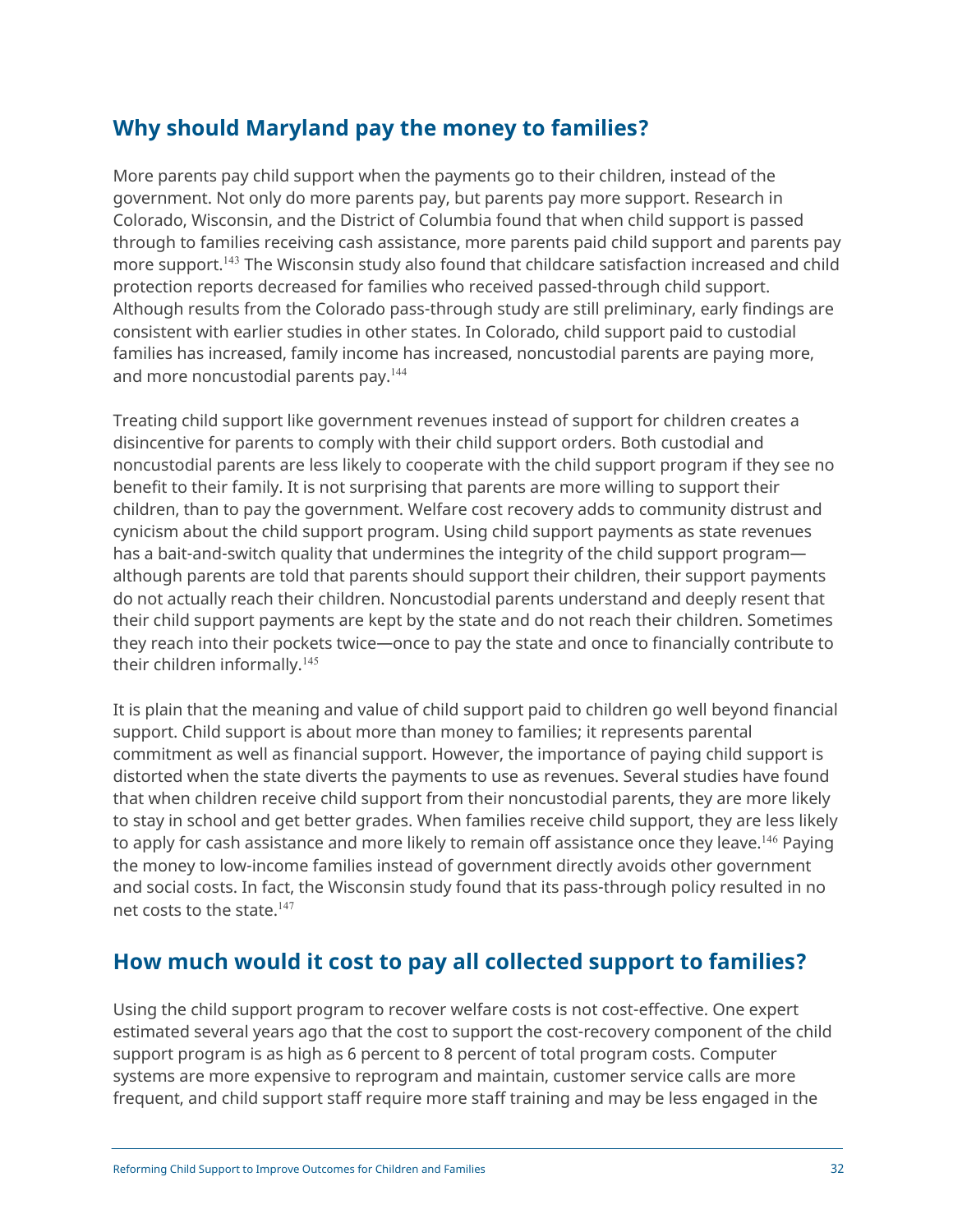mission.<sup>148</sup> Cost recovery decreases collection rates and increases enforcement costs, because the child support program must attempt to collect support in cases where most noncustodial parents are low-income and reluctant to pay the government. This negatively impacts state incentive performance funding.

Policymakers generally agree that child support should be treated as support for children, rather than government revenues. Yet it is difficult to give up the revenue that welfare cost recovery brings in. However, there are three reasons to think that the revenue loss would be significantly offset by state savings:

First, the state will no longer owe the federal government a 50 percent share of collections passed through to current TCA families when the new law goes into effect this July. (The state will continue to owe a federal share on passed through amounts above \$100 and \$200 for current TCA families.) In addition, the state would not pay a federal share on collections retained from federal tax refunds if those collections were paid to former TCA families. Instead, the state can keep this money in the state for Maryland families to spend on housing, food and clothing. This additional family income can help custodial parents keep their families together, stay in the workforce and manage without public assistance.<sup>149</sup>

Second, the state may be able to increase its federal performance incentive funding attributable to increased compliance, faster paternity establishment, more paying cases, and higher cost-effectiveness. Maryland currently earns about \$8 million in federal performance incentives.

Third, program simplification could boost program performance and efficiency, while decreasing costs, removing disincentives to payment, and benefitting families.<sup>150</sup> The research suggests that the state can expect to see reduced long-term costs in such areas as:

- Reduced information technology development and operational costs,
- Simplified tracking, payment processing, and distribution,
- Reduced child support training and customer service costs,
- Increased caseworker motivation,
- Faster paternity establishment,
- Increased compliance and more paying cases,
- Parents who are more likely to show up for appointments and cooperate with the child support program,
- Less need for public assistance and avoided costs in other means-tested programs,
- Fewer child maltreatment reports.

These potential cost savings attributable to improved child support performance, reduced technology and operating costs in the child support, TCA, and child welfare programs, and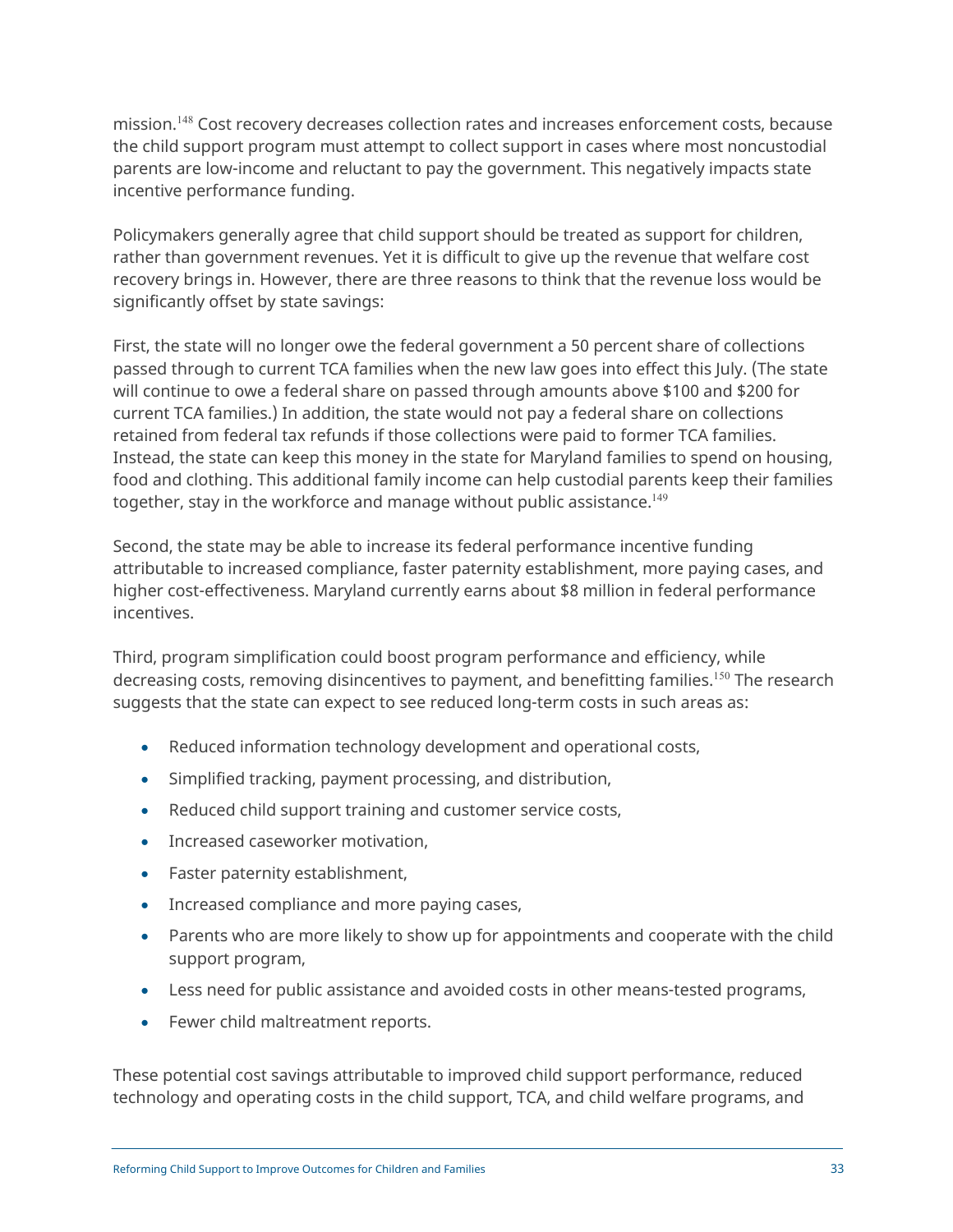<span id="page-33-0"></span>reduced need for public assistance would help offset the long-term costs of foregoing state revenues. In addition, Maryland can count the state share of support passed through and disregarded toward its TCA Maintenance of Effort obligation.<sup>151</sup>

The research also suggests that there may be longer-term government savings attributable to social gains, such as more engaged parents, improved family relationships, less child maltreatment and better educational outcomes for children, when families receive more child support.

It is time for Maryland to get out of the welfare cost recovery business. Cost recovery is not cost-effective. It compromises child support program performance. It reduces child support payments and compliance. It reduces community trust and cooperation with the child support program. It muddles the message to parents about the importance of supporting their children and undercuts the child support program mission. Forcing parents to forfeit their child support aggravates the strains between the parents and further disconnects parents from their children. It deprives some of the poorest Maryland families of much-needed resources and prolongs the need for public assistance. Through the eyes of parents, it is just plain wrong.

# V. RECOMMENDATIONS

Every four years, Maryland and other states review the effectiveness of their child support guidelines and update their approach to setting support orders. Around the country, states are implementing more realistic strategies aimed at right-sizing support orders; decreasing the accumulation of debt, and ensuring children benefit when parents pay. During the upcoming quadrennial review, Maryland has an opportunity to make its child support program work better for low-income families.

This report focuses on 15 specific child support policies that Maryland can change to increase accuracy and compliance when parents are low-income. Three key evidence-based strategies underlie these policy recommendations:

## **Strategy #1: Set child support orders that reflect parents' actual ability to pay.**

This report places particular emphasis on getting the support order right. Federal rules adopted in 2016 are intended to increase compliance by improving the accuracy of orders, particularly those issued in cases where the parents have the lowest incomes. We recommend that Maryland adopt the following specific policies to improve the accuracy of support orders based upon ability to pay, and to conform to new federal requirements.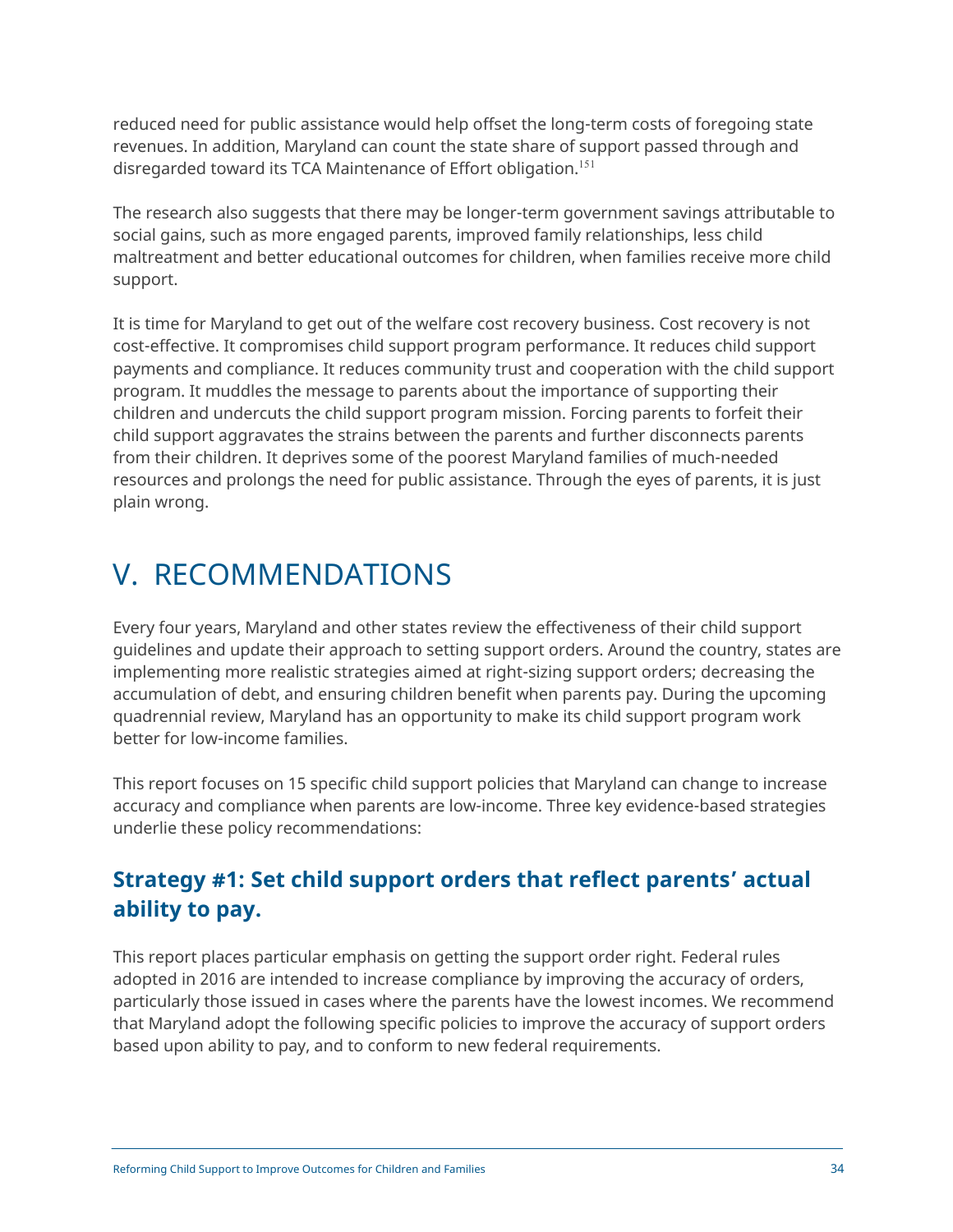### **1. Maryland child support guidelines should articulate the standard that child support orders must be based on the obligor's "earnings, income and other evidence of ability to pay."**

We recommend that Maryland:

- Incorporate a policy statement in the state guidelines that child support orders must be based on a noncustodial parent's "earnings, income, and other evidence of ability to pay."
- Include other important principles and policies in the guidelines to guide judicial decision-making, including a principle that prioritizes the use of actual income, disfavors the use of income attribution, and prohibits the use of standardized minimum wage orders.

#### **2. Maryland should update the self-support reserve, leaving enough money in a lowincome parent's pockets to pay for basic subsistence needs.**

We recommend that Maryland:

- Update the existing self-support reserve to 150 percent of the federal poverty guidelines.
- Remove the self-support reserve from the guidelines formula, and instead, list it as a deduction on the worksheet.

#### **3. Maryland should tighten up its guidelines so that "potential," or imputed, income is not routinely used as the basis for orders when the parents are impoverished.**

We recommend that Maryland:

- Clarify the definition of "voluntary' impoverishment" as intentional, purposeful, and deliberate.
- Expand the factors listed in the guidelines to determine "potential" income, consistent with federal rules.
- Treat "potential income" as a deviation from the guidelines, requiring a written justification. This would establish imputation as an exception, not the rule, and help the state identify imputed orders as part of its quadrennial guidelines review.
- Prohibit standardized child support orders based on generalized assumptions that parents should be earning at least full-time minimum wages.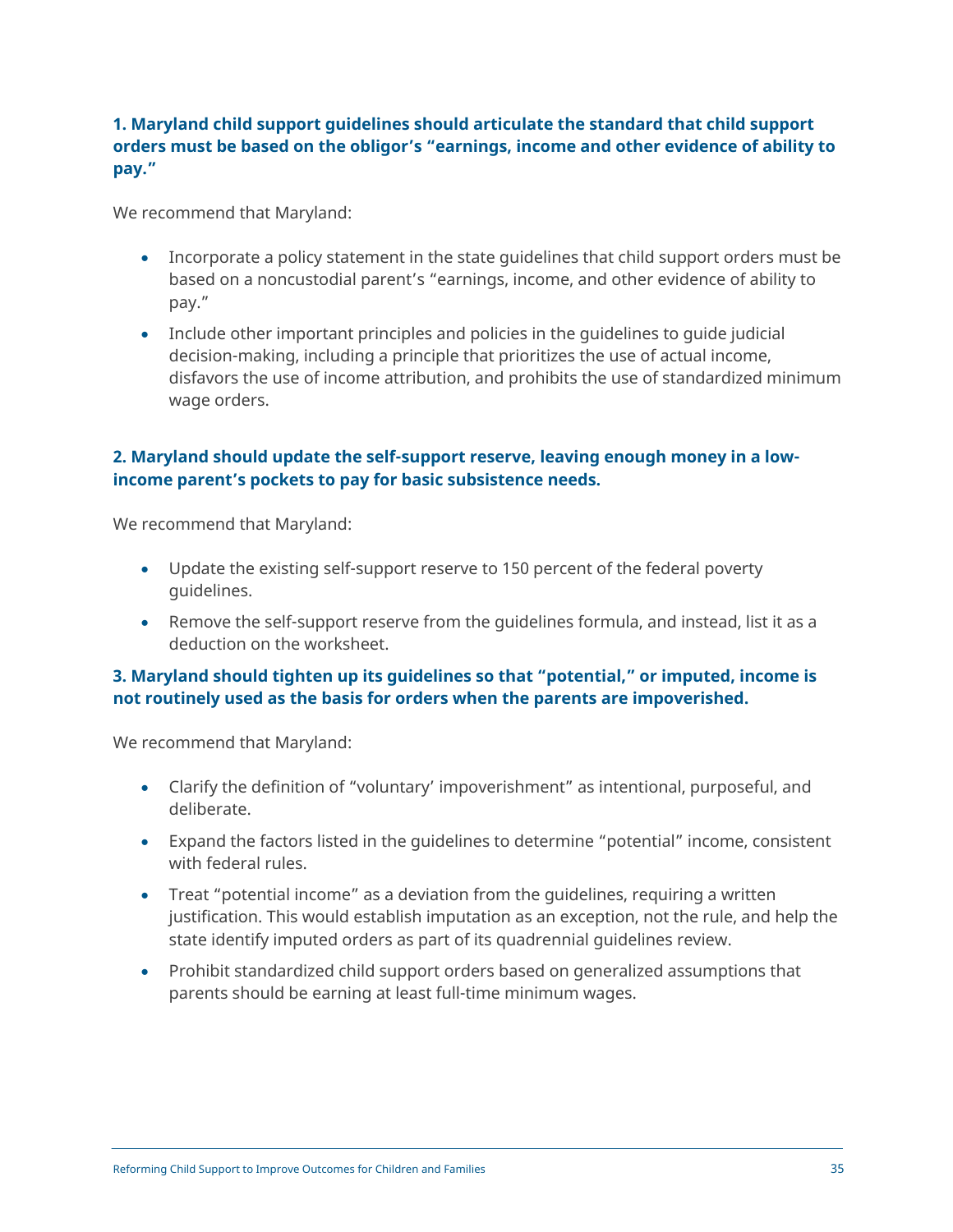### **4. Maryland should restructure the state guidelines by extending the schedule to zero income, gradually increasing support amounts consistent with the obligor's ability to pay.**

We recommend that Maryland:

- Eliminate the \$1,250 income threshold in the guidelines and extend the schedule to zero income.
- Eliminate the \$20 to \$150 range of discretionary orders, specifying nominal orders at the lowest end of the range. Under this incremental approach, the guidelines would incorporate a graduated scale that incrementally increases by small, realistic steps up to existing guideline levels.

### **5. Maryland should implement child support problem-solving courts and other less adversarial approaches and continue to improve judicial access for** *pro se* **litigants in child support cases.**

We recommend that Maryland:

- Implement problem-solving courts with jurisdiction to resolve child support and coparenting matters for parents who are low-income and have barriers to payment, such as unemployment, an incarceration record, or addiction.
- Expand judicial self-help centers to help *pro se* litigants navigate the child support judicial process.
- Increase case conferencing and alternative dispute resolution (ADR) for child support and co-parenting matters.

### **6. Maryland should shorten the timeframes included in § 12-104.1, which allows incarcerated parents to reduce their orders.**

We recommend that Maryland:

• Update the timelines in § 12-104 to require the Child Support Administration to provide notice to both parents of their rights to request a review and adjustment of the support order within 15 business days of when the child support agency learns that a parent will be incarcerated for more than 180 days.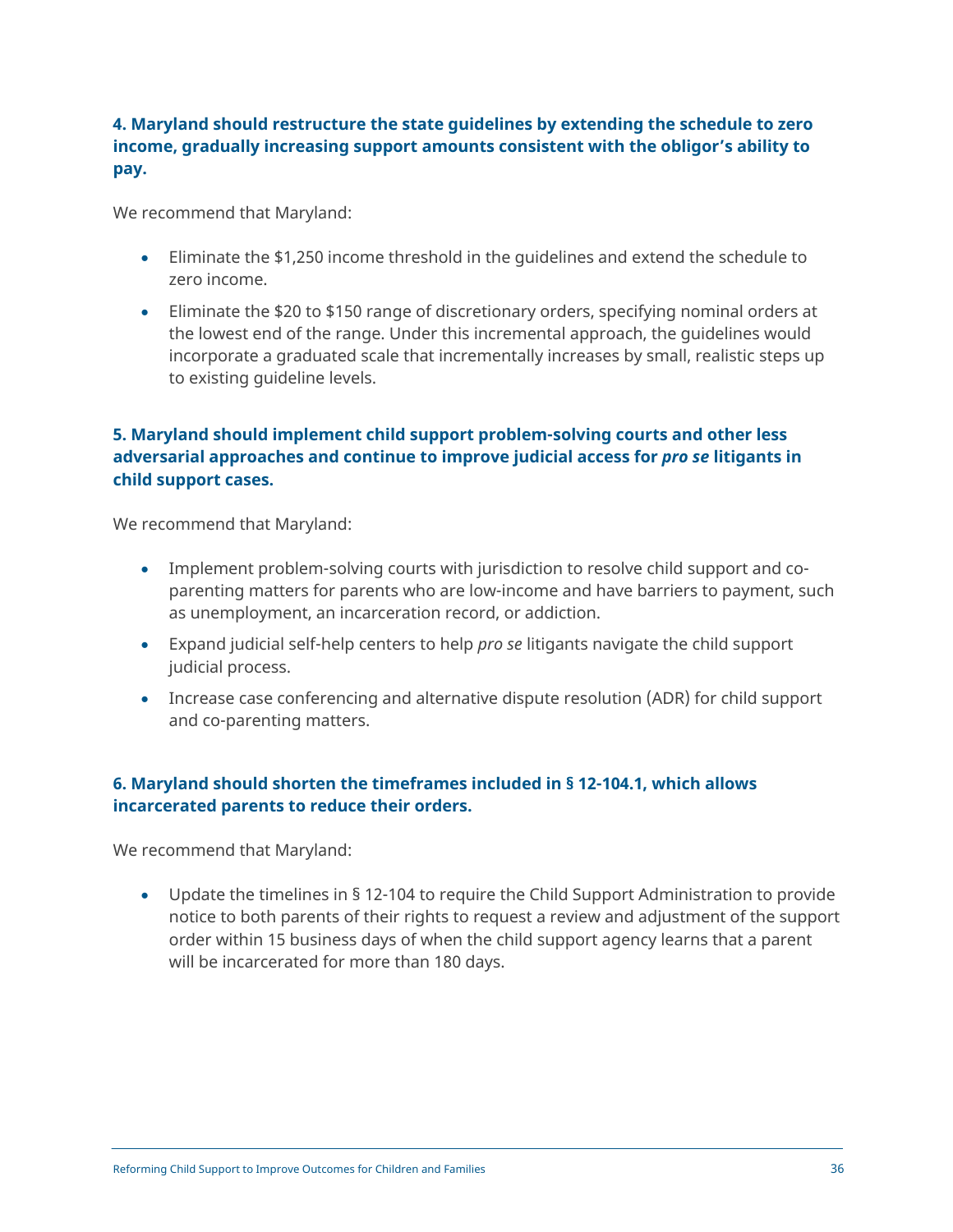#### <span id="page-36-0"></span>**7. Alternatively, Maryland should suspend child support obligations upon incarceration by operation of law and automate the process.**

We recommend that Maryland:

• Automatically reduce support orders to zero by operation of law to avoid the cost of notices and case-by-case review of support orders when parents are incarcerated.

#### **8. Maryland should institute a procedure to review and adjust obligations upon release from prison.**

We recommend that Maryland:

- Provide specialized case management for parents who have been released recently from prison.
- Develop a process to monitor and regularly review child support orders to determine whether parents have been able to obtain employment upon release from prison and review and adjust their support orders based on their actual incomes.

## **Strategy #2: Reduce uncollectible child support debt.**

Unmanageable debt can interfere with the economic stability of working parents and create a barrier to parental involvement. Driver's license suspension to enforce debt when parents are unable to pay can make matters worse. We recommend that Maryland adopt specific policies to identify and reduce uncollectible child support arrears:

#### **9. Maryland should define criteria to automatically review and write off old uncollectible debt owed to the state.**

We recommend that Maryland:

- Review cases with welfare arrears balances that are more than 20 years old, are no longer accompanied by a current support order, or have not received a payment in three years to determine whether the cases have collections potential.
- Review cases with arrears that accumulated during incarceration lasting more than six months.
- Conduct an intensive investigation to locate parents and income in cases under review to determine whether it is possible to collect on the debts
- Write off the old state debt that has no realistic possibility of collection and close the case as permitted by federal law.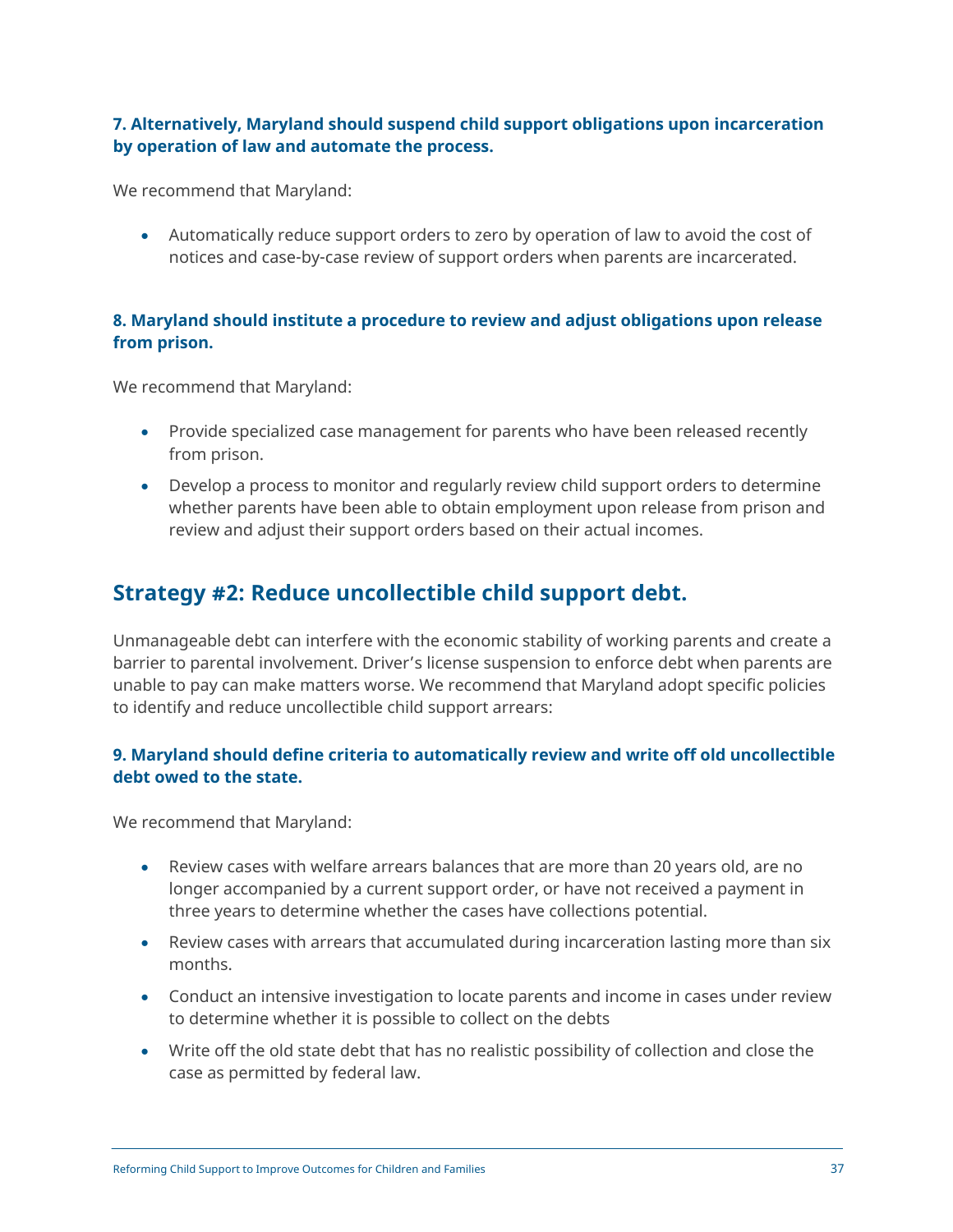#### **10. Maryland should strengthen the state's employment and debt leveraging programs.**

We recommend that Maryland:

- Use TANF funds and child support performance incentive payments to expand employment programs for low-income noncustodial parents.
- Expand the existing debt leveraging program by making reductions in state-owed debt more incrementally (e.g. after every payment instead of at two points).
- Quickly review and adjust support orders downward if appropriate for participants in employment and debt leveraging programs so that compliance is possible and that more debt does not accumulate.
- Have a case manager meet with both parents to discuss an individual case plan that addresses current support and existing unmanageable arrears owed to the custodial parent, allowing for noncash support if both parties agree.
- Improve outreach regarding these programs to courts, parents and the public through expanded publicity and word of mouth in the community.

#### **11. Maryland should implement new strategies to reduce the accumulation of debt in low-income cases.**

We recommend that Maryland:

- Reduce the time between order establishment and case initiation.
- Improve data matching (e.g., 1099 tax information filed by self-employed parents).
- Improve income withholding and employer interfaces.
- Stratify cases and provide specialized review and case management for non-paying cases.
- Reduce the income withholding percentage from 65 percent to 25 percent in cases where parents have low-wage jobs.
- Streamline and speed up the modification process so that orders reflect current ability to pay and remain up-to-date.
- Target high default orders and standard minimum wage orders for review, conducting more agency investigation, seeking parent participation, and applying accurate case information.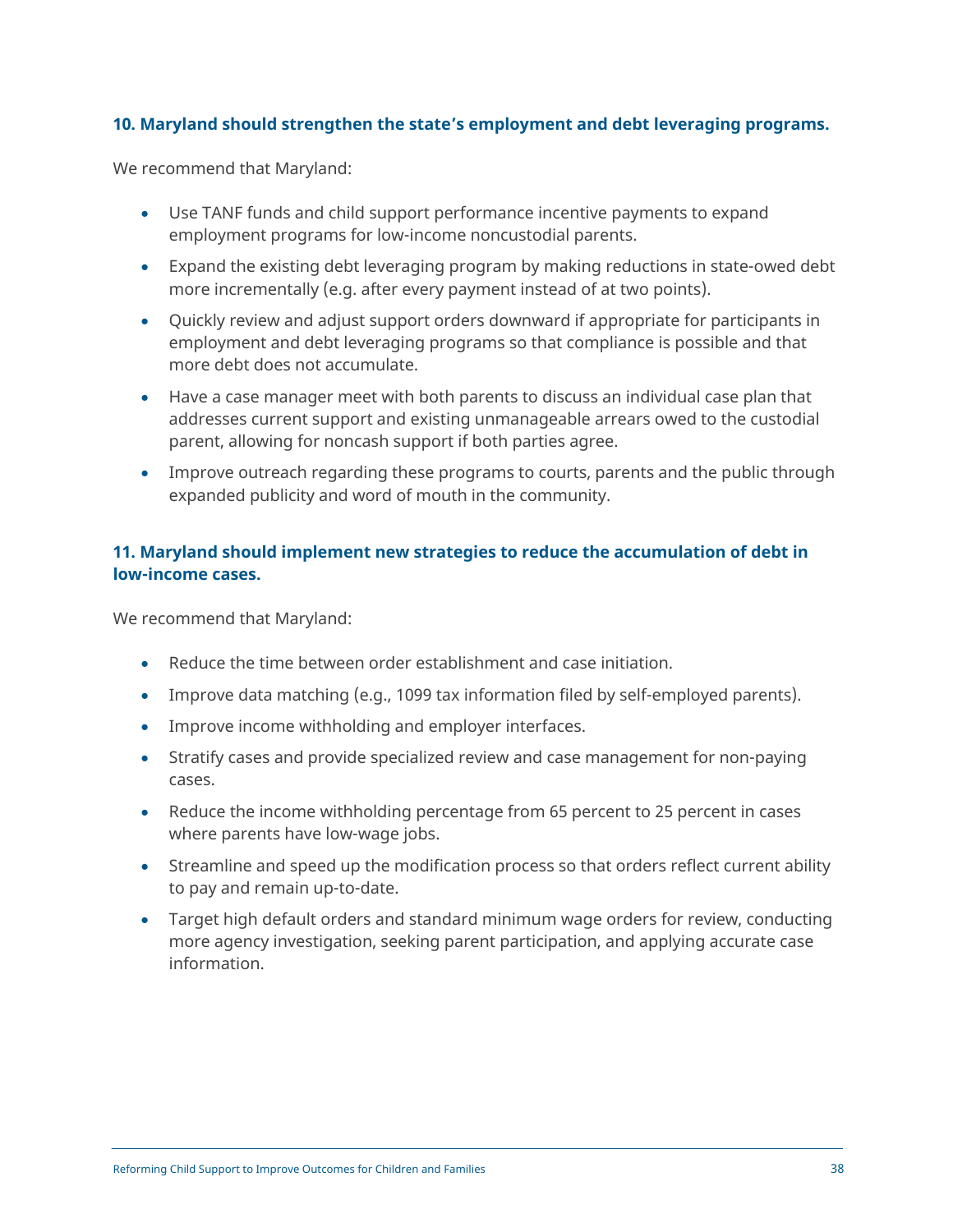#### <span id="page-38-0"></span>**12. Maryland should stop suspending driver's licenses for child support nonpayment when parents earn less than 200 percent of poverty.**

We recommend that Maryland:

• Exempt parents with incomes less than 200 percent of poverty from driver's license suspension.

## **Strategy #3: Ensure that children, not the state, benefit when their parents pay.**

More parents pay child support, and parents pay more support when their families receive the money. Using child support to repay Temporary Cash Assistance (TCA) is not cost-effective and erodes community trust. We recommend that Maryland adopt specific policies to increase the amount of collected child support paid to families, rather than keeping the money to reimburse cash assistance costs.

#### **13. For current TCA families, Maryland should pass through 100 percent of all support.**

We recommend that Maryland:

• Expand the child support pass-through statute to pass through 100 percent of child support collections to families receiving cash assistance.

#### **14. For former TCA families, Maryland should cancel old assignments and pay families the child support collected from federal tax refunds.**

- Adopt the options to discontinue pre-2009 TCA assignments of child support rights.
- Adopt the option to eliminate the federal tax offset special distribution ordering rules, using federal tax offset collections to pay former assistance families first.

#### **15. Maryland should get child support completely out of the welfare cost recovery business by adopting the entire set of federal options to pay all collections to families.**

• Adopt all 5 federal options outlined in Appendix II to pay 100 percent of support to current and former assistance recipients.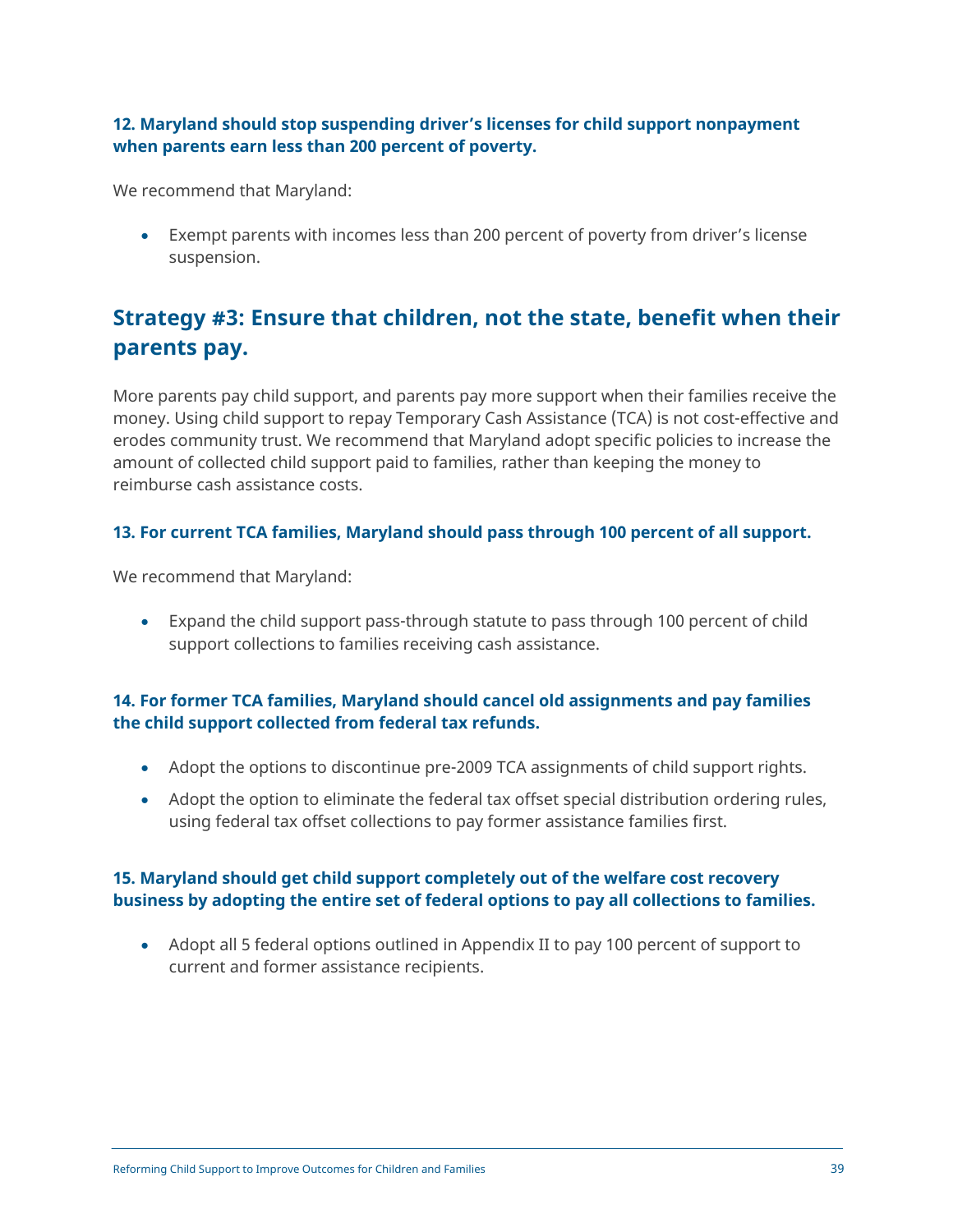# <span id="page-39-0"></span>VI. CONCLUSION

This report has highlighted three evidence-based strategies for increasing payment compliance by low-income noncustodial parents in the Maryland child support program:

- 1. Set child support orders that actually reflect the noncustodial parent's ability to pay.
- 2. Reduce uncollectible child support arrears.
- 3. Ensure that children, not the state, benefit when their parents pay child support.

Based on these strategies, we have outlined key recommendations that we hope will offer promising alternatives to better meet the needs of low-income families and ensure that lowincome children and their families receive the support they need.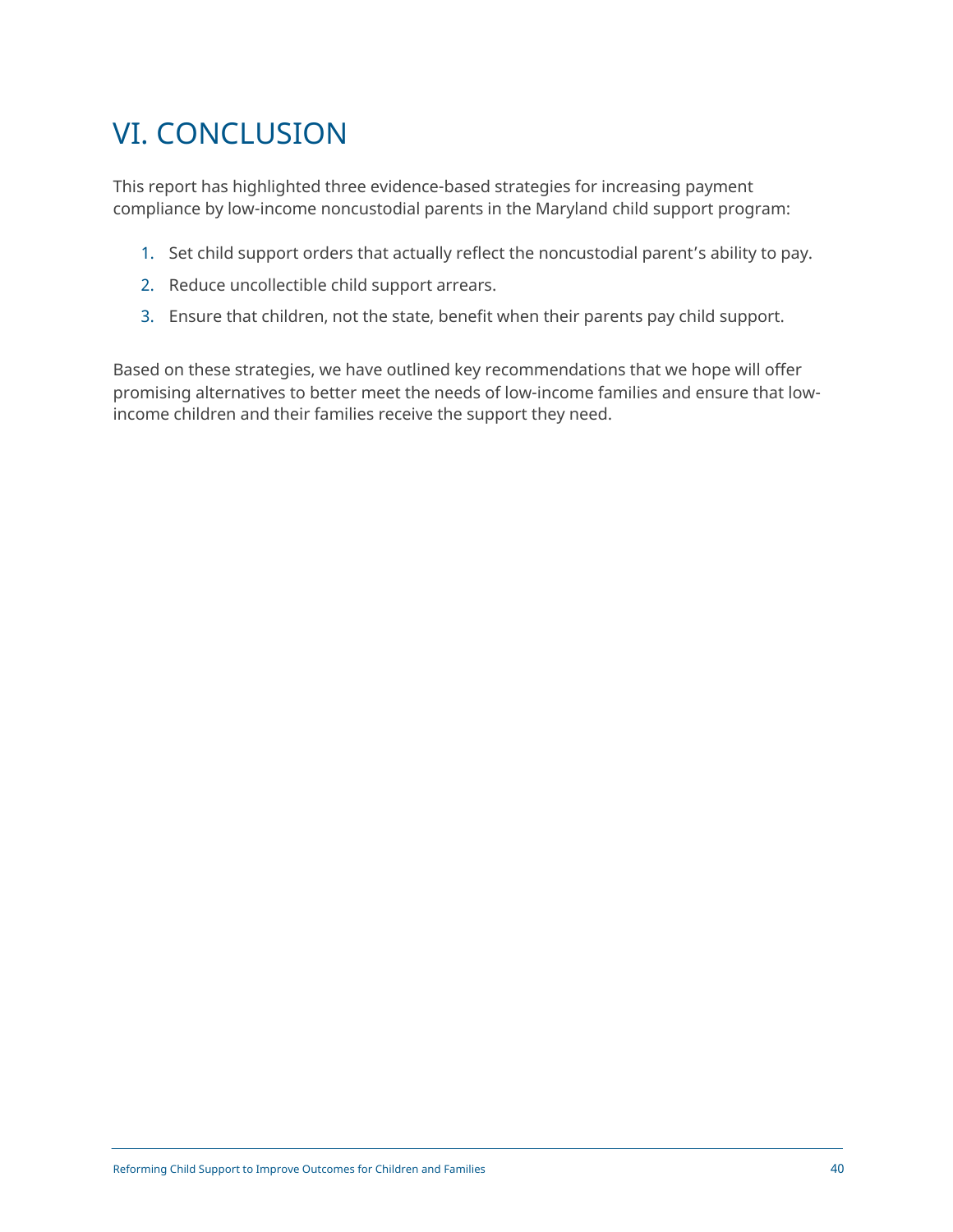# <span id="page-40-0"></span>APPENDIX I SELECTED FEDERAL CHILD SUPPORT RULES

## **Adopted in 81 Fed. Reg. 93492 (Dec. 20, 2016)**

## **45 C.F.R. § 302.56 Guidelines for setting child support orders**

#### **In brief**

Amends child support guidelines provisions to require that orders be set based on a determination of a parent's earnings, income and other evidence of ability to pay, require consideration of basic subsistence needs, restrict the generalized use of income imputation, prohibit treatment of incarceration as "voluntary unemployment", and require additional data, public participation and transparency in the guidelines review process.

#### **Rule:**

§ 302.56(a) Within 1 year after completion of the State's next quadrennial review of its child support guidelines, that commences more than 1 year after publication of the final rule, in accordance with § 302.56(e), as a condition of approval of its State plan, the State must establish one set of child support guidelines by law or by judicial or administrative action for setting and modifying child support order amounts within the State that meet the requirements in this section.

(b) The State must have procedures for making the guidelines available to all persons in the State.

(c) The child support guidelines established under paragraph (a) of this section must at a minimum:

(1) Provide that the child support order is based on the noncustodial parent's earnings, income, and other evidence of ability to pay that:

(i) Takes into consideration all earnings and income of the noncustodial parent (and at the State's discretion, the custodial parent);

(ii) Takes into consideration the basic subsistence needs of the noncustodial parent (and at the State's discretion, the custodial parent and children) who has a limited ability to pay by incorporating a low-income adjustment, such as a self- support reserve or some other method determined by the State; and

(iii) If imputation of income is authorized, takes into consideration the specific circumstances of the noncustodial parent (and at the State's discretion, the custodial parent) to the extent known, including such factors as the noncustodial parent's assets, residence, employment and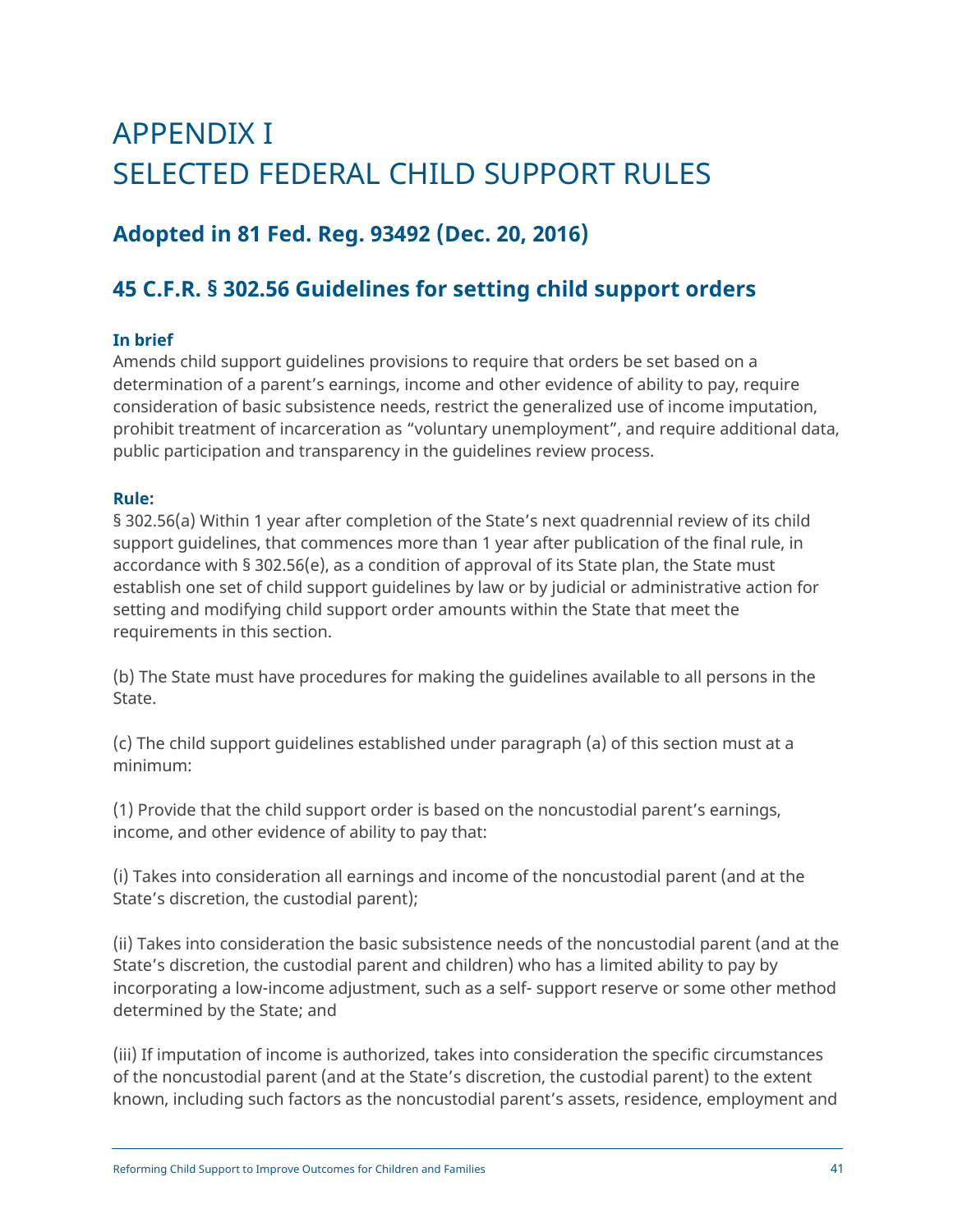earnings history, job skills, educational attainment, literacy, age, health, criminal record and other employment barriers, and record of seeking work, as well as the local job market, the availability of employers willing to hire the noncustodial parent, prevailing earnings level in the local community, and other relevant background factors in the case.

(2) Address how the parents will provide for the child's health care needs through private or public health care coverage and/or through cash medical support;

(3) Provide that incarceration may not be treated as voluntary unemployment in establishing or modifying support orders; and

….

(e) The State must review, and revise, if appropriate, the child support guidelines established under paragraph (a) of this section at least once every four years to ensure that their application results in the determination of appropriate child support order amounts. The State shall publish on the internet and make accessible to the public all reports of the guidelines reviewing body, the membership of the reviewing body, the effective date of the guidelines, and the date of the next quadrennial review.

….

(h) As part of the review of a State's child support guidelines required under paragraph (e) of this section, a State must:

(1) Consider economic data on the cost of raising children, labor market data (such as unemployment rates, employment rates, hours worked, and earnings) by occupation and skilllevel for the State and local job markets, the impact of guidelines policies and amounts on custodial and noncustodial parents who have family incomes below 200 percent of the Federal poverty level, and factors that influence employment rates among noncustodial parents and compliance with child support orders;

(2) Analyze case data, gathered through sampling or other methods, on the application of and deviations from the child support guidelines, as well as the rates of default and imputed child support orders and orders determined using the low-income adjustment required under paragraph  $(c)(1)(ii)$  of this section. The analysis must also include a comparison of payments on child support orders by case characteristics, including whether the order was entered by default, based on imputed income, or determined using the low-income adjustment required under paragraph  $(c)(1)(ii)$ . The analysis of the data must be used in the State's review of the child support guidelines to ensure that deviations from the guidelines are limited and guideline amounts are appropriate based on criteria established by the State under paragraph (g); and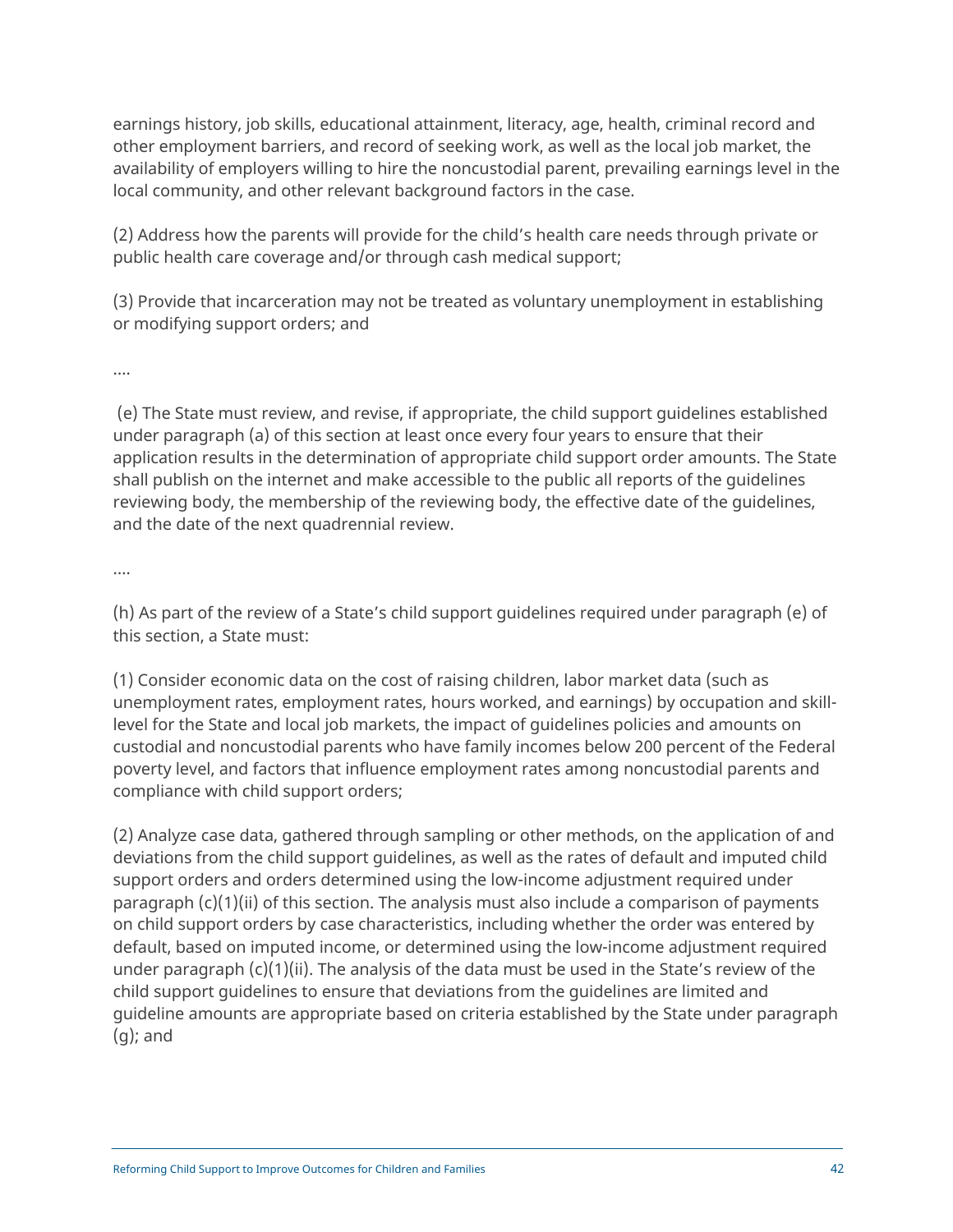<span id="page-42-0"></span>(3) Provide a meaningful opportunity for public input, including input from low-income custodial and noncustodial parents and their representatives. The State must also obtain the views and advice of the State child support agency funded under title IV–D of the Act.

## **45 C.F.R. § 303.4 Establishment of support obligations**

#### **In brief**

Amend order establishment provisions to require child support agencies to carry out additional investigation, fact gathering, and documentation.

#### **Rule**

§ 303.4(b) Use appropriate State statutes, procedures, and legal processes in establishing and modifying support obligations in accordance with § 302.56 of this chapter, which must include, at a minimum:

(1) Taking reasonable steps to develop a sufficient factual basis for the support obligation, through such means as investigations, case conferencing, interviews with both parties, appear and disclose procedures, parent questionnaires, testimony, and electronic data sources;

(2) Gathering information regarding the earnings and income of the noncustodial parent and, when earnings and income information is unavailable or insufficient in a case gathering available information about the specific circumstances of the noncustodial parent, including such factors as those listed under § 302.56(c)(1)(iii) of this chapter;

(3) Basing the support obligation or recommended support obligation amount on the earnings and income of the noncustodial parent whenever available. If evidence of earnings and income is unavailable or insufficient to use as the measure of the noncustodial parent's ability to pay, then the support obligation or recommended support obligation amount should be based on available information about the specific circumstances of the noncustodial parent, including such factors as those listed in  $\S$  302.56(c)(1)(iii) of this chapter.

(4) Documenting the factual basis for the support obligation or the recommended support obligation in the case record.

## **45 C.F.R. § 303.8 Review and adjustment of child support orders**

#### **In brief**

Amends support order review and adjustment provisions to prohibit the exclusion of incarceration as a basis for adjustment, require states to notify incarcerated parents of their right to seek review, and permit states to adjust orders automatically without an incarcerated parent's request.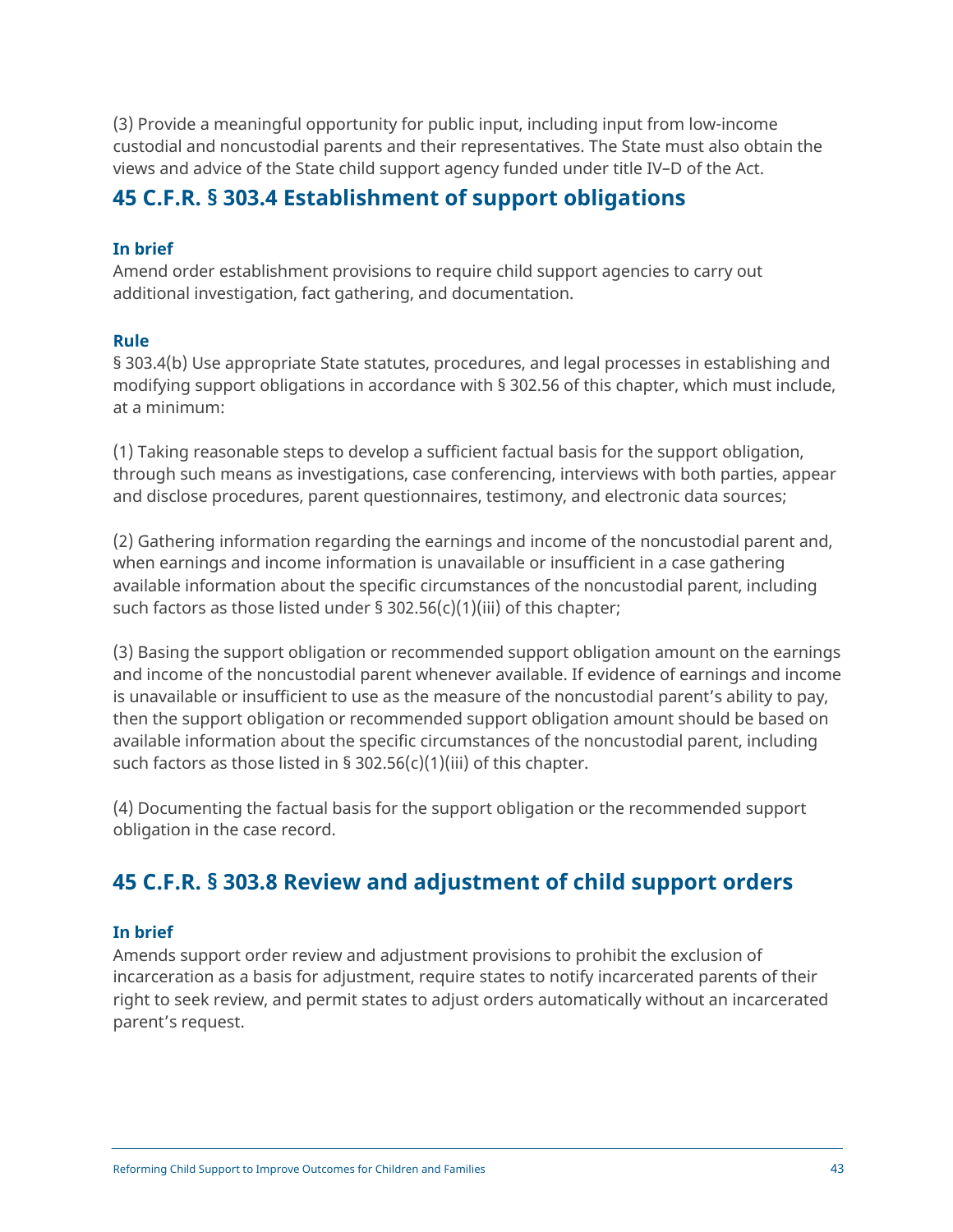#### <span id="page-43-0"></span>**Rule**

§ 303.8(b)

….

(2) The State may elect in its State plan to initiate review of an order, after learning that a noncustodial parent will be incarcerated for more than 180 calendar days, without the need for a specific request and, upon notice to both parents, review and, if appropriate, adjust the order, in accordance with paragraph (b)(1)(i) of this section.

….

(7) The State must provide notice—

(ii) If the State has not elected paragraph (b)(2) of this section, within 15 days of when the IV-D agency learns that a noncustodial parent will be incarcerated for more than 180 calendar days, to both parents informing them of the right to request the State to review and, if appropriate, adjust the order, consistent with this section. The notice must specify the place and manner in which the request should be made. Neither the notice more a review is required under this paragraph if the State has a comparable law or rule that modifies a child support obligation upon incarceration by operation of State law.

 $(c)$  \* \* \* Such reasonable quantitative standard must not exclude incarceration as a basis for determining whether an inconsistency between the existing child support order amount and the amount of support determined as a result of a review is adequate grounds for petitioning for adjustment of the order.

## **§ 303.6 Enforcement of support obligations**

#### **In brief**

Amends enforcement provisions to operationalize *Turner v. Rogers* due process standards by requiring state child support agency guidelines for the use of civil contempt, including requirements that child support agencies screen cases for ability to pay, provide courts with additional information, and provide notice before filing for civil contempt.

#### **Rule**

§ 303.6(c)

….

(4) Establishing guidelines for the use of civil contempt citations in IV–D cases. The guidelines must include requirements that the IV–D agency:

(i) Screen the case for information regarding the noncustodial parent's ability to pay or otherwise comply with the order;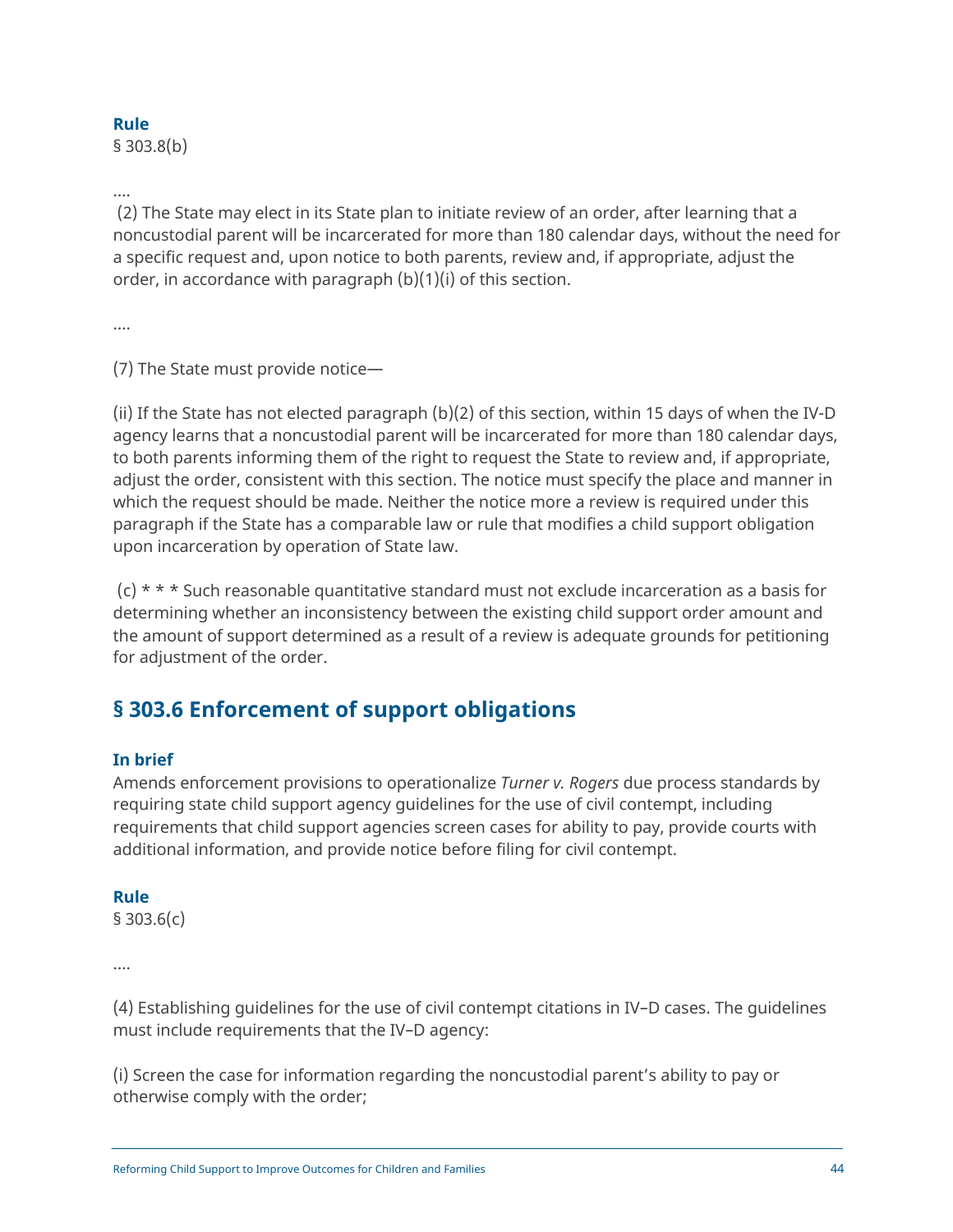(ii) Provide the court with such information regarding the noncustodial parent's ability to pay, or otherwise comply with the order, which may assist the court in making a factual determination regarding the noncustodial parent's ability to pay the purge amount or comply with the purge conditions; and

(iii) Provide clear notice to the noncustodial parent that his or her ability to pay constitutes the critical question in the civil contempt action;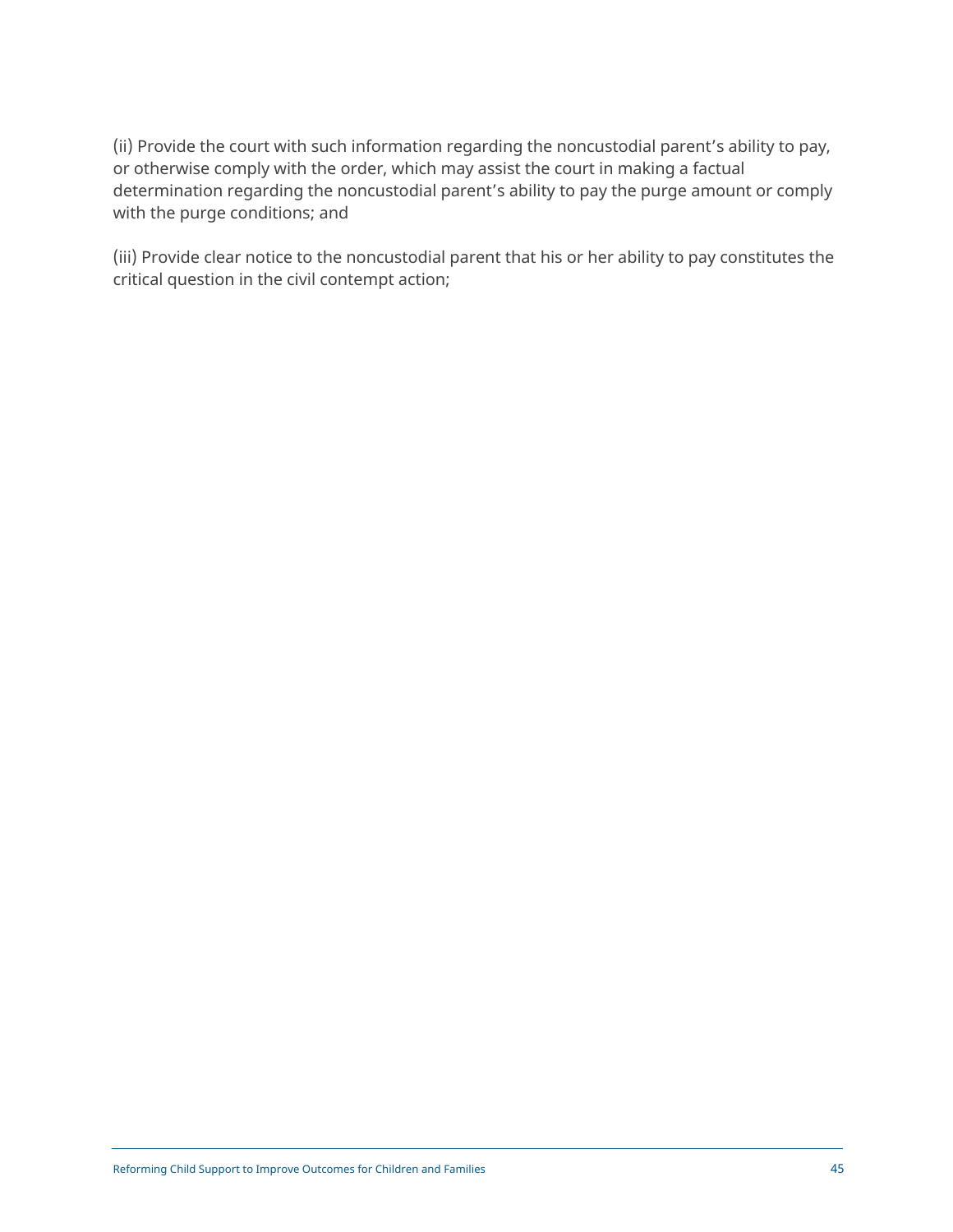## <span id="page-45-0"></span>**§ 304.20 Availability and rate of Federal financial participation**

#### **In brief**

Amends federal financial participation provisions by allowing states to claim expenditures that are necessary and reasonable to carry out the child support program.

#### **Rule**

§ 304.20(a)

….

(1) Necessary and reasonable expenditures for child support services and activities to carry out the State title IV–D plan;

….

(b) Services and activities for which Federal financial participation will be available will be those made to carry out the State title IV–D plan, including obtaining child support, locating noncustodial parents, and establishing paternity, that are determined by the Secretary to be necessary and reasonable expenditures properly attributed to the Child Support Enforcement program including, but not limited to the following:

(3) The establishment and enforcement of support obligations including, but not limited to:

….

(v) Bus fare or other minor transportation expenses to enable custodial or noncustodial parties to participate in child support proceedings and related activities;

(vi) Services to increase *pro se* access to adjudicative and alternative dispute resolution processes in IV–D cases related to providing child support services; and

…

(12) Educational and outreach activities intended to inform the public, parents and family members, and young people who are not yet parents about the Child Support Enforcement program, responsible parenting and co-parenting, family budgeting, and other financial consequences of raising children when the parents are not married to each other.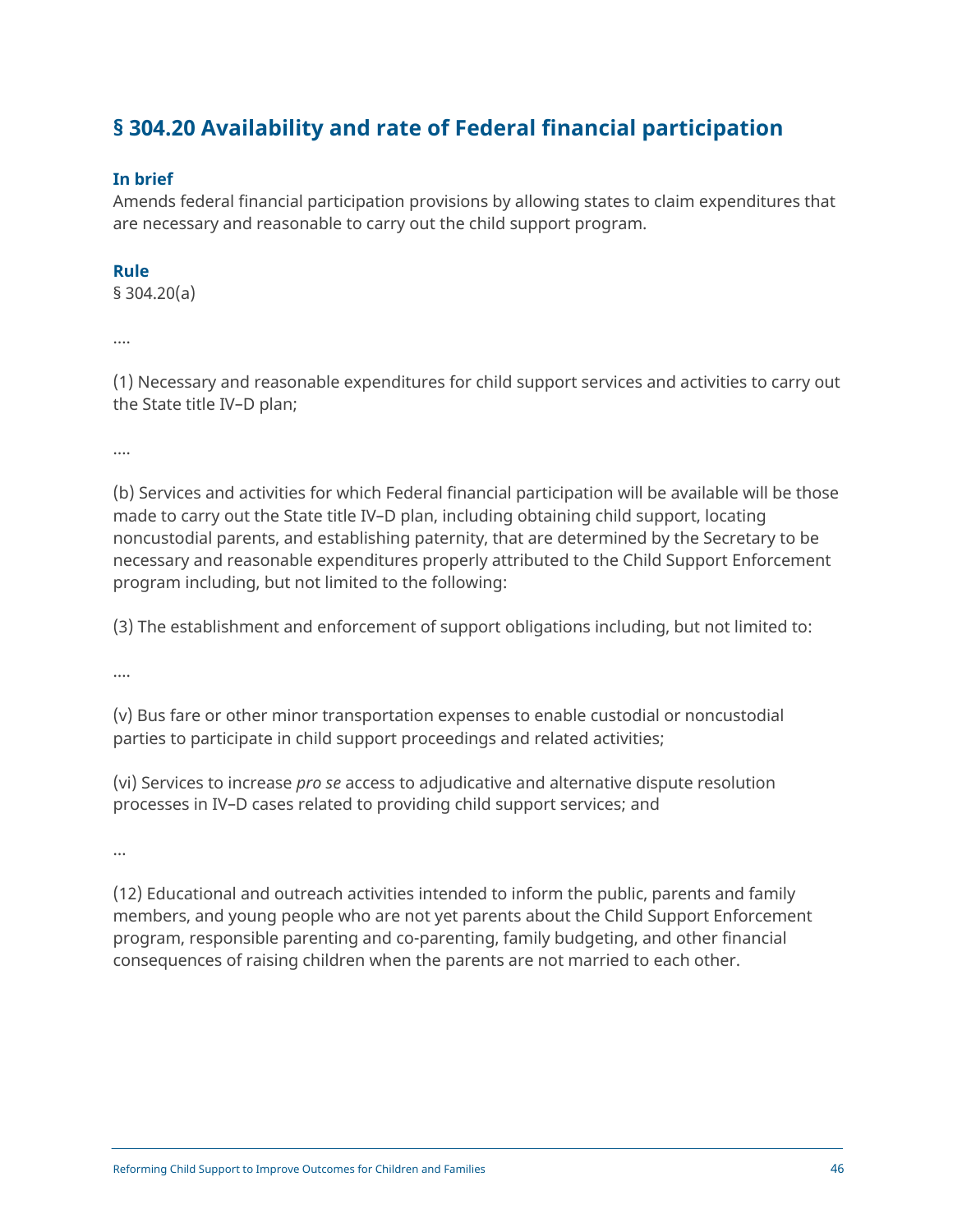## <span id="page-46-0"></span>APPENDIX II

# FEDERAL OPTIONS TO PAY CHILD SUPPORT TO FAMILIES

### **42 U.S.C. § 657**

#### **1. Option to Pass-through Support in Current Assistance Cases:**

Explanation: The state has the option to pass through to the family the child support payments collected on behalf of families receiving cash assistance under the Temporary Assistance to Needy Families program (TANF). Starting in 2019, Maryland will pass through and disregard \$100 for one child and \$200 for two or more children.

The state does not pay a federal share of the excepted portion of any amount collected during a month if the state (1) pays the excepted portion to the family, and (2) the excepted portion is disregarded in determining the amount and type of assistance provided to the family. The excepted portion is up to \$100 per month, or in the case of a family that includes two or more children, up to \$200 per month.

Citation: 42 U.S.C. §§ 608(a)(3); 657(a)(1); 657(a)(6)(B); 657(c); OCSE-AT-07-05 (July 11, 2007).

#### **2. Option to Eliminate the Federal Tax Offset Exception in Current and Former Assistance Cases.**

Explanation: The state has the option to eliminate the special distribution ordering rule for support collected through a federal tax refund, and treat these collections like collections from other sources. This option increases monthly support payments passed through to current assistance families and increases both monthly support and arrears paid to former assistance families. The state does not owe a federal share, subject to pass-through rules for current assistance families.

The basic child support distribution rule is that the state may keep collected child support collected on behalf of a family receiving TCA, but pays the support payments to families who no longer receive TCA. Under federal law, collected support is first applied to the monthly support due, then to arrears. For current assistance families, both the monthly support and arrears due are assigned to the state (up to the amount of cash assistance paid out). The state may pass this support through to the family, or hold it back it to satisfy state debt.

For former assistance families, the monthly support is owed to the family. Collections used to satisfy arrears are paid to the family first. Once family arrears are satisfied, the collections are used to satisfy the state debt. This is called the "family-first" distribution rule: Both the family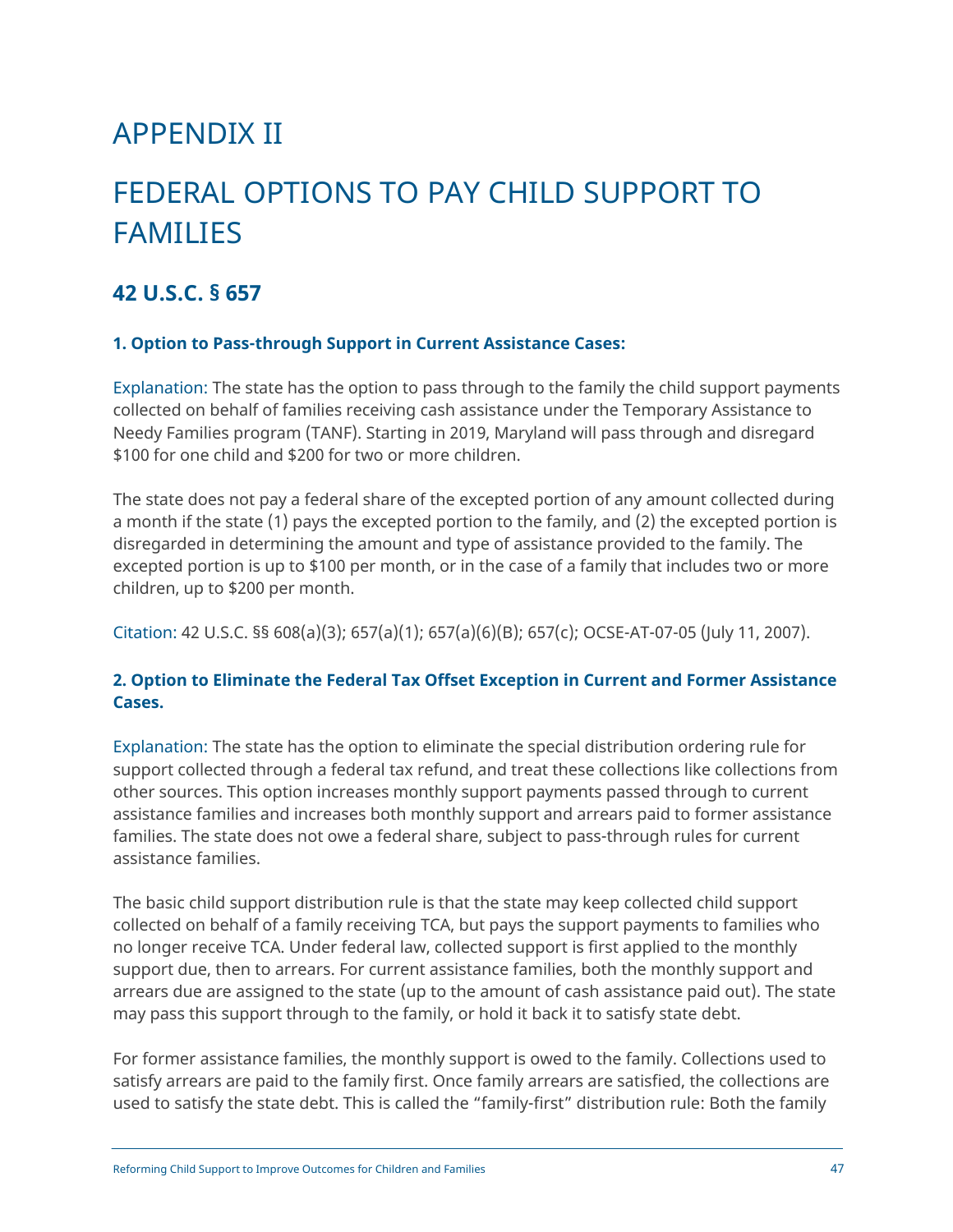and the state have a claim to the money, but the family's arrears are paid off before the state debt.

However, there is a major exception to this family-first rule: Support collected from the noncustodial parent's federal tax refund is paid to the state to satisfy the state debt first, regardless of the family's TCA status. A federal tax refund is not applied to the monthly support due or to family arrears, even when the family no longer receives TCA, until the state debt is fully paid off.

Citation: 42 U.S.C. §§ 654(34); 657(a)(2); former 657(a)(2)(B)(iv); 657(c); OCSE-AT-07-05 (July 11, 2007).

### **3. Option to Pass-through Assigned Support in Former Assistance Cases**

Explanation: Even after a family stops receiving cash assistance, the state continues to hold a "conditional" assignment and keeps federal tax refunds to satisfy state debt. In addition, any support collected in excess of family arrears is applied to state debt. However, the state has the option to pass through all support payments to former assistance families, even if the support would otherwise be applied to state debt. The state does not owe a federal share on support paid to former assistance families.

Citation: 42 U.S.C. §§ 608(a)(3); 654(34); 657(a)(2); 657(a)(6)(A); 657(c) OCSE-AT-07-05 (July 11, 2007).

### **4. Option to discontinue all pre-1997 assignments.**

Explanation: Maryland has the option to discontinue pre-1997 assignments and treat future collections as if the amounts had never been assigned. As a condition of cash assistance, families are required to assign any rights to unpaid child support to the state. Before the federal law changed in 2006, families were required to assign the right to support accruing before the assistance period as well as during the assistance period. After 2006, assignments were limited to support accruing during the assistance period. Often, old uncollectible state debt balances includes assigned pre-assistance support.

Citation: 42 U.S.C. §§ 608(a)(3); 657(b)(1); 657(c); OCSE-AT-07-05 (July 11, 2007).

#### **5. Option to discontinue post-1997 pre-assistance assignments in effect in 2009.**

Explanation: Maryland also has the option to discontinue assignments of support that accrued before the assistance period and were in effect before October 1, 2009.

Citation: 42 U.S.C. §§ 608(a)(3); 657(b)(2); 657(c); OCSE-AT-07-05 (July 11, 2007); OCSE-AT-07-05 (July 11, 2007).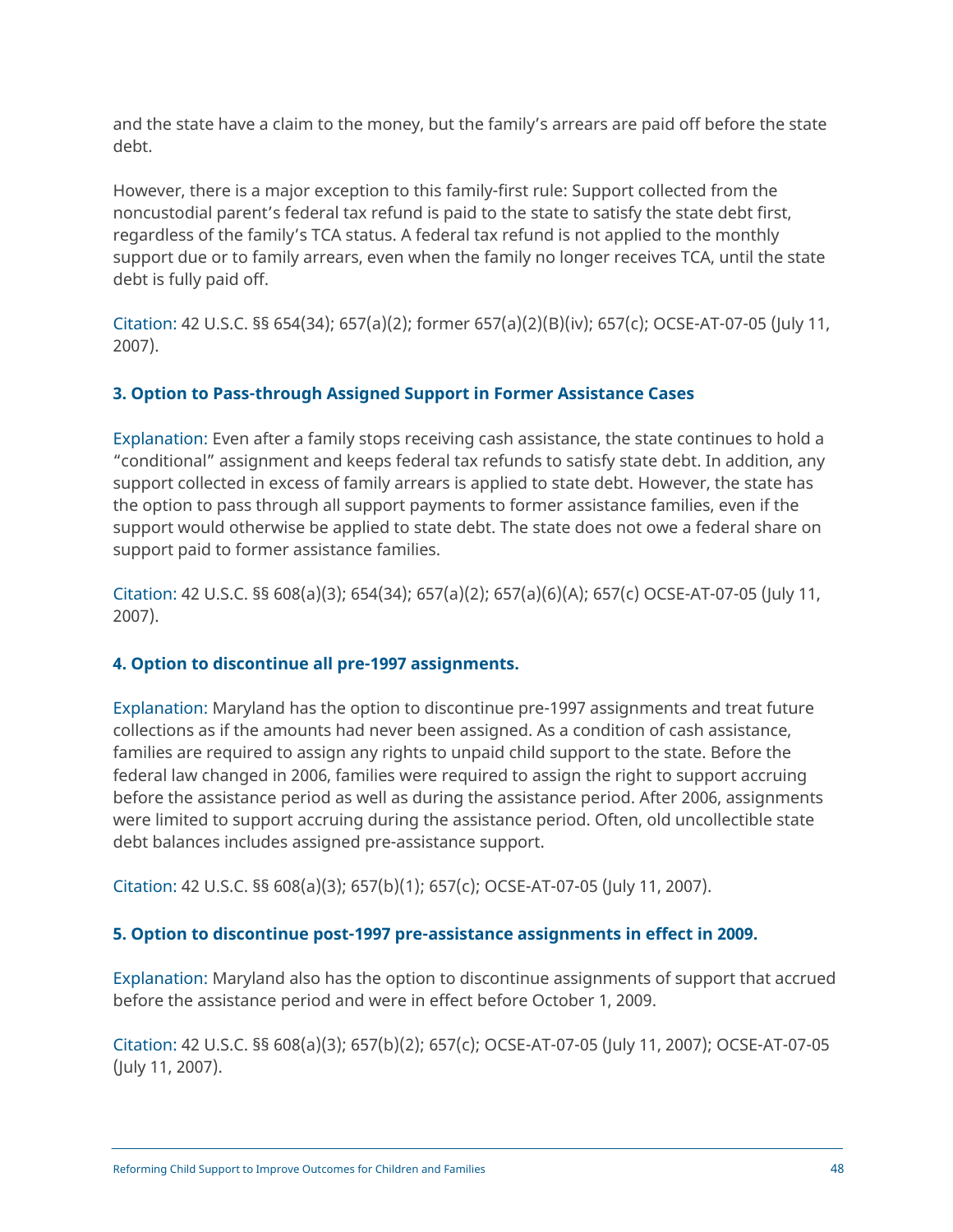2017 and Baltimore Snapshot of Noncustodial Parents: Examining Who Owed Support in July 2017, University of Maryland School of Social Work, Ruth Young Center for Families & Children, 2018, accessed at:

[https://familywelfare.umaryland.edu/reports1/Noncustodial%20Parent%20Snapshots%20July%202017.pdf.](https://familywelfare.umaryland.edu/reports1/Noncustodial%20Parent%20Snapshots%20July%202017.pdf)

<sup>4</sup> Mark Takayesu, *Understanding Payment Barriers to Improve Child Support Compliance,* Orange County Department of Child Support Services, 2013, accessed at: [http://ywcss.com/sites/default/files/pd](http://ywcss.com/sites/default/files/pdf-resource/understanding_payment_barriers_to_improve_child_support_compliance.pdf)f-

[resource/understanding\\_payment\\_barriers\\_to\\_improve\\_child\\_support\\_compliance.pdf;](http://ywcss.com/sites/default/files/pdf-resource/understanding_payment_barriers_to_improve_child_support_compliance.pdf) Yoonsook Ha, Maria Cancian, Daniel R. Meyer, and Eunhee Han, *Factors Associated with Nonpayment of Child Support,* Institute for Research on Poverty, University of Wisconsin-Madison, 2008, accessed at:

[https://www.irp.wisc.edu/wp/wp-content/uploads/2018/06/T7-FactorsNonPayCS-Report.pdf;](https://www.irp.wisc.edu/wp/wp-content/uploads/2018/06/T7-FactorsNonPayCS-Report.pdf) 

Carl Formoso, *Determining the Composition and Collectibility of Child Support Arrearages*, Washington State Department of Social and Health Services, 2003, accessed at:

[https://www.dshs.wa.gov/sites/default/files/ESA/dcs/documents/cvol1prn.pdf.](https://www.dshs.wa.gov/sites/default/files/ESA/dcs/documents/cvol1prn.pdf)

<sup>5</sup> Natalie Demyan and Letitia Passarella, *Actual Earnings and Payment Outcomes Among Obligors with Imputed Income,* University of Maryland School of Social Work, Ruth Young Center for Families & Children, 2018, accessed at: [https://familywelfare.umaryland.edu/reports1/guidelines\\_imputedincome.pdf; Fo](https://familywelfare.umaryland.edu/reports1/guidelines_imputedincome.pdf)rmoso, 2003.

<sup>6</sup> Passarella, *Examining Obligors*, 2018.

<sup>7</sup> Melody Morales, *The Child Support Program Provides More Support to Families in 2016*, Office of Child Support Enforcement, Administration for Children and Families, U.S. Department of Health and Human Services, 2017, accessed at:

[https://www.acf.hhs.gov/css/ocsedatablog/2017/12/the-child-support-program-provides-more-support-to-families-in-2016.](https://www.acf.hhs.gov/css/ocsedatablog/2017/12/the-child-support-program-provides-more-support-to-families-in-2016) <sup>8</sup> Office of Child Support Enforcement, *National Child Support Strategic Plan for 2015-2019* (archived), Administration for Children and Families, U.S. Department of Health and Human Services, accessed at:

[https://www.acf.hhs.gov/sites/default/files/programs/css/national\\_child\\_support\\_strategic\\_plan\\_2015\\_2019.pdf.](https://www.acf.hhs.gov/sites/default/files/programs/css/national_child_support_strategic_plan_2015_2019.pdf)

<sup>9</sup> Email to the author from Jamie Haskel, University of Maryland School of Social Work, dated May 8, 2019; Office of Child Support Enforcement, *Preliminary Report FY 2017,* Administration for Children and Families, U.S. Department of Health and Human Services, 2018, table P-39, accessed at:

[https://www.acf.hhs.gov/sites/default/files/programs/css/fy\\_2017\\_preliminary\\_data\\_report.pdf?nocache=1529610354.](https://www.acf.hhs.gov/sites/default/files/programs/css/fy_2017_preliminary_data_report.pdf?nocache=1529610354)

<sup>10</sup> Email from Jamie Haskel, May 8, 2018.<br><sup>11</sup> 42 U.S.C. § 658a; OCSE *Preliminary Report FY 2017*, tables P-37 and P-38.

<sup>12</sup> 27% of all custodial parents nationally have incomes below the federal poverty level, according to the U.S. Census Bureau. 34% of custodial families participating in the child support program have incomes below the federal poverty level, while 65% have incomes below 200% of the federal poverty level. Elaine Sorensen, Arthur Pashi, and Melody Morales, *Characteristics of Families Served by the Child Support Program*, Office of Child Support Enforcement, Administration for Children and Families, U.S. Department of Health and Human Services, Nov. 2018, accessed at:

[https://www.acf.hhs.gov/css/resource/characteristics-of-families-served-by-the-child-support-iv-d-program-2016; Ti](https://www.acf.hhs.gov/css/resource/characteristics-of-families-served-by-the-child-support-iv-d-program-2016)mothy Grail, *Custodial Mothers and Fathers and Their Child Support: 2015*, Current Population Reports, Census Bureau, Economics and Statistics Administration, U.S. Department of Commerce, 2018, accessed at:

[https://www.census.gov/library/publications/2018/demo/p60-262.html.](https://www.census.gov/library/publications/2018/demo/p60-262.html)

 $13$  Custodial parent earnings represented 56% of the income of poor custodial families in 2013. Elaine Sorensen, "The Child Support Program is a Good Investment*," The Story Behind the Numbers* fact sheet series Office of Child Support Enforcement, Administration for Children and Families, U.S. Department of Health and Human Services, 2016, accessed at: [https://www.acf.hhs.gov/sites/default/files/programs/css/sbtn\\_csp\\_focused\\_on\\_performance.pdf](https://www.acf.hhs.gov/sites/default/files/programs/css/sbtn_csp_focused_on_performance.pdf)

<sup>14</sup> Sorensen, Pashi, and Morales, 2018.

<sup>15</sup> Sorensen, 2016.

<sup>16</sup> In 1997, child support represented 5% and TANF 21% of the income of poor custodial families, compared to 10% for child support and 7% for TANF in 2013. Sorensen, 2016.<br><sup>17</sup> Sorensen, Pashi, and Morales, 2018; Office of Child Support, *Preliminary Report FY 2017*, tables P-5, P-37, P-44.

<sup>18</sup> Sorensen, Pashi, and Morales, 2018; Grail, 2018.

<sup>19</sup> Lauren A. Hall and Letitia L. Passarella, *Maryland's Child Support Caseload: A Profile of Custodians, 2015, University of* Maryland Social of Social Work, Family Welfare Research & Training, 2016, accessed at: [https://familywelfare.umaryland.edu/reports1/cscaseload\\_obligors.pdf.](https://familywelfare.umaryland.edu/reports1/cscaseload_obligors.pdf)

<sup>20</sup> Passarella, *Examining Obligors*, 2018; Demyan and Passarella, *Maryland Snapshot of Noncustodial Parents*, 2018.

<sup>1</sup> Letitia Logan Passarella, *Maryland's Child Support Caseload: Examining Obligors Who Owed Support in July 2017,* University of Maryland Social of Social Work, Ruth Young Center for Families & Children, 2018, accessed at: [https://familywelfare.umaryland.edu/reports1/cscaseload\\_obligors.pdf.](https://familywelfare.umaryland.edu/reports1/cscaseload_obligors.pdf)

<sup>2</sup> Liana Fox, *Supplemental Poverty Measure: 2017,* Current Population Reports, P-60-265, Census Bureau, U.S. Department of Commerce, Sept. 2018, accessed at: [https://www.census.gov/content/dam/Census/library/publications/2018/demo/p60-](https://www.census.gov/content/dam/Census/library/publications/2018/demo/p60-265.pdf) 265.pdf.<br><sup>3</sup> Natalie Demyan and Letitia Passarella, Maryland Snapshot of Noncustodial Parents: Examining Who Owed Support in July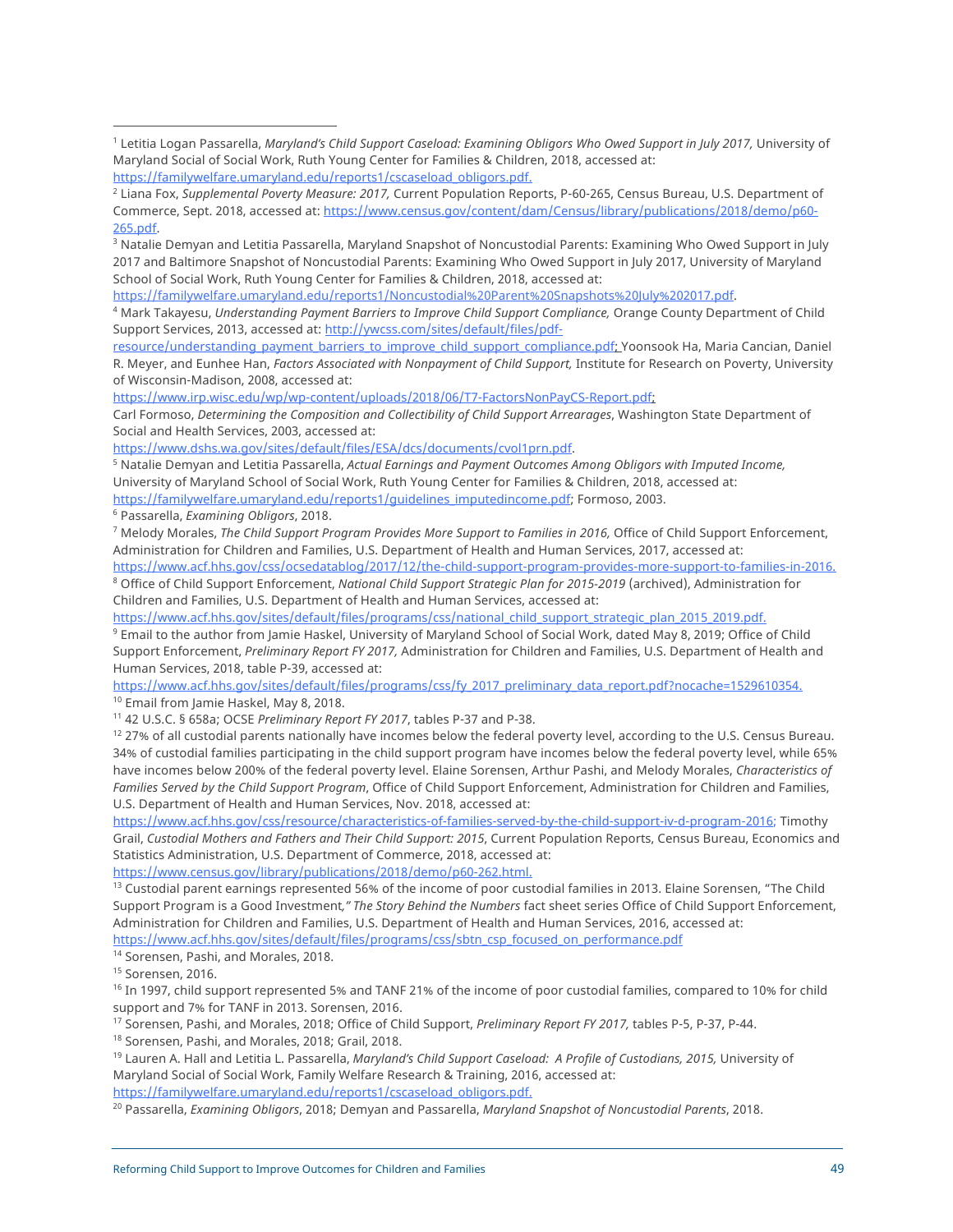<sup>28</sup> Vicki Turetsky, *Staying in Jobs and Out of the Underground: Child Support Policies that Encourage Legitimate Work,* Center for Law and Social Policy, 2007, accessed at: [http://www.policyarchive.org/handle/10207/13797; La](http://www.policyarchive.org/handle/10207/13797)uren Rich, *Regular and Irregular Earnings: Implications for Child Support Practices?* Children and Youth Services Review, vol. 23, 353-376, 2001, accessed at: [https://www.sciencedirect.com/science/article/pii/S0190740901001396.](https://www.sciencedirect.com/science/article/pii/S0190740901001396)

<sup>29</sup> Kye Lippold, Austin Nichols, and Elaine Sorensen, Evaluation of the \$150 Child Support Pass-Through and Disegard Policy in the District of Columbia, Urban Institute, 2010, accessed at:

[https://www.urban.org/sites/default/files/publication/23436/412779-Evaluation-of-the-Child-Support-Pass-Through-and-](https://www.urban.org/sites/default/files/publication/23436/412779-Evaluation-of-the-Child-Support-Pass-Through-and-Disregard-Policy-in-the-District-of-Columbia.PDF)[Disregard-Policy-in-the-District-of-Columbia.PDF; M](https://www.urban.org/sites/default/files/publication/23436/412779-Evaluation-of-the-Child-Support-Pass-Through-and-Disregard-Policy-in-the-District-of-Columbia.PDF)aureen Waller and Robert Plotnick, "Effective Child Support Policy for Low-Income Families: Evidence from Street-Level Research," *Journal of Policy Analysis and Management,* 2001, accessed at: [https://onlinelibrary.wiley.com/doi/abs/10.1002/1520-6688%28200124%2920%3A1%3C89%3A%3AAID-](https://onlinelibrary.wiley.com/doi/abs/10.1002/1520-6688%28200124%2920%3A1%3C89%3A%3AAID-PAM1005%3E3.0.CO%3B2-H)

PAM1005[%3E3.0.CO%3B2-H; Vi](https://onlinelibrary.wiley.com/doi/abs/10.1002/1520-6688%28200124%2920%3A1%3C89%3A%3AAID-PAM1005%3E3.0.CO%3B2-H)cki Turetsky, *What if All the Money Came Home?* Center for Law and Social Policy, 2000, accessed at: [https://www.clasp.org/sites/default/files/public/resources-and-publications/publication-1/0065.pdf;](https://www.clasp.org/sites/default/files/public/resources-and-publications/publication-1/0065.pdf) Dan Bloom and Kay Sherwood, *Matching Opportunities to Obligations: Lessons for Child Support Reform from the Parents' Fair Share Pilot Phase*, MDRC, 1994, accessed at: [https://eric.ed.gov/?id=ED373270.](https://eric.ed.gov/?id=ED373270) 

<sup>30</sup> Mark Takayesu, *How Do Child Support Order Amounts Affect Payments and Compliance?* Orange County Department of Child Support Services, Orange County Department of Child Support Services, 2011, accessed at:

[http://ywcss.com/sites/default/files/pdf-resource/how\\_do\\_child\\_support\\_orders\\_affect\\_payments\\_and\\_compliance.pdf.](http://ywcss.com/sites/default/files/pdf-resource/how_do_child_support_orders_affect_payments_and_compliance.pdf) <sup>31</sup> Judi Bartfeld, *Forgiveness of State-Owed Child Support Arrears,* Institute for Research on Poverty, University of Wisconsin-Madison, 2003, accessed at:

[https://www.irp.wisc.edu/publications/sr/pdfs/sr84.pdf; Ta](https://www.irp.wisc.edu/publications/sr/pdfs/sr84.pdf)kayesu, 2011. 32 Passarella, 2018; Ha, Cancian, Meyer, and Han, 2008.

<sup>33</sup> Demyan and Passarella, Maryland Snapshot of Noncustodial Parents, 2018.

<sup>34</sup> Letitia Logan Passarella and Catherine E. Born, *Who Pays Child Support in Baltimore City? Noncustodial Parent (NCP) Payment Compliance*, University of Maryland Social of Social Work, Family Welfare Research & Training, 2014, accessed at:

[http://ywcss.com/sites/default/files/pdf-resource/how\\_do\\_child\\_support\\_orders\\_affect\\_payments\\_and\\_compliance.pdf; H](http://ywcss.com/sites/default/files/pdf-resource/how_do_child_support_orders_affect_payments_and_compliance.pdf)all, Passarella and Born, *Who Pays Child Support?* 2014.

<sup>35</sup> Passarella and Born, Who Pays Child Support in Baltimore City? 2014; Hall, Passarella and Born, *Who Pays Child Support?*  2014.

<sup>36</sup> Natalie Demyan and Letitia Logan Passarella, *Do Deviations from Child Support Guidelines Improve Payment Compliance?*  University of Maryland Social of Social Work Ruth Young Center for Families & Children, 2018, accessed at: [https://familywelfare.umaryland.edu/reports1/guidelines\\_deviations.pdf.](https://familywelfare.umaryland.edu/reports1/guidelines_deviations.pdf)

<sup>37</sup> Takayesu, 2011; Carl Formoso and Quinghua Liu, *Arrears Stratification in Washington State: Developing Operational Protocols in a Data Mining Environment,* Washington State Department of Social and Health Services, Economic Services Administration, Management Accountability & Performance Statistics Office, 2010, accessed at:

[https://www.dshs.wa.gov/sites/default/files/ESA/dcs/documents/ArrearStratificationReportFinal.pdf; El](https://www.dshs.wa.gov/sites/default/files/ESA/dcs/documents/ArrearStratificationReportFinal.pdf)aine Sorensen, Liliana Sousa, and Simon Schaner, *Assessing Child Support Arrears in Nine Large States and the Nation,* Urban Institute 2007, accessed at:

[https://www.urban.org/sites/default/files/publication/29736/1001242-Assessing-Child-Support-Arrears-in-Nine-Large-](https://www.urban.org/sites/default/files/publication/29736/1001242-Assessing-Child-Support-Arrears-in-Nine-Large-States-and-the-Nation.PDF)[States-and-the-Nation.PDF; Fo](https://www.urban.org/sites/default/files/publication/29736/1001242-Assessing-Child-Support-Arrears-in-Nine-Large-States-and-the-Nation.PDF)rmoso, 2003; Office of Inspector General, *Child Support for Children on TANF,* OEI-05-99-00- 00392, U.S. Department of Health and Human Services, 2002, accessed at

[https://oig.hhs.gov/oei/reports/oei-05-99-00392.pdf.](https://oig.hhs.gov/oei/reports/oei-05-99-00392.pdf)

<sup>38</sup> Demyan and Passarella, *Actual Earnings*, 2018; Hall, Passarella and Born, *Who Pays Child Support in Baltimore City?* 2014. <sup>39</sup> Takayesu, 2011.

<sup>40</sup> Vicki Turetsky, *Realistic Child Support Policies for Low Income Fathers,* Center for Law and Social Policy, 2000, accessed at: [http://research.policyarchive.org/13984.pdf.](http://research.policyarchive.org/13984.pdf)

<sup>41</sup> 45 C.F.R. § 302.56(c).

 $42$  45 C.F.R. § 302.56(c)(1)(ii).and (iii).

<sup>43</sup> 45 C.F.R. § 302.56(c)(1)(iii).

<sup>44</sup> RCW 26.19.065(2)(b); Minn. Stat. § 518A.42, subd. 1(b); Ohio.HB 366; see New York Office of Temporary and Disability Assistance website for an explanation of its self-reserve standard at: [https://www.childsupport.ny.gov/child\\_support\\_standards.html.](https://www.childsupport.ny.gov/child_support_standards.html)

Reforming Child Support to Improve Outcomes for Children and Families 50 and 50 and 50 and 50 and 50 and 50 and 50 and 50 and 50 and 50 and 50 and 50 and 50 and 50 and 50 and 50 and 50 and 50 and 50 and 50 and 50 and 50 an

<sup>21</sup> Demyan and Passarella, *Maryland Snapshot of Noncustodial Parents*, 2018.

<sup>22</sup> Email from Jamie Haskel, May 8, 2019.

<sup>23</sup> Hall, Passarella and Born, *Who Pays Child Support?* 2014.

<sup>&</sup>lt;sup>24</sup> Ha, Cancian, Meyer and Han, 2014.

<sup>25</sup> Hall, Passarella and Born, *Who Pays Child Support?* 2014.

<sup>&</sup>lt;sup>26</sup> Takayesu, 2013; Ha, Cancian, Meyer, and Han, 2008; Formoso, 2003.

<sup>27</sup> Formoso, 2003.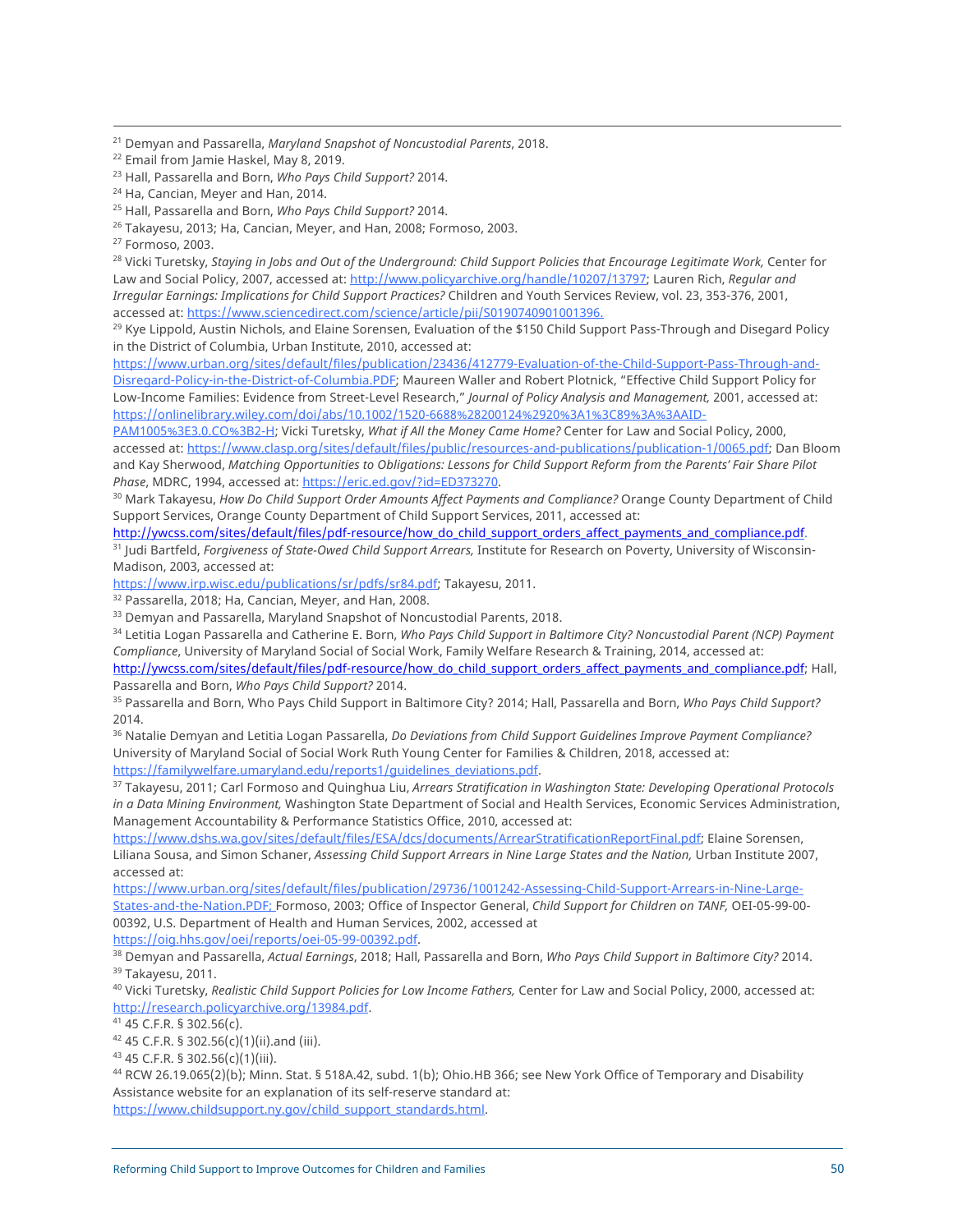<sup>45</sup> Office of Assistant Secretary for Planning and Evaluation, *Federal Poverty Guidelines Used to Determine Financial Eligibility for Certain Federal Programs,* U.S. Department of Health and Human Services, Jan. 2019, accessed at:

[https://aspe.hhs.gov/poverty-guidelines.](https://aspe.hhs.gov/poverty-guidelines)

 $^{46}$  \$21,008 per year.<br> $^{47}$  Md. FAMILY LAW Code Ann. § 12-201(l).

<sup>48</sup> Md. FAMILY LAW Code Ann. §§ 12-204(b).

<sup>49</sup> Md. FAMILY LAW Code Ann. § 12.104.1.

<sup>50</sup> Md. FAMILY LAW Code Ann.§§ 12-201(h); 12-204(b); Demyan and Passarella, *Actual Earnings,* 2018; Lauren A. Hall, Natalie Demyan, and Letitia Logan Passarella, *Maryland Child Support Guidelines: 2011-2014 Case-Level Review,* University of Maryland School of Social Work, Ruth Young Center for Families and Children, 2016, accessed at:

https://familywelfare.umaryland.edu/reports1/guidelines2016.pdf.<br><sup>51</sup> Ibid: Bureau of Labor Statistics, *Characteristics of Minimum Wage Workers*, U.S. Department of Labor, 2015, accessed at: [https://www.bls.gov/opub/reports/minimum-wage/2015/home.htm; Ro](https://www.bls.gov/opub/reports/minimum-wage/2015/home.htm)bert D. Plotnick and Alec I. Kennedy, "How Accurate are Imputed Child Support Orders? *Children and Youth Services Review,* vol. 88; 490-496, 2018, accessed at: [https://ideas.repec.org/a/eee/cysrev/v88y2018icp490-496.html.](https://ideas.repec.org/a/eee/cysrev/v88y2018icp490-496.html)

<sup>52</sup> Demyan and Passarella, *Actual Earnings, 2018.*

<sup>53</sup> Ibid.<br><sup>54</sup> Plotnick and Kennedy, 2018; Office of Inspector General, *The Establishment of Child Support Orders for Low Income Noncustodial Parents,* U.S. Department of Health and Human Services, OEI-05-99-00390, 2000, accessed at: [https://oig.hhs.gov/oei/reports/oei-05-99-00390.pdf.](https://oig.hhs.gov/oei/reports/oei-05-99-00390.pdf)

<sup>55</sup> Takayesu, 2013.

<sup>56</sup> Office of Inspector General, 2000.

<sup>57</sup> Hall, Passarella and Born, *Who Pays Child Support?* 2014.

<sup>58</sup> *Wills v. Jones*, 340 Md. 480 (1995), 667 A2d 331 (1995).

<sup>59</sup> Devah Pager, Bruce Western, and Bart Bonikowski, "Discrimination in a Low-Wage Market: A Field Experiment," *American Sociological Review,* vol. 74(5), 777-799, Oct. 2009, accessed at:

[https://www.ncbi.nlm.nih.gov/pmc/articles/PMC2915472/.](https://www.ncbi.nlm.nih.gov/pmc/articles/PMC2915472/)

<sup>60</sup> See Cheryl Howell, "Imputing Income: Voluntary Unemployment is Not Enough," *On the Civil Side,* University of North Carolina School of Government, 2015 accessed at:

[https://civil.sog.unc.edu/imputing-income-voluntary-unemployment-is-not-enough/;](https://civil.sog.unc.edu/imputing-income-voluntary-unemployment-is-not-enough/) RCW 26.19.071, sec. (6). Washington State also prohibits imputation when a parent is "unemployable" or unemployed due to child welfare reunification efforts.

<sup>61</sup> Iowa Child Support Guidelines, Rule 9.11(4); Code of Virginia § 20-108.1.<br><sup>62</sup> 2017 Michigan Child Support Formula Manual, § 2.01(G).<br><sup>63</sup> Flexibility, Efficiency and Modernization in Child Support Enforcement Progra [accessed at: https://www.acf.hhs.gov/css/resource/final-rule-flexibility-efficiency-and-modernization-in-child-support](https://www.acf.hhs.gov/css/resource/final-rule-flexibility-efficiency-and-modernization-in-child-support-enforcement-programs)enforcement-[programs. Se](https://www.acf.hhs.gov/css/resource/final-rule-flexibility-efficiency-and-modernization-in-child-support-enforcement-programs)e Office of Child Support Enforcement, "Guidelines," *Final Rule Fact Sheets,* Administration for Children and Families, U.S. Department of Health and Human Services, 2017, accessed at:

[https://www.acf.hhs.gov/sites/default/files/programs/css/fem\\_final\\_rule\\_guidelines.pdf.](https://www.acf.hhs.gov/sites/default/files/programs/css/fem_final_rule_guidelines.pdf)

<sup>64</sup> 45 C.F.R. § 303.4.

<sup>65</sup> Hall, Demyan, and Passarella, *2011-2014 Case-Level Review,* 2016.

<sup>66</sup> 2017 Michigan Child Support Formula Manual, § 3.02.

<sup>67</sup> 81 Fed. Reg. at 93521, *Comment and Response 3.*<br><sup>68</sup> Minn. Stat. 518A.35, subd. 2; Code of Virginia, § 20-108.2; DCF-150.04; Wisconsin Administrative Code, Chapt. DCF 150, Appendix C.

 $^{69}$  2017 Michigan Child Support Formula Manual; California Family Code, Art. 2 § 4053.<br><sup>70</sup> Bartfeld, 2003.

<sup>71</sup> Tom R. Tyler, "2007 Court Review—Procedural Justice and the Court," *The Journal of American Judges Association*, Vol. 44, [http://digitalcommons.unl.edu/cgi/viewcontent.cgi?article=1254&context=ajacourtreview; I-F](http://digitalcommons.unl.edu/cgi/viewcontent.cgi?article=1254&context=ajacourtreview)en Lin, "Perceived Fairness and Compliance with Child Support Obligations," *Journal of Marriage and Family*, vol. 62, no. 2, 388-398 (May 2000); see Office of Child Support Enforcement, *Procedural Justice Informed Alternatives to Contempt,* HHS-2016-ACF-OCSE-FD-1172, July 8, 2016, accessed at:

[https://ami.grantsolutions.gov/files/HHS-2016-ACF-OCSE-FD-1172\\_1.pdf.](https://ami.grantsolutions.gov/files/HHS-2016-ACF-OCSE-FD-1172_1.pdf)

72National Center for State Courts, *Call to Action: Achieving Civil Justice For All*, National Center for State Courts, Recommendations to the Conference of Chief Justices by the Civil Justice Improvements Committee, adopted by the Council of Chief Justices, 2016, accessed at: [https://www.ncsc.org/~/media/microsites/files/civil-justice/ncsc-cji-report-web.ashx;](https://www.ncsc.org/~/media/microsites/files/civil-justice/ncsc-cji-report-web.ashx)  Office of Child Support Enforcement, *Alternatives to Incarceration*, OCSE-IM-12-01, Administration for Children and Families, U.S. Department of Health and Human Services, June 18, 2012, accessed at:

[https://www.acf.hhs.gov/css/resource/alternatives-to-incarceration.](https://www.acf.hhs.gov/css/resource/alternatives-to-incarceration)

<sup>73</sup> National Center for Access to Justice, *The Justice Index: Measuring Access to Justice,* accessed at [https://justiceindex.org.](https://justiceindex.org)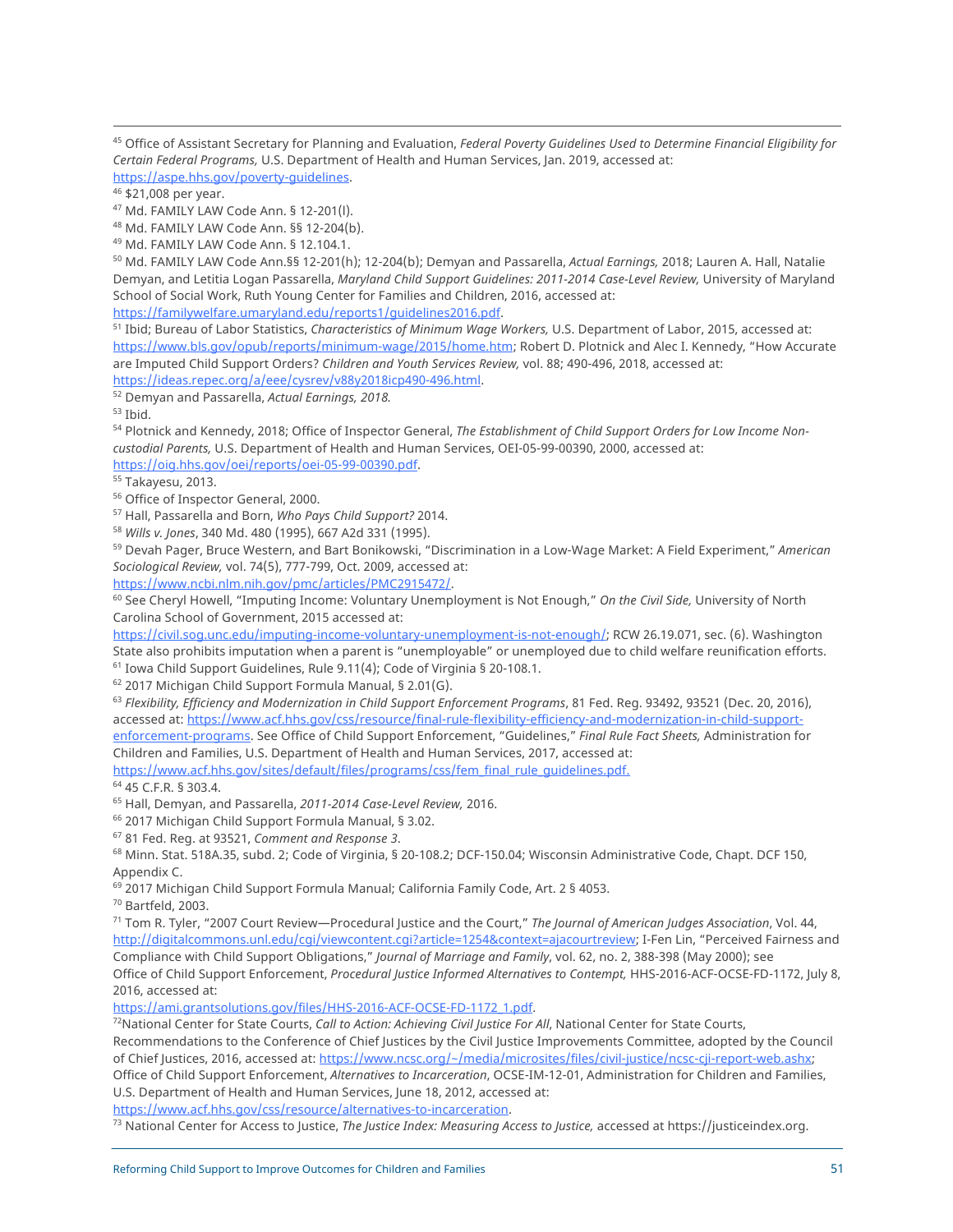<sup>74</sup> The National Conference of State Legislatures describes a number of state court programs to improve child support processes at:

[http://www.ncsl.org/research/human-services/child-support-and-incarceration.aspx; se](http://www.ncsl.org/research/human-services/child-support-and-incarceration.aspx)e a description of Georgia's Accountability Courts at: [https://childsupport.georgia.gov/parental-accountability-court-program; th](https://childsupport.georgia.gov/parental-accountability-court-program)e Virginia Intensive Case Monitoring Program at:

[https://www.ncsc.org/sitecore/content/microsites/future-trends-2012/home/Courts-and-the-Community/3-7-Problem-](https://www.ncsc.org/sitecore/content/microsites/future-trends-2012/home/Courts-and-the-Community/3-7-Problem-Solving-for-Support-Enforcement.aspx)[Solving-for-Support-Enforcement.aspx; M](https://www.ncsc.org/sitecore/content/microsites/future-trends-2012/home/Courts-and-the-Community/3-7-Problem-Solving-for-Support-Enforcement.aspx)innesota's Co-Parent Court at:

[https://www.frpn.org/asset/report-co-parent-court-problem-solving-court-establish-paternity-support-families-and; an](https://www.frpn.org/asset/report-co-parent-court-problem-solving-court-establish-paternity-support-families-and)d the District of Columbia's Fathering Court at:

[https://www.dccourts.gov/superior-court/family-court-operations/fathering-court.](https://www.dccourts.gov/superior-court/family-court-operations/fathering-court)

<sup>75</sup> Office of Child Support Enforcement, Procedural Justice-Informed Alternatives to Contempt (PJAC), Administration for Children and Families, U.S. Department of Health and Human Services, described at:

[https://www.acf.hhs.gov/css/grants/grant-updates-results/pjac.](https://www.acf.hhs.gov/css/grants/grant-updates-results/pjac)

<sup>76</sup> Cynthia Bryant, "Case conferences: a better way to reach agreements*," Child Support Report,* Office of Child Support Enforcement, Administration for Children and Families, U.S. Department of Health and Human Services, March 2012, accessed at:

[https://www.acf.hhs.gov/css/newsletter-sign-up.](https://www.acf.hhs.gov/css/newsletter-sign-up)

<sup>77</sup> 42 U.S.C. § 666(a)(10).

 $78$  42 U.S.C § 666(a)(9)(c).

<sup>79</sup> See Office of Child Support Enforcement, *Changing a Child Support Order,* Administration for Children and Families, U.S. Department of Health and Human Services, 2014, accessed at:

[https://www.acf.hhs.gov/sites/default/files/programs/css/changing\\_a\\_child\\_support\\_order.pdf;](https://www.acf.hhs.gov/sites/default/files/programs/css/changing_a_child_support_order.pdf)

Jennifer L. Noyes, Maria Cancian, and Laura Cuesta, *Holding Child Support Orders of Incarcerated Payers in Abeyance: Final Evaluation Report*, 2012, accessed at: [http://www.irp.wisc.edu/ re](http://www.irp.wisc.edu/)search/childsup/cspolicy/pdfs/2009-11/Task1CS2009-11- MPP-Report.pdf; in addition, see related PowerPoint presentation available at [http://](http://www.irp.wisc.edu/research/childsup/cspolicy/pdfs/) 

[www.irp.wisc.edu/research/childsup/cspolicy/pdfs/ 20](http://www.irp.wisc.edu/research/childsup/cspolicy/pdfs/)09-11/Task1-CS2009-11-MPP-PPT.pdf.

<sup>80</sup> Office of Child Support Enforcement, *Project to Avoid Increasing Delinquencies: "Voluntary Unemployment," Imputed Income, and Modification: Laws and Policies for Incarcerated Noncustodial Parents*, U.S. Department of Health and Human Services (2012), accessed at:

[https://www.acf.hhs.gov/sites/default/files/programs/css/paid\\_no\\_4\\_companion.pdf;](https://www.acf.hhs.gov/sites/default/files/programs/css/paid_no_4_companion.pdf) 81 340 Md 480 (1995).

82 45 C.F.R. §§ 302.56(c)(3); 303.8(b)(7)(ii); 303.8(c). See Office of Child Support Enforcement, "Modification for Incarcerated Parents," *Final Rule Fact Sheets,* Administration for Children and Families, U.S. Department of Health and Human Services, 2017, accessed at:

[https://www.acf.hhs.gov/sites/default/files/programs/css/fem\\_final\\_rule\\_incarceration.pdf.](https://www.acf.hhs.gov/sites/default/files/programs/css/fem_final_rule_incarceration.pdf) 83 2015 California AB 10; 2017 North Dakota Senate Bill No. 2277.

<sup>84</sup> Office of Child Support Enforcement, FY 2017 Preliminary Report FY 2017, Table P-39.<br><sup>85</sup> Office of Child Support Enforcement, Annual Reports to Congress, FY 2007 and FY 2000, Administration for Children and Families, U.S. Department of Health and Human Services, tables T-76 and T-78; T-71 and T-72, respectively, accessed at: https://www.acf.hhs.gov/css/.<br><sup>86</sup> Office of Child Support Enforcement, *Annual Reports to Congress, FY 2017 and FY 2007*, Table T-39; T-85 and T-86,

respectively; *Preliminary Report, FY 2011,* Table P-39.

<sup>87</sup> Md FAMILY LAW Code Ann. § 10-112.1; see Pamela C. Ovwigho, Correne Saunders, and Catherine E. Born, *Arrears Leveraging Pilot Project: Outcomes Achieved & Lessons Learned,* University of Maryland School of Social Work, Family Welfare Research and Training Group, 2005, accessed at:

[https://familywelfare.umaryland.edu/reports1/debtleveraging.pdf; Ca](https://familywelfare.umaryland.edu/reports1/debtleveraging.pdf)therine E. Born, Pamela C. Ovwigho, and Correne Saunders, *The Noncustodial Parent Employment Program: Employment & Payment Outcomes,* University of Maryland School of Social Work, Family Welfare Research Training Group, 2011, accessed at:

[https://familywelfare.umaryland.edu/reports1/npep.pdf. Fo](https://familywelfare.umaryland.edu/reports1/npep.pdf)r reviews of state-by-state policies and projects, including Maryland, see Office of Child Support Enforcement, *State Child Support Agencies with Debt Compromise Policies,* rev. 2018. 88 Email from Jamie Haskel, May 8, 2019.

89 Dennis Putze, Who Owes the Child Support Debt? Office of Child Support Enforcement, Administration for Children and Families, U.S. Department of Health and Human Services, 2017, accessed at:

<https://www.acf.hhs.gov/css/ocsedatablog/2017/09/who-owes-the-child-support-debt>

<sup>90</sup> Sorensen, Sousa, and Schaner, 2007.

91 Ibid. A related California analysis suggested that debtors would pay only 25 percent of accumulated arrears over 10 years Elaine Sorensen, Heather Koball, Kate Pomper, and Chava Zibman, *Examining Child Support Arrears in California: The Collectibility Study,* Urban Institute, 2003, accessed at: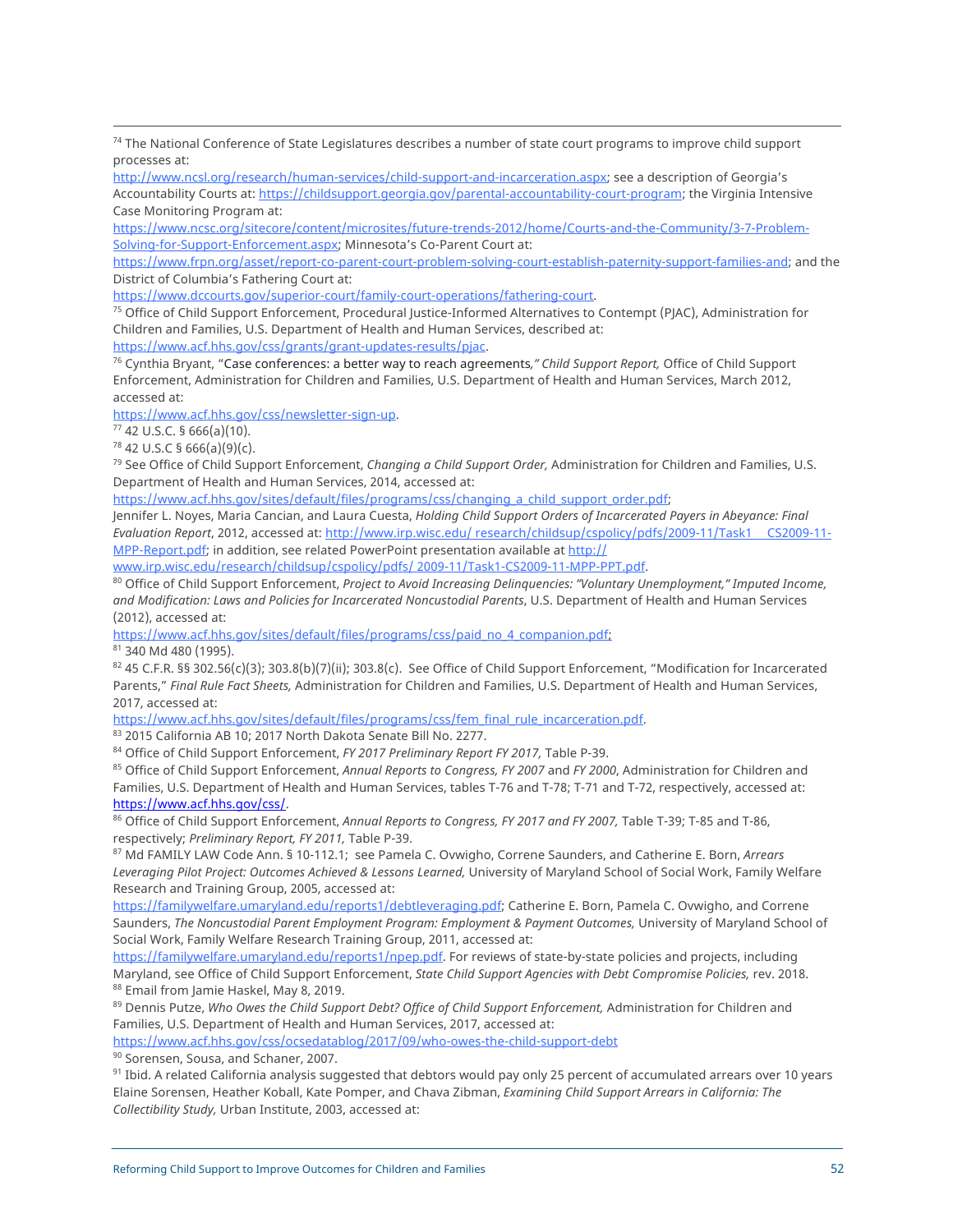[https://www.urban.org/sites/default/files/publication/30131/411838-Examining-Child-Support-Arrears-in-California-The-](https://www.urban.org/sites/default/files/publication/30131/411838-Examining-Child-Support-Arrears-in-California-The-Collectibility-Study.PDF)[Collectibility-Study.PDF.](https://www.urban.org/sites/default/files/publication/30131/411838-Examining-Child-Support-Arrears-in-California-The-Collectibility-Study.PDF)

92 Sorensen, Sousa, and Schaner, 2007.

<sup>93</sup> Pamela C Ovwigho, Correne Saunders, and Catherine E. Born, *Confronting Child Support Debt: A Baseline Profile of Maryland's Arrears Caseload*, Family Welfare Research and Training Group, University of Maryland School of Social Work, University of Maryland (2008), accessed at:

[https://familywelfare.umaryland.edu/reports1/arrears.pdf.](https://familywelfare.umaryland.edu/reports1/arrears.pdf)

 $94$  Ibid.

<sup>95</sup> Bartfeld, 2003.

<sup>96</sup> Maria Cancian, Carolyn J. Heinrich, and Yiyoon Chung, *Does Debt Discourage Employment and Payment of Child Support? Evidence from a Natural Experiment,* La Follette School of Public Affairs Working Paper No. 2009-012, University of Wisconsin-Madison, 2009, accessed at:

[https://www.researchgate.net/publication/28627482\\_Does\\_Debt\\_Discourage\\_Employment\\_and\\_Payment\\_of\\_Child\\_Support\\_E](https://www.researchgate.net/publication/28627482_Does_Debt_Discourage_Employment_and_Payment_of_Child_Support_E) vidence from a Natural Experiment

<sup>97</sup> Hall, Passarella and Born, *Who Pays Child Support?* 2014; Office of Inspector General, *The Establishment of Child Support Orders for Low Income Non-custodial Parents,* U.S. Department of Health and Human Services, OEI-05-99-00390, 2000, accessed at: [https://oig.hhs.gov/oei/reports/oei-05-99-00390.pdf; Ba](https://oig.hhs.gov/oei/reports/oei-05-99-00390.pdf)rtfeld, 2003.

<sup>98</sup> 15 U.S.C. § 1673(b)(3); see Office of Child Support Enforcement, *Income Withholding for Child Support,* TEMPO, Administration for Children and Families, U.S. Department of Health and Human Services (undated), accessed at: [https://www.acf.hhs.gov/sites/default/files/ocse/im\\_01\\_06a.htm#N1008A](https://www.acf.hhs.gov/sites/default/files/ocse/im_01_06a.htm#N1008A)

<sup>99</sup> Daniel P. Miller and Ronald B. Mincy, "Falling Further Behind? Child Support Arrears and Father's Labor Force Participation," *Social Service Review*, 86(4); 604-635, 2012, accessed at:

[https://www.researchgate.net/publication/255736435\\_Falling\\_Further\\_Behind\\_Child\\_Support\\_Arrears\\_and\\_Fathers](https://www.researchgate.net/publication/255736435_Falling_Further_Behind_Child_Support_Arrears_and_Fathers)'\_Labor\_Fo rce Participation; Cancian, Heinrich, and Chung, 2009;

Harry J. Holzer, Paul Offner, and Elaine Sorensen, *Declining Employment among Young Black Less-Educated Men: The Role of Incarceration and Child Support*, Urban Institute, 2004, accessed at:

[https://www.urban.org/research/publication/declining-employment-among-young-black-less-educated-men.](https://www.urban.org/research/publication/declining-employment-among-young-black-less-educated-men) <sup>100</sup> Kimberley J. Turner and Maureen R. Waller, *Indebted Relationships: Child Support Arrears and Nonresident Fathers' Involvement with Children*, Journal of Marriage and Family, Vol. 79, Issue 1, Sept. 2016, accessed at:

[https://pediatrics.aappublications.org/content/137/2/e20153059.](https://pediatrics.aappublications.org/content/137/2/e20153059)

<sup>101</sup> Hyunjoon Um, *The Role of Child Support Debt on the Development of Mental Health Problems among Nonresident Fathers,*  March 2019, accessed at: [https://fragilefamilies.princeton.edu/sites/fragilefamilies/files/wp19-05-ff.pdf; La](https://fragilefamilies.princeton.edu/sites/fragilefamilies/files/wp19-05-ff.pdf)wrence M. Berger, and Jason N. Houle, "Parental Debt and Children's Socioemotional Well-being." *Pediatrics,* Vol.1 37(2), 2016, accessible at: [http://pediatrics.aappublications.org/content/early/2016/01/20/peds.2015-3059.](http://pediatrics.aappublications.org/content/early/2016/01/20/peds.2015-3059)

102 Elizabeth Sweet, Arijit Nandi, Emma K. Adam, and Thomas McDade, "The High Price of Debt: Household Financial Debt and Its Impact on Mental and Physical Health," *Social Science and Medicine,* Vol. 91, 94-100, 2013.

<sup>103</sup> Sendhil Mullainathan and Eldar Shafir, *Scarcity: The New Science of Having Less and How it Defines Our Lives*, Picador: New York, NY, 2013.

104 Community Homelessness Assessment, Local Education and Networking Groups (CHALENG) survey results described in Office of Child Support Enforcement, *Veterans Toolkit: Collaborations to Engage and Assist Veterans*, Administration for Children and Families, U.S. Department of Health and Human Services, 2017, accessed at:

[https://www.acf.hhs.gov/sites/default/files/programs/css/vt\\_cs\\_collaborations.pdf.](https://www.acf.hhs.gov/sites/default/files/programs/css/vt_cs_collaborations.pdf)

<sup>105</sup> Preamble to *Flexibility, Efficiency and Modernization in Child Support Enforcement Programs*, 81 Fed. Reg. at 93541. 106 Bartfeld, 2003.

<sup>107</sup> Pamela Caudill Ovwigho, Correne Saunders, and Catherine E. Born, *The Intersection of Incarceration & Child Support: A Snapshot of Maryland's Caseload,* Family Welfare Research and Training Group, University of Maryland School of Social Work, 2005, accessed at: [https://familywelfare.umaryland.edu/reports1/incarceration.pdf.](https://familywelfare.umaryland.edu/reports1/incarceration.pdf)

<sup>108</sup> Daniel R. Meyer and Emily Warrant, *Child Support Orders and the Incarceration of Noncustodial Parents,* 2011, Institute for Research on Poverty and School of Social Work, University of Wisconsin—Madison, 2011, accessed at:

[http://citeseerx.ist.psu.edu/viewdoc/download?doi=10.1.1.361.5915&rep=rep1&type=pdf; Vi](http://citeseerx.ist.psu.edu/viewdoc/download?doi=10.1.1.361.5915&rep=rep1&type=pdf)cki Turetsky, 2007; Jessica Pearson, "Building Debt While Doing Time: Child Support and Incarceration," *Judges Journal*, Vol. 34: Winter 2004, American Bar Association, accessed at: [https://csgjusticecenter.org/wp-content/uploads/2007/09/Building-Debt-While-Doing-Time-](https://csgjusticecenter.org/wp-content/uploads/2007/09/Building-Debt-While-Doing-Time-Child-Support-and-Incarceration.pdf)[Child-Support-and-Incarceration.pdf.](https://csgjusticecenter.org/wp-content/uploads/2007/09/Building-Debt-While-Doing-Time-Child-Support-and-Incarceration.pdf)

<sup>109</sup> Ovwigho, Saunders, and Born*, The Intersection of Incarceration & Child Support*, 2005.

<sup>110</sup> Ovwigho, Saunders, and Born, Ibid., 2005; Pearson, 2004.

<sup>111</sup> Pew Charitable Trusts, *Collateral Costs: Incarceration's Effect on Economic Mobility*, 2010, accessed at:

https://www.pewtrusts.org/~/media/legacy/uploadedfiles/pcs\_assets/2010/collateralcosts1pdf.pdf;

Office of Child Support Enforcement, *Final Rule: Modification for Incarcerated Parents,*

[https://www.acf.hhs.gov/sites/default/files/programs/css/fem\\_final\\_rule\\_incarceration.pdf; O](https://www.acf.hhs.gov/sites/default/files/programs/css/fem_final_rule_incarceration.pdf)ffice of Child Support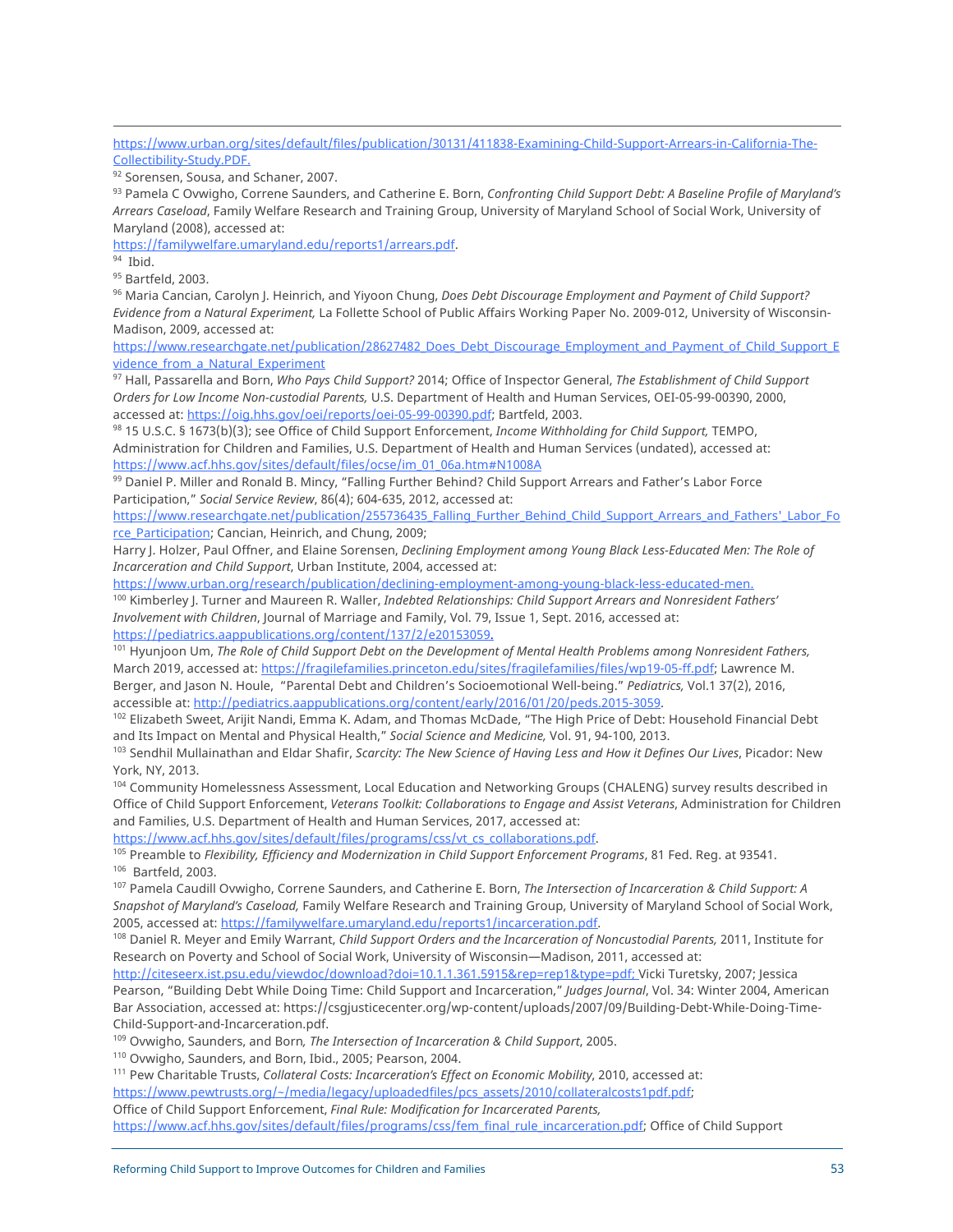Enforcement, *Jobs Not Jail* infographic, Administration for Children and Families, U.S. Department of Health and Human Services, 2015, accessed at: [https://www.acf.hhs.gov/css/resource/jobs-not-jail.](https://www.acf.hhs.gov/css/resource/jobs-not-jail) 112 Ovwigho, Saunders, and Born, *The Intersection of Incarceration & Child Support*, 2005.

<sup>114</sup> Council of State Governments, *Report of the Re-Entry Policy Council: Charting the Safe and Successful Return of Prisoners to the Community*, Justice Center, Council of State Governments, Policy Statements 8, 13, 18, and 23, 2005, accessed at: [https://csgjusticecenter.org/wp-content/uploads/2013/03/Report-of-the-Reentry-Council.pdf.](https://csgjusticecenter.org/wp-content/uploads/2013/03/Report-of-the-Reentry-Council.pdf)

<sup>115</sup> Takayesu, 2011.

<sup>116</sup> 42 U.S.C. § 666(a)(16); see Congressional Research Service, *Child Support Enforcement and Driver's License Suspension Policies,* 2011, accessed at: [https://gr](https://greenbook-waysandmeans.house.gov/sites/greenbook.waysandmeans.house.gov/files/2012/documents/R41762_gb.pdf)eenbook-

waysandmeans.house.gov/sites/greenbook.waysandmeans.house.gov/files/2012/documents/R41762 qb.pdf.

<sup>117</sup> *Turner v. Rogers*, 564 U.S. 431, 131 S. Ct. 2507; 180 L. Ed. 2d 452 (2011); *State Department of Revenue v. Beans,* 965 P.2d 725; *Kavadas v. Martinez,* Superior Court of New Jersey, Docket No. MER-L-1004-15 (Dec. 7, 2018).

<sup>118</sup> Md. FAMILY LAW Code Ann. § 10-119.

<sup>119</sup> 2018 Maryland SB 79, chapt. 413.

<sup>120</sup> Letter To Amanda Owens, Abell Foundation, from Christine Nizer, Administrator, Maryland Department of Transportation, June 17, 2017.

<sup>121</sup> Alan M. Voorhees, *Motor Vehicles Affordability and Fairness Task Force Final Report*, New Jersey Motor Vehicle Commission, 2006, accessed at:

[http://www.jotf.org/Portals/0/jotf/publications/COP%20report%20013018\\_FINAL.pdf.](http://www.jotf.org/Portals/0/jotf/publications/COP%20report%20013018_FINAL.pdf)

<sup>122</sup> U.S. Census Bureau, *2013 American Community Survey*, table S0801.

<sup>123</sup> Voorhees, 2006. The report states that 42% of individuals who had their licenses suspended lost jobs as a result of the suspension, 45% of those who lost jobs could not find another job, and 88% of those that were able to find another job reported a decrease in income.

<sup>124</sup> Voorhees, 2006. Michael A. Stoll, *Job Sprawl and the Spatial Mismatch between Blacks and Jobs,* Brookings Institution, Metropolitan Policy Program, 2005, accessed at:

[https://www.brookings.edu/wp-content/uploads/2016/06/20050214\\_jobsprawl.pdf](https://www.brookings.edu/wp-content/uploads/2016/06/20050214_jobsprawl.pdf)

<sup>125</sup> Madhusudan, 2018; Voorhees, 2006; Ronald Mincy and Elaine Sorensen, "Deadbeats and Turnips in Child Support Reform," *Journal of Policy Analysis and Management,* [1998, accessed at: https://www.opressrc.org/content/deadbeats-and](https://www.opressrc.org/content/deadbeats-and-turnips-child-support-reform)turnips[-child-support-reform.](https://www.opressrc.org/content/deadbeats-and-turnips-child-support-reform)

<sup>126</sup> Jo Peters, *Overcoming the Barriers to Collection.* Final Report of the Research Project Child Support Performance Measurements: A Test for Working Hard-to-Collect Cases, Washington State Division of Child Support, Economic Services Administration, Department of Social and Health Services (1999) (in author's possession; web version not found). <sup>127</sup> Bartfeld, 2003.

<sup>128</sup> Letitia Logan, Correne Saunders, and Catherine E. Born, *Maryland Child Support Case Stratification Pilot,* University of Maryland School of Social Work, Family Welfare Research and Training Group, 2011, accessed at:

https://familywelfare.umaryland.edu/reports1/cscasestratification.pdf.<br><sup>129</sup> See New York Office of Temporary and Disability Assistance website for an explanation of its \$500 arrears cap standard at: [https://www.childsupport.ny.gov/child\\_support\\_standards.html.](https://www.childsupport.ny.gov/child_support_standards.html)

<sup>130</sup> Pamela C. Ovwigho, Correne Saunders, and Catherine E. Born, *Arrears Leveraging Pilot Project: Outcomes Achieved & Lessons Learned,* University of Maryland School of Social Work, Family Welfare Research and Training Group, 2005, accessed at: [https://familywelfare.umaryland.edu/reports1/debtleveraging.pdf; Ba](https://familywelfare.umaryland.edu/reports1/debtleveraging.pdf)rtfeld, 2003.<br><sup>131</sup> Carolyn Heinrich, Hilary Shager, and Brett C. Burkhardt, "Reducing Child Support Debt and Its Consequences: Can

Forgiveness Benefit All?" *Journal of Policy Analysis and Management* 30(4), 2011, accessed at:

https://www.researchgate.net/publication/46481880 Reducing Child Support Debt and Its Consequences Can Forgiveness \_Benefit\_All; Office of Inspector General, *State Use of Debt Compromise to Reduce Child Support Arrearages,* OEI-06-06-00070, U.S. Department of Health and Human Services, 2007, accessed at: [https://oig.hhs.gov/oei/reports/oei-06-06-00070.pdf;](https://oig.hhs.gov/oei/reports/oei-06-06-00070.pdf)

Bartfeld, 2003. For a list of states with debt compromise programs, see Office of Child Support Enforcement, *State Child Support Agencies With Debt Compromise Policies*, rev. 2018, accessed at:

[https://www.acf.hhs.gov/css/state-child-support-agencies-with-debt-compromise-policies-map.](https://www.acf.hhs.gov/css/state-child-support-agencies-with-debt-compromise-policies-map)

<sup>132</sup> Leititia Logan Passarella, *The Young Fathers' Employment Program in Maryland: An Initial Review of Participant Outcomes,* University of Maryland School of Social Work, Ruth Young Center for Families & Children, 2016; see Catherine E. Born, Pamela Caudill Ovwigho, and Correne Saunders, *The Noncustodial Parent Employment Program*, University of Maryland School of Social Work, Family Welfare & Training Group, 2011, accessed at: [https://familywelfare.umaryland.edu/reports1/npep.pdf.](https://familywelfare.umaryland.edu/reports1/npep.pdf)  For a list of states with noncustodial parent employment programs, see Office of Child Support Enforcement, *Work-Oriented Programs for Noncustodial Parents,* Administration for Children and Families, U.S. Department of Health and Human Services, 2014, accessed at:

[https://www.acf.hhs.gov/css/resource/work-oriented-programs-for-noncustodial-parents-with-active-child-support.](https://www.acf.hhs.gov/css/resource/work-oriented-programs-for-noncustodial-parents-with-active-child-support) 

<sup>113</sup> Turetsky, 2007; Rich, 2001.